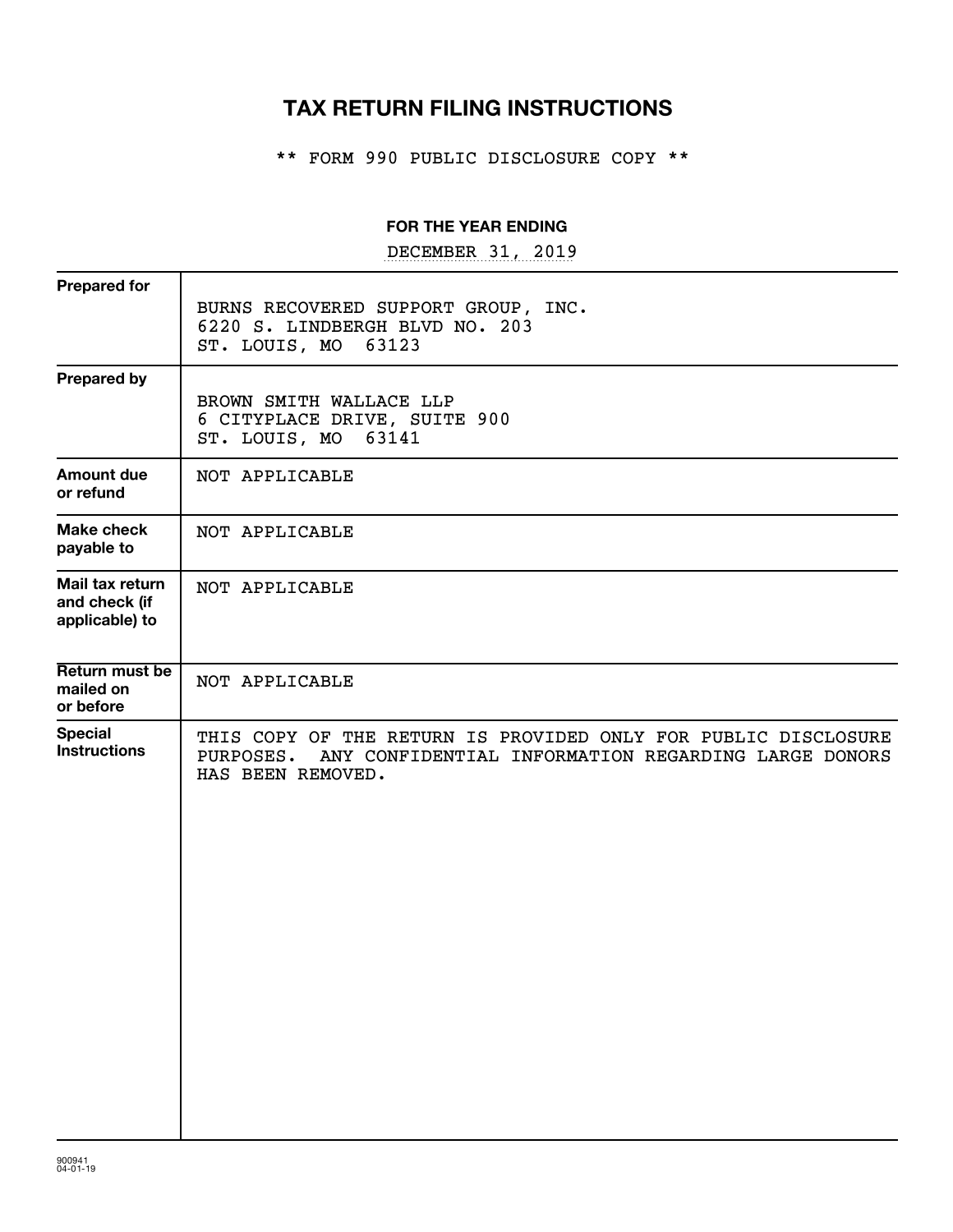| 990<br>Form                                                   |
|---------------------------------------------------------------|
| (Rev. January 2020)                                           |
| Department of the Treasury<br><b>Internal Revenue Service</b> |

# \*\* PUBLIC DISCLOSURE COPY \*\*

**your Section 501(c), 527, or 4947(a)(1) of the Internal Revenue Code (except private foundations) 2019** 

▶ Do not enter social security numbers on this form as it may be made public. <br>
inspection and the latest information. **Dependent in the latest information** and the latest information. **| Go to www.irs.gov/Form990 for instructions and the latest information. Inspection**



|                         |                         | A For the 2019 calendar year, or tax year beginning                                                                                       | and ending |                                                     |                                            |
|-------------------------|-------------------------|-------------------------------------------------------------------------------------------------------------------------------------------|------------|-----------------------------------------------------|--------------------------------------------|
| в                       | Check if<br>applicable: | <b>C</b> Name of organization                                                                                                             |            | D Employer identification number                    |                                            |
|                         | Address<br>change       | BURNS RECOVERED SUPPORT GROUP . INC.                                                                                                      |            |                                                     |                                            |
|                         | Name<br>change          | Doing business as                                                                                                                         |            | 43-1412215                                          |                                            |
|                         | Initial<br>return       | Number and street (or P.O. box if mail is not delivered to street address)                                                                | Room/suite | E Telephone number                                  |                                            |
|                         | Final<br>return/        | 6220 S. LINDBERGH BLVD                                                                                                                    | 203        | 314,939,1550                                        |                                            |
|                         | termin-<br>ated         | City or town, state or province, country, and ZIP or foreign postal code                                                                  |            | G Gross receipts \$                                 | 478,665.                                   |
|                         | Amended<br>return       | ST. LOUIS, MO 63123                                                                                                                       |            | $H(a)$ is this a group return                       |                                            |
|                         | Applica-<br>tion        | F Name and address of principal officer: BRYAN SANGER                                                                                     |            | for subordinates?                                   |                                            |
|                         | pending                 | SAME AS C ABOVE                                                                                                                           |            | $H(b)$ Are all subordinates included? $\Box$ Yes    | No                                         |
|                         |                         | Tax-exempt status: $x \mid 501(c)(3)$<br>$4947(a)(1)$ or<br>$501(c)$ (<br>$\sqrt{\phantom{a}}$ (insert no.)                               | 527        |                                                     | If "No," attach a list. (see instructions) |
|                         |                         | J Website: WWW.BRSG.ORG                                                                                                                   |            | $H(c)$ Group exemption number $\blacktriangleright$ |                                            |
|                         |                         | Trust<br>Association<br>Other $\blacktriangleright$<br><b>K</b> Form of organization: $\boxed{x}$ Corporation                             |            | L Year of formation: 1983                           | M State of legal domicile: MO              |
|                         |                         | Part I Summary                                                                                                                            |            |                                                     |                                            |
|                         | 1                       | Briefly describe the organization's mission or most significant activities: HELP EVERY BURN SURVIVOR LIVE                                 |            |                                                     |                                            |
|                         |                         | LIFE TO THE FULLEST WITHOUT LIMITATIONS, FEAR, OR INSECURITY.                                                                             |            |                                                     |                                            |
|                         | $\mathbf{2}$            | Check this box $\blacktriangleright \Box$ if the organization discontinued its operations or disposed of more than 25% of its net assets. |            |                                                     |                                            |
| Governance              | з                       | Number of voting members of the governing body (Part VI, line 1a)                                                                         |            | 3                                                   | 19                                         |
|                         | 4                       |                                                                                                                                           |            | $\overline{4}$                                      | 18                                         |
| <b>Activities &amp;</b> | 5                       | Total number of individuals employed in calendar year 2019 (Part V, line 2a) <i>mummumumumumum</i>                                        |            | $\overline{5}$                                      | 7                                          |
|                         | 6                       |                                                                                                                                           |            | 6                                                   | 100                                        |
|                         |                         |                                                                                                                                           |            | 7a                                                  | $\mathbf{0}$ .                             |
|                         |                         |                                                                                                                                           |            | 7b                                                  | 0.                                         |
|                         |                         |                                                                                                                                           |            | <b>Prior Year</b>                                   | <b>Current Year</b>                        |
|                         | 8                       |                                                                                                                                           |            | 304,380                                             | 338,747.                                   |
| Revenue                 | 9                       | Program service revenue (Part VIII, line 2g)                                                                                              |            | 0.                                                  | $\mathbf{0}$ .                             |
|                         | 10                      |                                                                                                                                           |            | 39,095.                                             | 28,779.                                    |
|                         | 11                      | Other revenue (Part VIII, column (A), lines 5, 6d, 8c, 9c, 10c, and 11e)                                                                  |            | 5,657.                                              | 252.                                       |
|                         | 12                      | Total revenue - add lines 8 through 11 (must equal Part VIII, column (A), line 12)                                                        |            | 349,132.                                            | 367,778.                                   |
|                         | 13                      | Grants and similar amounts paid (Part IX, column (A), lines 1-3)                                                                          |            | 12,989.                                             | 9.311.                                     |
|                         | 14                      |                                                                                                                                           |            | 0.                                                  | 0.                                         |
|                         | 15                      | Salaries, other compensation, employee benefits (Part IX, column (A), lines 5-10)                                                         |            | 175.849.                                            | 222,738.                                   |
| Expenses                |                         |                                                                                                                                           |            | 0.                                                  | 0.                                         |
|                         |                         | <b>b</b> Total fundraising expenses (Part IX, column (D), line 25)<br>$\blacktriangleright$ $\_\_$                                        | $85,405$ . |                                                     |                                            |
|                         |                         |                                                                                                                                           |            | 210,308.                                            | 220,761.                                   |
|                         | 18                      | Total expenses. Add lines 13-17 (must equal Part IX, column (A), line 25) <i></i>                                                         |            | 399.146.                                            | 452,810.                                   |
|                         | 19                      |                                                                                                                                           |            | $-50,014$ .                                         | $-85,032.$                                 |
| bes                     |                         |                                                                                                                                           |            | <b>Beginning of Current Year</b>                    | <b>End of Year</b>                         |
| Assets<br>Balanc        | 20                      | Total assets (Part X, line 16)                                                                                                            |            | 951.197.                                            | 956,336.                                   |
| Net<br>Fund             |                         | <b>21</b> Total liabilities (Part X, line 26)                                                                                             |            | 18,632.                                             | 25.333.                                    |
|                         |                         | Part II   Signature Block                                                                                                                 |            | 932, 565.                                           | 931.003.                                   |
|                         |                         |                                                                                                                                           |            |                                                     |                                            |

Under penalties of perjury, I declare that I have examined this return, including accompanying schedules and statements, and to the best of my knowledge and belief, it is true, correct, and complete. Declaration of preparer (other than officer) is based on all information of which preparer has any knowledge.

| Sign     | Signature of officer                                                                                                                                                                                                          |                                  | Date                          |
|----------|-------------------------------------------------------------------------------------------------------------------------------------------------------------------------------------------------------------------------------|----------------------------------|-------------------------------|
| Here     | BRYAN SANGER, PRESIDENT                                                                                                                                                                                                       |                                  |                               |
|          | Type or print name and title                                                                                                                                                                                                  |                                  |                               |
|          | Print/Type preparer's name                                                                                                                                                                                                    | Date<br>Preparer's signature     | PTIN<br>Check                 |
| Paid     | JENNIFER M. VACHA                                                                                                                                                                                                             | <b>E-FILED: SEE FORM 8879-EO</b> | P01251998<br>self-emploved    |
| Preparer | BROWN SMITH WALLACE LLP<br>Firm's name                                                                                                                                                                                        |                                  | $Firm's EIN = 43 - 1001367$   |
| Use Only | Firm's address 6 CITYPLACE DRIVE, SUITE 900                                                                                                                                                                                   |                                  |                               |
|          | ST. LOUIS, MO 63141                                                                                                                                                                                                           |                                  | Phone no. 314, 983, 1200      |
|          | May the IRS discuss this return with the preparer shown above? (see instructions)                                                                                                                                             |                                  | x<br>Yes<br>No                |
|          | . The state of the state of the state of the state of the state of the state of the state of the state of the state of the state of the state of the state of the state of the state of the state of the state of the state o |                                  | $\mathsf{L}$ 000 $\mathsf{L}$ |

932001 01-20-20 LHA For Paperwork Reduction Act Notice, see the separate instructions. Form 990 (2019)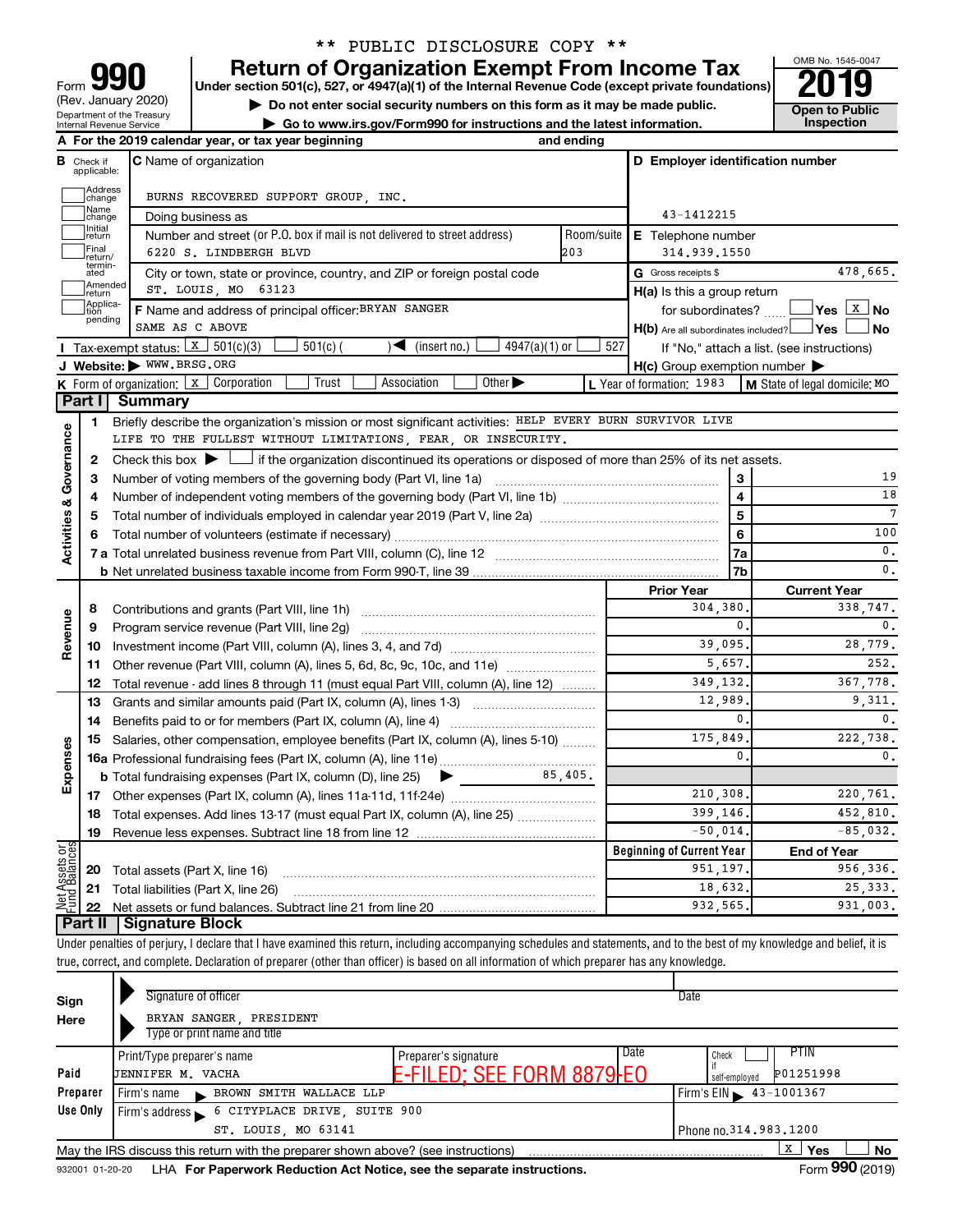## Form 8879-EO

Department of the Treasury

## **IRS e-file Signature Authorization** for an Exempt Organization

OMB No. 1545-1878

2019

| sı alı Excilipt Organizati |  |  |  |  |  |
|----------------------------|--|--|--|--|--|
|                            |  |  |  |  |  |

For calendar year 2019, or fiscal year beginning , 2019, and ending Do not send to the IRS. Keep for your records.

Go to www.irs.gov/Form8879EO for the latest information.

Internal Revenue Service Name of exempt organization

**Employer identification number** 

43-1412215

 $20$ 

BURNS RECOVERED SUPPORT GROUP. INC.

Name and title of officer BRYAN SANGER

PRESIDENT

Type of Return and Return Information (Whole Dollars Only) Part I

Check the box for the return for which you are using this Form 8879-EO and enter the applicable amount, if any, from the return. If you check the box on line 1a, 2a, 3a, 4a, or 5a, below, and the amount on that line for the return being filed with this form was blank, then leave line 1b, 2b, 3b, 4b, or 5b, whichever is applicable, blank (do not enter -0-). But, if you entered -0- on the return, then enter -0- on the applicable line below. Do not complete more than one line in Part I.

| 1a Form 990 check here $\triangleright$ $\begin{array}{c} x \\ x \end{array}$                    | 1b | 367.778. |
|--------------------------------------------------------------------------------------------------|----|----------|
| 2a Form 990-EZ check here<br>b Total revenue, if any (Form 990-EZ, line 9)                       | 2b |          |
| 3a Form 1120-POL check here                                                                      | 3b |          |
| 4a Form 990-PF check here<br>b Tax based on investment income (Form 990-PF, Part VI, line 5)  4b |    |          |
| 5a Form 8868 check here $\blacktriangleright$<br>b Balance Due (Form 8868, line 3c)              | 5b |          |

#### Part II Declaration and Signature Authorization of Officer

Under penalties of perjury, I declare that I am an officer of the above organization and that I have examined a copy of the organization's 2019 electronic return and accompanying schedules and statements and to the best of my knowledge and belief, they are true, correct, and complete. I further declare that the amount in Part I above is the amount shown on the copy of the organization's electronic return. I consent to allow my intermediate service provider, transmitter, or electronic return originator (ERO) to send the organization's return to the IRS and to receive from the IRS (a) an acknowledgement of receipt or reason for rejection of the transmission, (b) the reason for any delay in processing the return or refund, and (c) the date of any refund. If applicable, I authorize the U.S. Treasury and its designated Financial Agent to initiate an electronic funds withdrawal (direct debit) entry to the financial institution account indicated in the tax preparation software for payment of the organization's federal taxes owed on this return, and the financial institution to debit the entry to this account. To revoke a payment, I must contact the U.S. Treasury Financial Agent at 1-888-353-4537 no later than 2 business days prior to the payment (settlement) date. I also authorize the financial institutions involved in the processing of the electronic payment of taxes to receive confidential information necessary to answer inquiries and resolve issues related to the payment. I have selected a personal identification number (PIN) as my signature for the organization's electronic return and, if applicable, the organization's consent to electronic funds withdrawal.

#### Officer's PIN: check one box only

| X<br>I authorize BROWN SMITH WALLACE LLP                                                                                                                                                                                                                                                                                                                                         | 12215<br>to enter my PIN                          |
|----------------------------------------------------------------------------------------------------------------------------------------------------------------------------------------------------------------------------------------------------------------------------------------------------------------------------------------------------------------------------------|---------------------------------------------------|
| ERO firm name                                                                                                                                                                                                                                                                                                                                                                    | Enter five numbers, but<br>do not enter all zeros |
| as my signature on the organization's tax year 2019 electronically filed return. If I have indicated within this return that a copy of the return<br>is being filed with a state agency(ies) regulating charities as part of the IRS Fed/State program, I also authorize the aforementioned ERO to<br>enter my PIN on the return's disclosure consent screen.                    |                                                   |
| As an officer of the organization, I will enter my PIN as my signature on the organization's tax year 2019 electronically filed return. If I have<br>indicated within this return that a copy of the return is being filed with a state agency(ies) regulating charities as part of the IRS Fed/State<br>program, I will enter my PIN on the neturn's disclosure consent screen. |                                                   |
| Officer's signature                                                                                                                                                                                                                                                                                                                                                              | Date D                                            |
| <b>Certification and Authentication</b><br>Part III                                                                                                                                                                                                                                                                                                                              |                                                   |
| ERO's EFIN/PIN. Enter your six-digit electronic filing identification                                                                                                                                                                                                                                                                                                            |                                                   |
| number (EFIN) followed by your five-digit self-selected PIN.                                                                                                                                                                                                                                                                                                                     | 43387801367<br>Do not enter all zeros             |
| I certify that the above numeric entry is my PIN, which is my signature on the 2019 electronically filed return for the organization indicated above. I<br>confirm that I am submitting this return in accordance with the requirements of Pub. 4163, Modernized e-File (MeF) Information for Authorized IRS<br>e-file Providers for Business Returns.                           |                                                   |
| ERO's signature                                                                                                                                                                                                                                                                                                                                                                  | 11/13/2020<br>Date $\blacktriangleright$          |
| <b>ERO Must Retain This Form - See Instructions</b>                                                                                                                                                                                                                                                                                                                              |                                                   |
| Do Not Submit This Form to the IRS Unless Requested To Do So                                                                                                                                                                                                                                                                                                                     |                                                   |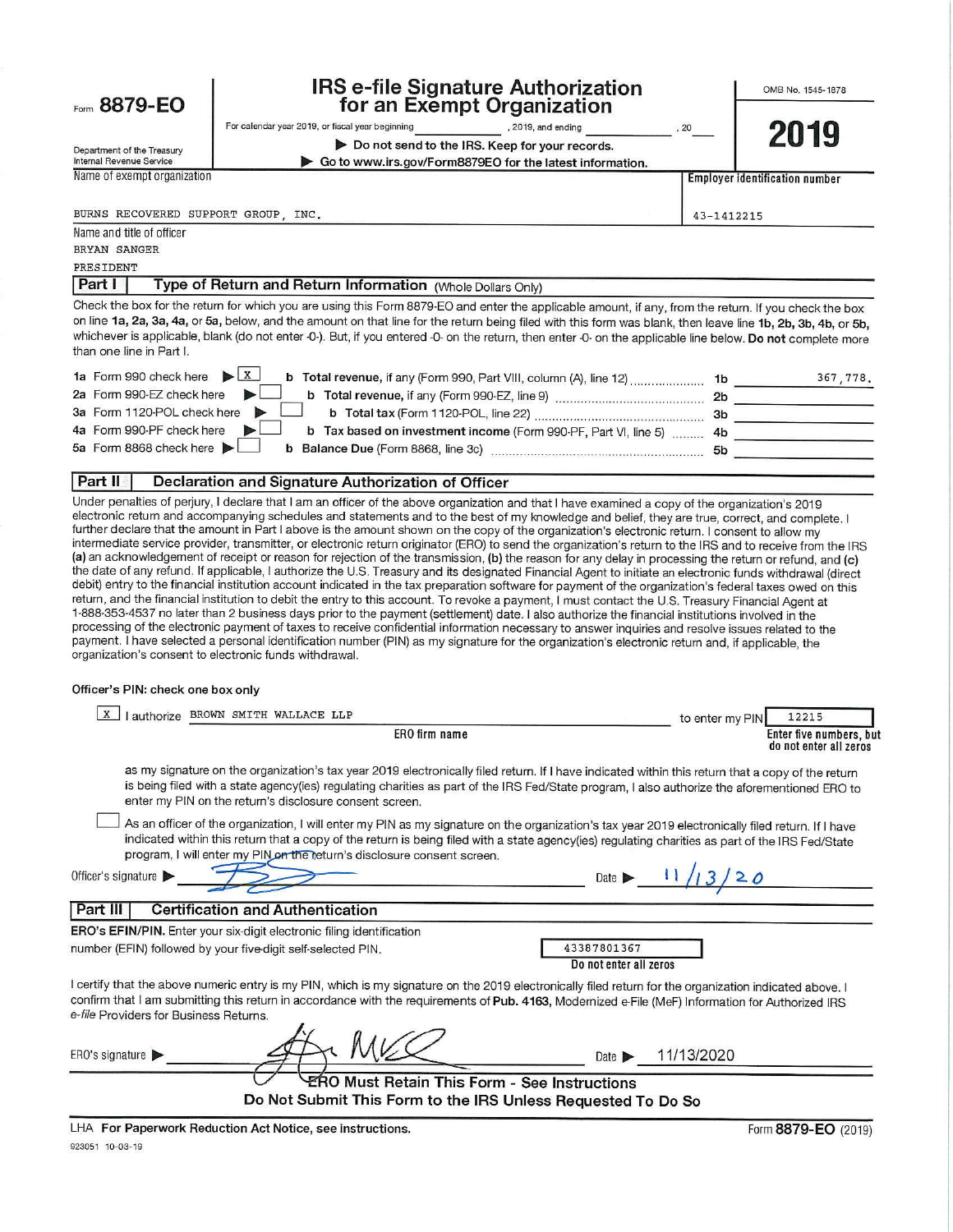|              | BURNS RECOVERED SUPPORT GROUP, INC.<br>Form 990 (2019)                                                                                         | 43-1412215    | Page 2                                                         |
|--------------|------------------------------------------------------------------------------------------------------------------------------------------------|---------------|----------------------------------------------------------------|
|              | <b>Part III Statement of Program Service Accomplishments</b>                                                                                   |               |                                                                |
|              |                                                                                                                                                |               | $\mathbf{x}$                                                   |
| 1.           | Briefly describe the organization's mission:                                                                                                   |               |                                                                |
|              | BURNS RECOVERED SUPPORT GROUP'S MISSION IS TO ASSIST BURN SURVIVORS IN                                                                         |               |                                                                |
|              | THEIR RECOVERY, SUPPORT MEDICAL FACILITIES IN MISSOURI IN THE CARE OF                                                                          |               |                                                                |
|              | BURNS, AND EDUCATE THE PUBLIC IN BURN AWARENESS AND PREVENTION.                                                                                |               |                                                                |
| $\mathbf{2}$ | Did the organization undertake any significant program services during the year which were not listed on the                                   |               |                                                                |
|              | prior Form 990 or 990-EZ?                                                                                                                      |               | $\sqrt{\mathsf{Yes}\ \boxed{\mathrm{X}}\ \mathsf{No}}$         |
|              | If "Yes," describe these new services on Schedule O.                                                                                           |               |                                                                |
| 3            | Did the organization cease conducting, or make significant changes in how it conducts, any program services?                                   |               | $\overline{\mathsf{Yes} \ \overline{\mathsf{X}}\ \mathsf{No}}$ |
|              | If "Yes," describe these changes on Schedule O.                                                                                                |               |                                                                |
| 4            | Describe the organization's program service accomplishments for each of its three largest program services, as measured by expenses.           |               |                                                                |
|              | Section 501(c)(3) and 501(c)(4) organizations are required to report the amount of grants and allocations to others, the total expenses, and   |               |                                                                |
|              | revenue, if any, for each program service reported.                                                                                            |               |                                                                |
| 4a           | 182, 382. including grants of \$<br>(Code: ) (Expenses \$                                                                                      | ) (Revenue \$ |                                                                |
|              | MIDWEST CHILDREN'S BURN CAMP (MCBC)- SUMMER CAMP IS A WEEK-LONG                                                                                |               |                                                                |
|              | RESIDENTIAL CAMP FOR BURN INJURED CHILDREN AGES 6 TO 17. CHILDREN ENJOY<br>ZIP LINING, KAYAKING, WATER TUBING AND MORE. MOST IMPORTANTLY, THEY |               |                                                                |
|              | LEARN WHO THEY ARE ON THE INSIDE IS MORE IMPORTANT THAN THE SCARS THEY                                                                         |               |                                                                |
|              | SEE ON THE OUTSIDE. IN 2019, 60 CAMPERS ATTENDED.                                                                                              |               |                                                                |
|              |                                                                                                                                                |               |                                                                |
|              |                                                                                                                                                |               |                                                                |
|              |                                                                                                                                                |               |                                                                |
|              |                                                                                                                                                |               |                                                                |
|              |                                                                                                                                                |               |                                                                |
|              |                                                                                                                                                |               |                                                                |
|              |                                                                                                                                                |               |                                                                |
| 4b           | $35,339$ including grants of \$<br>$\left($ Expenses \$<br>(Code:                                                                              | ) (Revenue \$ |                                                                |
|              | PREVENTION AND EDUCATION - BURNS RECOVERED SUPPORT GROUP'S (BRSG)                                                                              |               |                                                                |
|              | EDUCATION AND OUTREACH PROGRAMMING INCLUES ASSISTANCE IN SEVERAL KEY                                                                           |               |                                                                |
|              | AREAS INCLUDING:                                                                                                                               |               |                                                                |
|              |                                                                                                                                                |               |                                                                |
|              | EDUCATION - SAFETY AND PREVENTION EDUCATION PROGRAMMING PROVIDES                                                                               |               |                                                                |
|              | INFORMATION STRATEGIES AND SKILLS TO IDENTIFY AND AVOID HIGH RISK                                                                              |               |                                                                |
|              | SITUATIONS, SO INDIVIDUALS CAN PREVENT BURN AND FIRE INJURIES. IN 2019,                                                                        |               |                                                                |
|              | 180 COMMUNITY PRESENTATIONS FOCUSED ON PREVENTION AND EDUCATION WERE                                                                           |               |                                                                |
|              | PROVIDED FOR THE PUBLIC. THESE SESSIONS REACHED 5,664 ATTENDEES.                                                                               |               |                                                                |
|              |                                                                                                                                                |               |                                                                |
|              | (SEE SCHEDULE O)                                                                                                                               |               |                                                                |
|              |                                                                                                                                                |               |                                                                |
| 4с           | $(\text{Code:})$ $(\text{Expenses $})$ 16,507. including grants of \$9,311. $(\text{Reverse 9})$                                               |               |                                                                |
|              | FINANCIAL ASSISTANCE - BRSG PROVIDES ASSISTANCE TO FAMILY MEMBERS WHO                                                                          |               |                                                                |
|              | NEED HOUSING WHILE A LOVED ONE IS HOSPITALIZED FOR HIS OR HER BURN<br>INJURIES AS WELL AS PROVIDES FINANCIAL ASSISTANCE TO BURN SURVIVORS TO   |               |                                                                |
|              | PURCHASE NECESSARY AND COSTLY COMPRESSION GARMENTS. BRSG ALSO PROVIDES                                                                         |               |                                                                |
|              | SCHOLARSHIP PROGRAMS TO BURN SURVIVORS ATTENDING COLLEGE. TWO                                                                                  |               |                                                                |
|              | INDIVIDUALS FROM MO RECEIVED SCHOLARSHIPS IN 2019.                                                                                             |               |                                                                |
|              |                                                                                                                                                |               |                                                                |
|              |                                                                                                                                                |               |                                                                |
|              |                                                                                                                                                |               |                                                                |
|              |                                                                                                                                                |               |                                                                |
|              |                                                                                                                                                |               |                                                                |
|              |                                                                                                                                                |               |                                                                |
|              | <b>4d</b> Other program services (Describe on Schedule O.)                                                                                     |               |                                                                |
|              | (Expenses \$<br>) (Revenue \$<br>including grants of \$                                                                                        |               |                                                                |
|              | 234,228.<br>4e Total program service expenses >                                                                                                |               |                                                                |
|              |                                                                                                                                                |               |                                                                |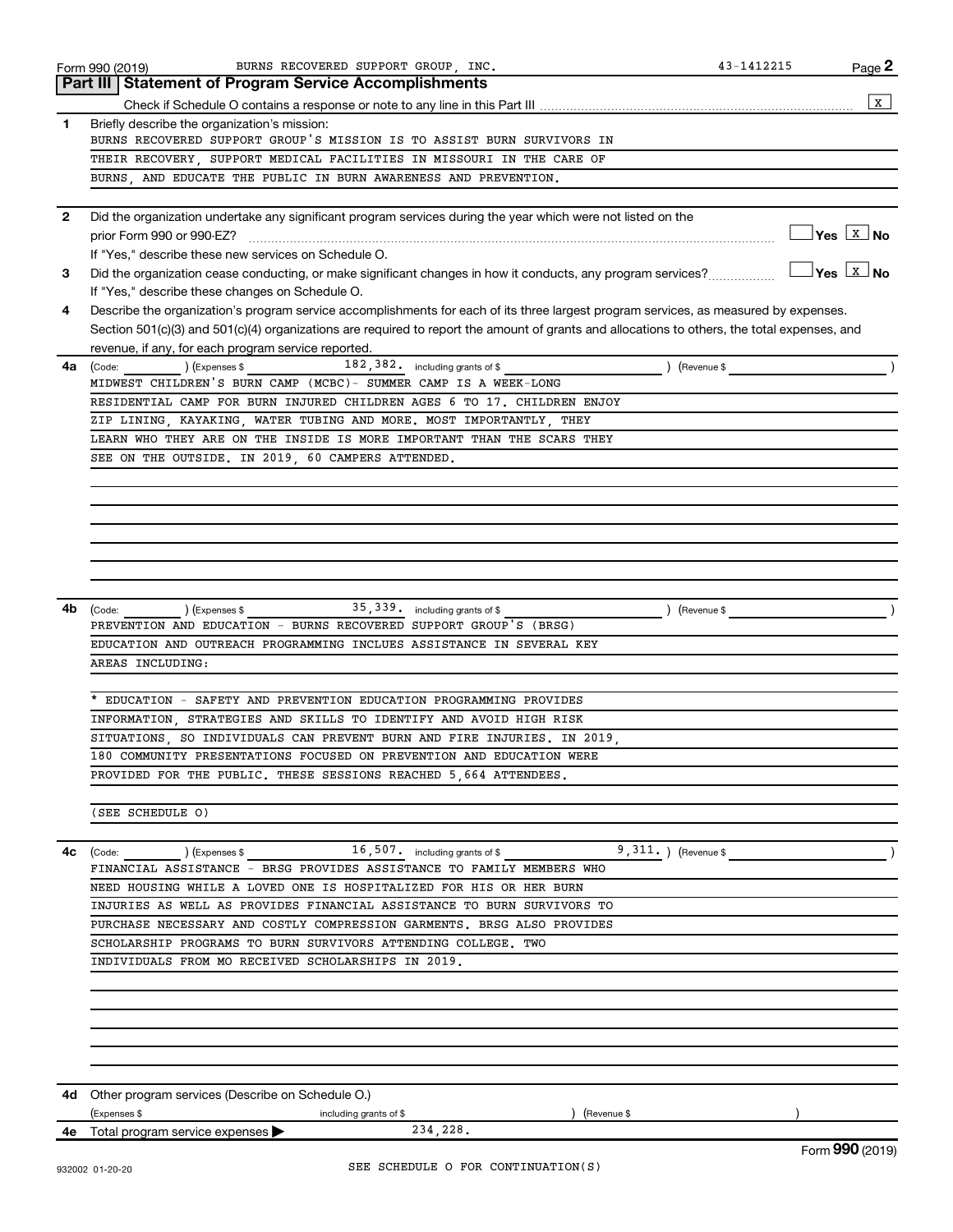Form 990 (2019) BURNS RECOVERED SUPPORT GROUP, INC. 43-1412215 Page

|    | <b>Part IV   Checklist of Required Schedules</b>                                                                                      |                 |     |    |
|----|---------------------------------------------------------------------------------------------------------------------------------------|-----------------|-----|----|
|    |                                                                                                                                       |                 | Yes | No |
| 1. | Is the organization described in section $501(c)(3)$ or $4947(a)(1)$ (other than a private foundation)?                               |                 |     |    |
|    |                                                                                                                                       | 1               | X   |    |
| 2  |                                                                                                                                       | $\mathbf{2}$    | x   |    |
| 3  | Did the organization engage in direct or indirect political campaign activities on behalf of or in opposition to candidates for       |                 |     |    |
|    |                                                                                                                                       | 3               |     | х  |
| 4  | Section 501(c)(3) organizations. Did the organization engage in lobbying activities, or have a section 501(h) election in effect      |                 |     |    |
|    |                                                                                                                                       | 4               |     | х  |
| 5  | Is the organization a section 501(c)(4), 501(c)(5), or 501(c)(6) organization that receives membership dues, assessments, or          |                 |     |    |
|    |                                                                                                                                       | 5               |     | x  |
| 6  | Did the organization maintain any donor advised funds or any similar funds or accounts for which donors have the right to             |                 |     |    |
|    | provide advice on the distribution or investment of amounts in such funds or accounts? If "Yes," complete Schedule D, Part I          | 6               |     | x  |
| 7  | Did the organization receive or hold a conservation easement, including easements to preserve open space,                             |                 |     |    |
|    |                                                                                                                                       | $\overline{7}$  |     | x  |
| 8  | Did the organization maintain collections of works of art, historical treasures, or other similar assets? If "Yes," complete          |                 |     |    |
|    |                                                                                                                                       | 8               |     | x  |
| 9  | Did the organization report an amount in Part X, line 21, for escrow or custodial account liability, serve as a custodian for         |                 |     |    |
|    | amounts not listed in Part X; or provide credit counseling, debt management, credit repair, or debt negotiation services?             |                 |     |    |
|    |                                                                                                                                       | 9               |     | x  |
| 10 | Did the organization, directly or through a related organization, hold assets in donor-restricted endowments                          |                 |     |    |
|    |                                                                                                                                       | 10              |     | x  |
| 11 | If the organization's answer to any of the following questions is "Yes," then complete Schedule D, Parts VI, VII, VIII, IX, or X      |                 |     |    |
|    | as applicable.                                                                                                                        |                 |     |    |
|    | a Did the organization report an amount for land, buildings, and equipment in Part X, line 10? If "Yes," complete Schedule D,         |                 |     |    |
|    | Part VI                                                                                                                               | 11a             | х   |    |
|    | <b>b</b> Did the organization report an amount for investments - other securities in Part X, line 12, that is 5% or more of its total |                 |     |    |
|    |                                                                                                                                       | <b>11b</b>      |     | x  |
|    | c Did the organization report an amount for investments - program related in Part X, line 13, that is 5% or more of its total         | 11c             |     | х  |
|    | d Did the organization report an amount for other assets in Part X, line 15, that is 5% or more of its total assets reported in       |                 |     |    |
|    |                                                                                                                                       | 11d             |     | х  |
|    | e Did the organization report an amount for other liabilities in Part X, line 25? If "Yes," complete Schedule D, Part X               | 11e             |     | x  |
| f  | Did the organization's separate or consolidated financial statements for the tax year include a footnote that addresses               |                 |     |    |
|    | the organization's liability for uncertain tax positions under FIN 48 (ASC 740)? If "Yes," complete Schedule D, Part X                | 11f             | х   |    |
|    | 12a Did the organization obtain separate, independent audited financial statements for the tax year? If "Yes," complete               |                 |     |    |
|    |                                                                                                                                       | 12a             | х   |    |
|    | <b>b</b> Was the organization included in consolidated, independent audited financial statements for the tax year?                    |                 |     |    |
|    | If "Yes," and if the organization answered "No" to line 12a, then completing Schedule D, Parts XI and XII is optional <i>manum</i>    | 12b             |     | х  |
| 13 |                                                                                                                                       | 13              |     | х  |
|    | 14a Did the organization maintain an office, employees, or agents outside of the United States?                                       | 14a             |     | х  |
|    | <b>b</b> Did the organization have aggregate revenues or expenses of more than \$10,000 from grantmaking, fundraising, business,      |                 |     |    |
|    | investment, and program service activities outside the United States, or aggregate foreign investments valued at \$100,000            |                 |     |    |
|    |                                                                                                                                       | 14b             |     | x  |
| 15 | Did the organization report on Part IX, column (A), line 3, more than \$5,000 of grants or other assistance to or for any             |                 |     |    |
|    |                                                                                                                                       | 15              |     | x  |
| 16 | Did the organization report on Part IX, column (A), line 3, more than \$5,000 of aggregate grants or other assistance to              |                 |     |    |
|    |                                                                                                                                       | 16              |     | х  |
| 17 | Did the organization report a total of more than \$15,000 of expenses for professional fundraising services on Part IX,               |                 |     | x  |
| 18 | Did the organization report more than \$15,000 total of fundraising event gross income and contributions on Part VIII, lines          | 17              |     |    |
|    |                                                                                                                                       | 18              | х   |    |
| 19 | Did the organization report more than \$15,000 of gross income from gaming activities on Part VIII, line 9a? If "Yes,"                |                 |     |    |
|    |                                                                                                                                       | 19              |     | х  |
|    |                                                                                                                                       | 20a             |     | х  |
|    |                                                                                                                                       | 20 <sub>b</sub> |     |    |
| 21 | Did the organization report more than \$5,000 of grants or other assistance to any domestic organization or                           |                 |     |    |
|    |                                                                                                                                       | 21              |     | x  |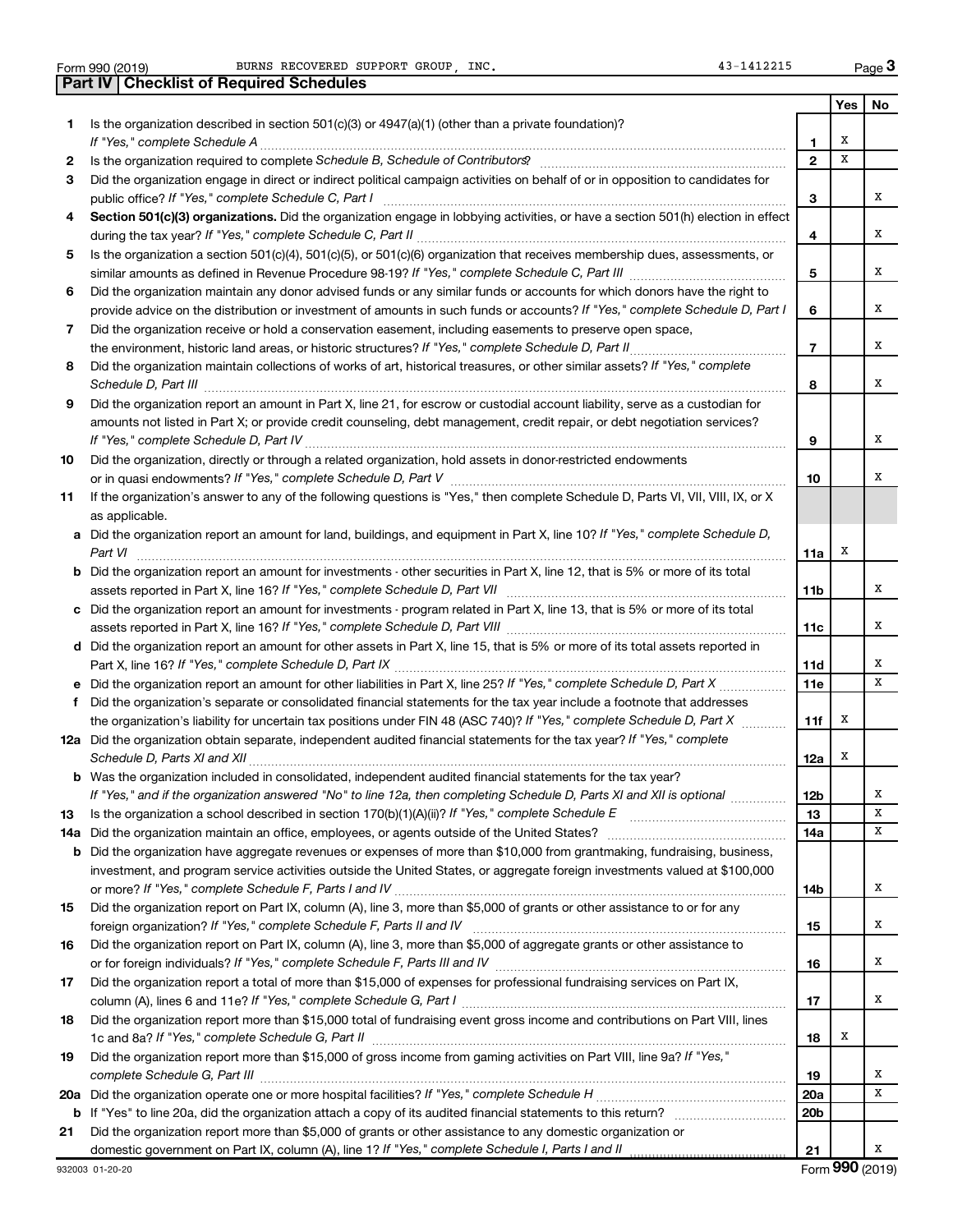**Part IV Checklist of Required Schedules**

*(continued)*

**4**

|    |                                                                                                                                                                                                                            |                 | Yes                         | No |
|----|----------------------------------------------------------------------------------------------------------------------------------------------------------------------------------------------------------------------------|-----------------|-----------------------------|----|
| 22 | Did the organization report more than \$5,000 of grants or other assistance to or for domestic individuals on                                                                                                              |                 |                             |    |
|    |                                                                                                                                                                                                                            | 22              | х                           |    |
| 23 | Did the organization answer "Yes" to Part VII, Section A, line 3, 4, or 5 about compensation of the organization's current                                                                                                 |                 |                             |    |
|    | and former officers, directors, trustees, key employees, and highest compensated employees? If "Yes," complete                                                                                                             |                 |                             |    |
|    | Schedule J                                                                                                                                                                                                                 | 23              |                             | x  |
|    | 24a Did the organization have a tax-exempt bond issue with an outstanding principal amount of more than \$100,000 as of the                                                                                                |                 |                             |    |
|    | last day of the year, that was issued after December 31, 2002? If "Yes," answer lines 24b through 24d and complete                                                                                                         |                 |                             |    |
|    |                                                                                                                                                                                                                            | 24a             |                             | X  |
|    |                                                                                                                                                                                                                            | 24b             |                             |    |
|    | c Did the organization maintain an escrow account other than a refunding escrow at any time during the year to defease                                                                                                     |                 |                             |    |
|    |                                                                                                                                                                                                                            | 24c             |                             |    |
|    |                                                                                                                                                                                                                            | 24d             |                             |    |
|    | 25a Section 501(c)(3), 501(c)(4), and 501(c)(29) organizations. Did the organization engage in an excess benefit                                                                                                           |                 |                             |    |
|    |                                                                                                                                                                                                                            | 25a             |                             | x  |
|    | <b>b</b> Is the organization aware that it engaged in an excess benefit transaction with a disqualified person in a prior year, and                                                                                        |                 |                             |    |
|    | that the transaction has not been reported on any of the organization's prior Forms 990 or 990-EZ? If "Yes," complete                                                                                                      |                 |                             |    |
|    | Schedule L, Part I                                                                                                                                                                                                         | 25b             |                             | x  |
| 26 | Did the organization report any amount on Part X, line 5 or 22, for receivables from or payables to any current                                                                                                            |                 |                             |    |
|    | or former officer, director, trustee, key employee, creator or founder, substantial contributor, or 35%                                                                                                                    |                 |                             |    |
|    | controlled entity or family member of any of these persons? If "Yes," complete Schedule L, Part II                                                                                                                         | 26              |                             | x  |
| 27 | Did the organization provide a grant or other assistance to any current or former officer, director, trustee, key employee,                                                                                                |                 |                             |    |
|    | creator or founder, substantial contributor or employee thereof, a grant selection committee member, or to a 35% controlled                                                                                                |                 |                             |    |
|    | entity (including an employee thereof) or family member of any of these persons? If "Yes," complete Schedule L, Part III.                                                                                                  | 27              |                             | x  |
| 28 | Was the organization a party to a business transaction with one of the following parties (see Schedule L, Part IV                                                                                                          |                 |                             |    |
|    | instructions, for applicable filing thresholds, conditions, and exceptions):                                                                                                                                               |                 |                             |    |
|    | a A current or former officer, director, trustee, key employee, creator or founder, or substantial contributor? If                                                                                                         |                 |                             |    |
|    |                                                                                                                                                                                                                            | 28a             |                             | x  |
|    |                                                                                                                                                                                                                            | 28 <sub>b</sub> | х                           |    |
|    | c A 35% controlled entity of one or more individuals and/or organizations described in lines 28a or 28b?/f                                                                                                                 |                 |                             |    |
|    |                                                                                                                                                                                                                            | 28c             |                             | X  |
| 29 |                                                                                                                                                                                                                            | 29              |                             | x  |
| 30 | Did the organization receive contributions of art, historical treasures, or other similar assets, or qualified conservation                                                                                                |                 |                             |    |
|    |                                                                                                                                                                                                                            | 30              |                             | x  |
| 31 | Did the organization liquidate, terminate, or dissolve and cease operations? If "Yes," complete Schedule N, Part I                                                                                                         | 31              |                             | х  |
| 32 | Did the organization sell, exchange, dispose of, or transfer more than 25% of its net assets? If "Yes," complete                                                                                                           |                 |                             |    |
|    |                                                                                                                                                                                                                            | 32              |                             | X  |
| 33 | Did the organization own 100% of an entity disregarded as separate from the organization under Regulations                                                                                                                 |                 |                             |    |
|    | sections 301.7701-2 and 301.7701-3? If "Yes," complete Schedule R, Part I                                                                                                                                                  | 33              |                             | X  |
| 34 | Was the organization related to any tax-exempt or taxable entity? If "Yes," complete Schedule R, Part II, III, or IV, and                                                                                                  |                 |                             | х  |
|    | Part V, line 1                                                                                                                                                                                                             | 34              |                             | x  |
|    | 35a Did the organization have a controlled entity within the meaning of section 512(b)(13)?<br>b If "Yes" to line 35a, did the organization receive any payment from or engage in any transaction with a controlled entity | 35a             |                             |    |
|    |                                                                                                                                                                                                                            | 35b             |                             |    |
| 36 | Section 501(c)(3) organizations. Did the organization make any transfers to an exempt non-charitable related organization?                                                                                                 |                 |                             |    |
|    |                                                                                                                                                                                                                            | 36              |                             | X  |
| 37 | Did the organization conduct more than 5% of its activities through an entity that is not a related organization                                                                                                           |                 |                             |    |
|    |                                                                                                                                                                                                                            | 37              |                             | x  |
| 38 | Did the organization complete Schedule O and provide explanations in Schedule O for Part VI, lines 11b and 19?                                                                                                             |                 |                             |    |
|    |                                                                                                                                                                                                                            | 38              | X                           |    |
|    | <b>Statements Regarding Other IRS Filings and Tax Compliance</b><br>Part V                                                                                                                                                 |                 |                             |    |
|    | Check if Schedule O contains a response or note to any line in this Part V [11] [12] Check if Schedule O contains a response or note to any line in this Part V                                                            |                 |                             |    |
|    |                                                                                                                                                                                                                            |                 | Yes                         | No |
|    | 1a                                                                                                                                                                                                                         |                 |                             |    |
|    | O<br>1 <sub>b</sub>                                                                                                                                                                                                        |                 |                             |    |
|    | c Did the organization comply with backup withholding rules for reportable payments to vendors and reportable gaming                                                                                                       |                 |                             |    |
|    |                                                                                                                                                                                                                            | 1c              | X                           |    |
|    |                                                                                                                                                                                                                            |                 | $E_{\alpha r m}$ QQN (2010) |    |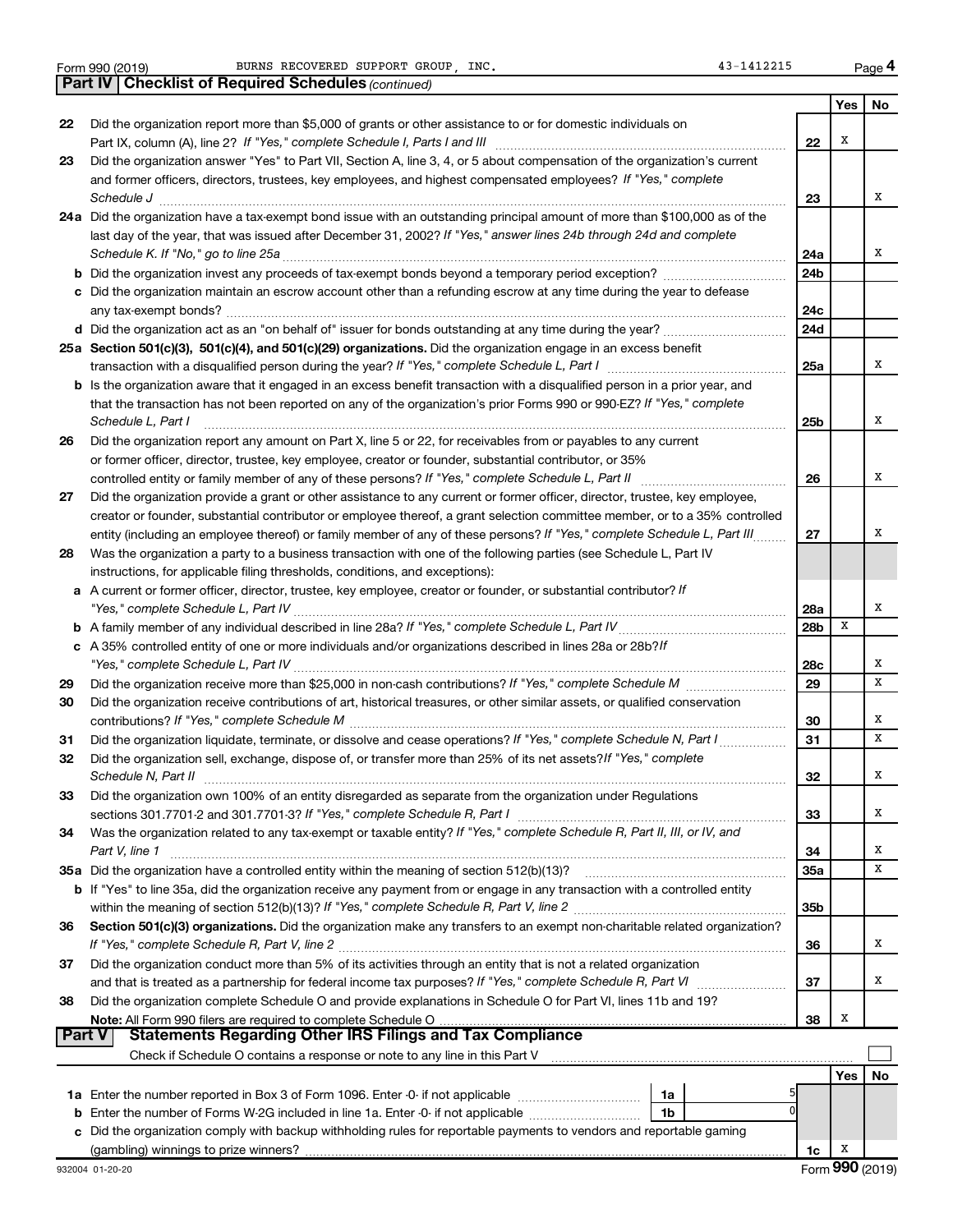|               | BURNS RECOVERED SUPPORT GROUP, INC.<br>43-1412215<br>Form 990 (2019)                                                                            |                |     | Page 5 |
|---------------|-------------------------------------------------------------------------------------------------------------------------------------------------|----------------|-----|--------|
| <b>Part V</b> | Statements Regarding Other IRS Filings and Tax Compliance (continued)                                                                           |                |     |        |
|               |                                                                                                                                                 |                | Yes | No     |
|               | 2a Enter the number of employees reported on Form W-3, Transmittal of Wage and Tax Statements,                                                  |                |     |        |
|               | filed for the calendar year ending with or within the year covered by this return <i>manumumumum</i><br>2a                                      |                |     |        |
|               | b If at least one is reported on line 2a, did the organization file all required federal employment tax returns?                                | 2 <sub>b</sub> | Х   |        |
|               |                                                                                                                                                 |                |     |        |
|               | 3a Did the organization have unrelated business gross income of \$1,000 or more during the year?                                                | За             |     | Χ      |
|               |                                                                                                                                                 | 3 <sub>b</sub> |     |        |
|               | 4a At any time during the calendar year, did the organization have an interest in, or a signature or other authority over, a                    |                |     |        |
|               | financial account in a foreign country (such as a bank account, securities account, or other financial account)?                                | 4a             |     | х      |
|               | <b>b</b> If "Yes," enter the name of the foreign country $\blacktriangleright$                                                                  |                |     |        |
|               | See instructions for filing requirements for FinCEN Form 114, Report of Foreign Bank and Financial Accounts (FBAR).                             |                |     |        |
|               |                                                                                                                                                 | 5a             |     | Χ      |
| b             |                                                                                                                                                 | 5 <sub>b</sub> |     | x      |
| с             |                                                                                                                                                 | 5c             |     |        |
|               | 6a Does the organization have annual gross receipts that are normally greater than \$100,000, and did the organization solicit                  |                |     |        |
|               |                                                                                                                                                 | 6a             |     | х      |
|               | <b>b</b> If "Yes," did the organization include with every solicitation an express statement that such contributions or gifts                   |                |     |        |
|               |                                                                                                                                                 | 6b             |     |        |
| 7             | Organizations that may receive deductible contributions under section 170(c).                                                                   |                |     |        |
| а             | Did the organization receive a payment in excess of \$75 made partly as a contribution and partly for goods and services provided to the payor? | 7a             |     | х      |
| b             |                                                                                                                                                 | 7b             |     |        |
| с             | Did the organization sell, exchange, or otherwise dispose of tangible personal property for which it was required                               |                |     |        |
|               |                                                                                                                                                 | 7c             |     | х      |
|               | 7d                                                                                                                                              |                |     |        |
| е             |                                                                                                                                                 | 7е             |     | Χ      |
| Ť             | Did the organization, during the year, pay premiums, directly or indirectly, on a personal benefit contract?                                    | 7f             |     | x      |
| g             | If the organization received a contribution of qualified intellectual property, did the organization file Form 8899 as required?                | 7g             |     |        |
| h             | If the organization received a contribution of cars, boats, airplanes, or other vehicles, did the organization file a Form 1098-C?              | 7h             |     |        |
| 8             | Sponsoring organizations maintaining donor advised funds. Did a donor advised fund maintained by the                                            |                |     |        |
|               |                                                                                                                                                 | 8              |     |        |
| 9             | Sponsoring organizations maintaining donor advised funds.                                                                                       |                |     |        |
| а             | Did the sponsoring organization make any taxable distributions under section 4966?                                                              | <b>9a</b>      |     |        |
| b             |                                                                                                                                                 | 9b             |     |        |
| 10            | Section 501(c)(7) organizations. Enter:                                                                                                         |                |     |        |
|               | 10a<br>a Initiation fees and capital contributions included on Part VIII, line 12 [111] [11] [12] [11] [12] [11] [12                            |                |     |        |
|               | $\sqrt{10b}$<br>Gross receipts, included on Form 990, Part VIII, line 12, for public use of club facilities                                     |                |     |        |
| 11            | Section 501(c)(12) organizations. Enter:                                                                                                        |                |     |        |
| а             | 11a                                                                                                                                             |                |     |        |
| b             | Gross income from other sources (Do not net amounts due or paid to other sources against                                                        |                |     |        |
|               | 11b                                                                                                                                             |                |     |        |
|               | 12a Section 4947(a)(1) non-exempt charitable trusts. Is the organization filing Form 990 in lieu of Form 1041?                                  | 12a            |     |        |
|               | 12b<br><b>b</b> If "Yes," enter the amount of tax-exempt interest received or accrued during the year                                           |                |     |        |
| 13            | Section 501(c)(29) qualified nonprofit health insurance issuers.                                                                                |                |     |        |
| а             | Is the organization licensed to issue qualified health plans in more than one state?                                                            | 1За            |     |        |
|               | Note: See the instructions for additional information the organization must report on Schedule O.                                               |                |     |        |
| b             | Enter the amount of reserves the organization is required to maintain by the states in which the                                                |                |     |        |
|               | 13 <sub>b</sub>                                                                                                                                 |                |     |        |
|               | 13 <sub>c</sub><br><b>c</b> Enter the amount of reserves on hand                                                                                |                |     |        |
|               | 14a Did the organization receive any payments for indoor tanning services during the tax year?                                                  | 14a            |     | x      |
|               | <b>b</b> If "Yes," has it filed a Form 720 to report these payments? If "No," provide an explanation on Schedule O                              | 14b            |     |        |
| 15            | Is the organization subject to the section 4960 tax on payment(s) of more than \$1,000,000 in remuneration or                                   |                |     |        |
|               | excess parachute payment(s) during the year?                                                                                                    | 15             |     | х      |
|               | If "Yes," see instructions and file Form 4720, Schedule N.                                                                                      |                |     |        |
| 16            | Is the organization an educational institution subject to the section 4968 excise tax on net investment income?                                 | 16             |     | х      |
|               | If "Yes," complete Form 4720, Schedule O.                                                                                                       |                |     |        |

Form (2019) **990**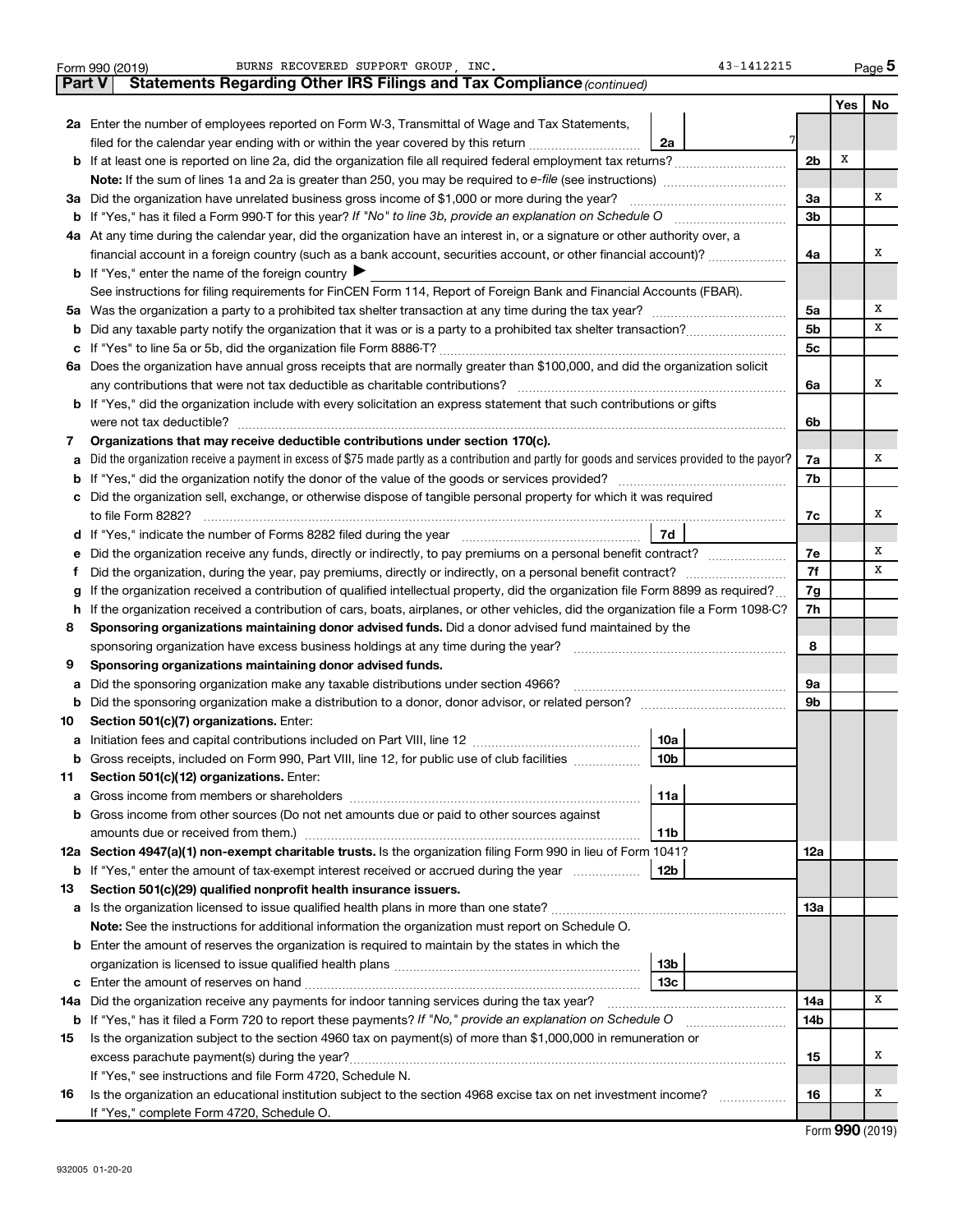|                | BURNS RECOVERED SUPPORT GROUP, INC.<br>Form 990 (2019)                                                                                                                                                                         |    | 43-1412215 |                         |            | Page 6 |
|----------------|--------------------------------------------------------------------------------------------------------------------------------------------------------------------------------------------------------------------------------|----|------------|-------------------------|------------|--------|
| <b>Part VI</b> | Governance, Management, and Disclosure For each "Yes" response to lines 2 through 7b below, and for a "No" response                                                                                                            |    |            |                         |            |        |
|                | to line 8a, 8b, or 10b below, describe the circumstances, processes, or changes on Schedule O. See instructions.                                                                                                               |    |            |                         |            |        |
|                | Check if Schedule O contains a response or note to any line in this Part VI                                                                                                                                                    |    |            |                         |            | x      |
|                | <b>Section A. Governing Body and Management</b>                                                                                                                                                                                |    |            |                         |            |        |
|                |                                                                                                                                                                                                                                |    |            |                         | Yes        | No     |
|                | <b>1a</b> Enter the number of voting members of the governing body at the end of the tax year                                                                                                                                  | 1a | 19         |                         |            |        |
|                | If there are material differences in voting rights among members of the governing body, or if the governing                                                                                                                    |    |            |                         |            |        |
|                | body delegated broad authority to an executive committee or similar committee, explain on Schedule O.                                                                                                                          |    |            |                         |            |        |
| b              | Enter the number of voting members included on line 1a, above, who are independent                                                                                                                                             | 1b | 18         |                         |            |        |
| 2              | Did any officer, director, trustee, or key employee have a family relationship or a business relationship with any other                                                                                                       |    |            |                         |            |        |
|                | officer, director, trustee, or key employee?                                                                                                                                                                                   |    |            | $\mathbf{2}$            | Х          |        |
| 3              | Did the organization delegate control over management duties customarily performed by or under the direct supervision                                                                                                          |    |            |                         |            |        |
|                | of officers, directors, trustees, or key employees to a management company or other person?                                                                                                                                    |    |            | 3                       |            | х      |
| 4              | Did the organization make any significant changes to its governing documents since the prior Form 990 was filed?                                                                                                               |    |            | $\overline{\mathbf{4}}$ |            | X      |
| 5              |                                                                                                                                                                                                                                |    |            | $\overline{5}$          |            | X      |
| 6              | Did the organization have members or stockholders?                                                                                                                                                                             |    |            | 6                       |            | X      |
| 7a             | Did the organization have members, stockholders, or other persons who had the power to elect or appoint one or                                                                                                                 |    |            |                         |            |        |
|                | more members of the governing body?                                                                                                                                                                                            |    |            | 7a                      |            | х      |
| b              | Are any governance decisions of the organization reserved to (or subject to approval by) members, stockholders, or                                                                                                             |    |            |                         |            |        |
|                | persons other than the governing body?                                                                                                                                                                                         |    |            | 7b                      |            | х      |
| 8              | Did the organization contemporaneously document the meetings held or written actions undertaken during the year by the following:                                                                                              |    |            |                         |            |        |
| а              |                                                                                                                                                                                                                                |    |            | 8а                      | х          |        |
| b              | Each committee with authority to act on behalf of the governing body?                                                                                                                                                          |    |            | 8b                      | х          |        |
| 9              | Is there any officer, director, trustee, or key employee listed in Part VII, Section A, who cannot be reached at the                                                                                                           |    |            |                         |            |        |
|                | organization's mailing address? If "Yes," provide the names and addresses on Schedule O                                                                                                                                        |    |            | 9                       |            | x      |
|                | Section B. Policies (This Section B requests information about policies not required by the Internal Revenue Code.)                                                                                                            |    |            |                         |            |        |
|                |                                                                                                                                                                                                                                |    |            |                         | <b>Yes</b> | No     |
|                |                                                                                                                                                                                                                                |    |            | 10a                     |            | x      |
|                | <b>b</b> If "Yes," did the organization have written policies and procedures governing the activities of such chapters, affiliates,                                                                                            |    |            |                         |            |        |
|                |                                                                                                                                                                                                                                |    |            | 10 <sub>b</sub>         |            |        |
|                | 11a Has the organization provided a complete copy of this Form 990 to all members of its governing body before filing the form?                                                                                                |    |            | 11a                     | X          |        |
| b              | Describe in Schedule O the process, if any, used by the organization to review this Form 990.                                                                                                                                  |    |            |                         |            |        |
| 12a            |                                                                                                                                                                                                                                |    |            | 12a                     | Х          |        |
| b              | Were officers, directors, or trustees, and key employees required to disclose annually interests that could give rise to conflicts?                                                                                            |    |            | 12 <sub>b</sub>         |            | х      |
| с              | Did the organization regularly and consistently monitor and enforce compliance with the policy? If "Yes," describe                                                                                                             |    |            |                         |            |        |
|                | in Schedule O how this was done                                                                                                                                                                                                |    |            | 12c                     | x          |        |
| 13             | Did the organization have a written whistleblower policy?                                                                                                                                                                      |    |            | 13                      | x          |        |
| 14             |                                                                                                                                                                                                                                |    |            | 14                      |            | х      |
| 15             | Did the process for determining compensation of the following persons include a review and approval by independent                                                                                                             |    |            |                         |            |        |
|                | persons, comparability data, and contemporaneous substantiation of the deliberation and decision?                                                                                                                              |    |            |                         |            |        |
| а              | The organization's CEO, Executive Director, or top management official manufacture content content of the organization's CEO, Executive Director, or top management official manufacture content of the original manufacture c |    |            | 15a                     | х          |        |
| b              |                                                                                                                                                                                                                                |    |            | 15 <sub>b</sub>         |            | х      |
|                | If "Yes" to line 15a or 15b, describe the process in Schedule O (see instructions).                                                                                                                                            |    |            |                         |            |        |
|                | 16a Did the organization invest in, contribute assets to, or participate in a joint venture or similar arrangement with a                                                                                                      |    |            |                         |            |        |
|                | taxable entity during the year?                                                                                                                                                                                                |    |            | 16a                     |            | х      |
|                | b If "Yes," did the organization follow a written policy or procedure requiring the organization to evaluate its participation                                                                                                 |    |            |                         |            |        |
|                | in joint venture arrangements under applicable federal tax law, and take steps to safeguard the organization's                                                                                                                 |    |            |                         |            |        |
|                | exempt status with respect to such arrangements?                                                                                                                                                                               |    |            | 16b                     |            |        |
|                | <b>Section C. Disclosure</b>                                                                                                                                                                                                   |    |            |                         |            |        |
| 17             | <b>NONE</b><br>List the states with which a copy of this Form 990 is required to be filed >                                                                                                                                    |    |            |                         |            |        |
| 18             | Section 6104 requires an organization to make its Forms 1023 (1024 or 1024-A, if applicable), 990, and 990-T (Section 501(c)(3)s only) available                                                                               |    |            |                         |            |        |
|                | for public inspection. Indicate how you made these available. Check all that apply.                                                                                                                                            |    |            |                         |            |        |
|                | X   Own website<br>Upon request<br>Other (explain on Schedule O)<br>Another's website                                                                                                                                          |    |            |                         |            |        |
| 19             | Describe on Schedule O whether (and if so, how) the organization made its governing documents, conflict of interest policy, and financial                                                                                      |    |            |                         |            |        |
|                | statements available to the public during the tax year.                                                                                                                                                                        |    |            |                         |            |        |
| 20             | State the name, address, and telephone number of the person who possesses the organization's books and records                                                                                                                 |    |            |                         |            |        |
|                | THE ORGANIZATION - 314.939.1550                                                                                                                                                                                                |    |            |                         |            |        |
|                | 6220 S. LINDBERGH BLVD, NO. 203, ST LOUIS, MO<br>63123                                                                                                                                                                         |    |            |                         |            |        |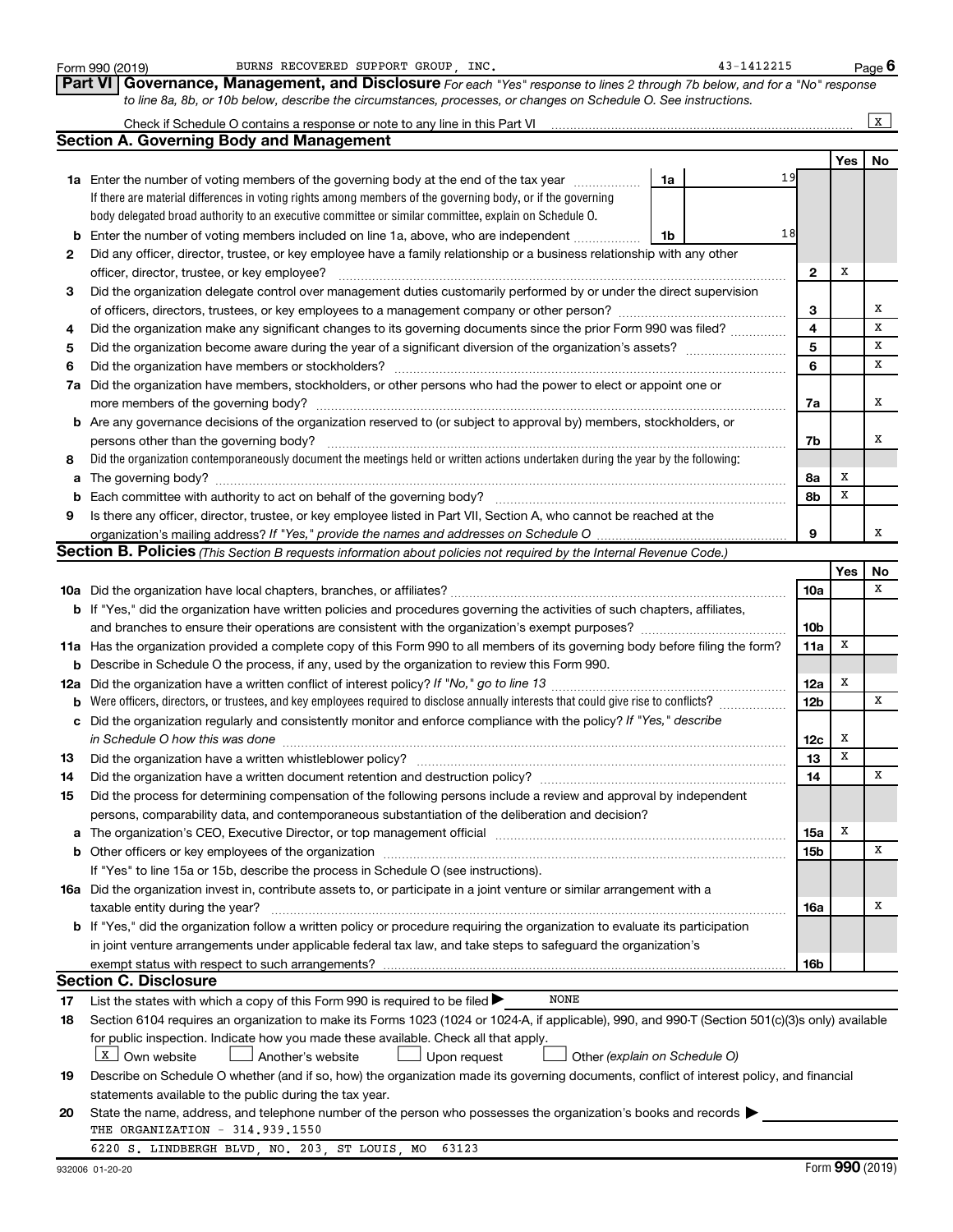| Form 990 (2019)                                                                            | BURNS RECOVERED SUPPORT GROUP INC.                                                         | 43-1412215 | <u>Page 7</u> |  |  |  |  |  |  |  |
|--------------------------------------------------------------------------------------------|--------------------------------------------------------------------------------------------|------------|---------------|--|--|--|--|--|--|--|
|                                                                                            | Part VII Compensation of Officers, Directors, Trustees, Key Employees, Highest Compensated |            |               |  |  |  |  |  |  |  |
| <b>Employees, and Independent Contractors</b>                                              |                                                                                            |            |               |  |  |  |  |  |  |  |
|                                                                                            | Check if Schedule O contains a response or note to any line in this Part VII               |            |               |  |  |  |  |  |  |  |
| Section A. Officers, Directors, Trustees, Key Employees, and Highest Compensated Employees |                                                                                            |            |               |  |  |  |  |  |  |  |
|                                                                                            |                                                                                            |            |               |  |  |  |  |  |  |  |

**1a**  Complete this table for all persons required to be listed. Report compensation for the calendar year ending with or within the organization's tax year.  $\bullet$  List all of the organization's current officers, directors, trustees (whether individuals or organizations), regardless of amount of compensation.

Enter -0- in columns (D), (E), and (F) if no compensation was paid.

**•** List all of the organization's current key employees, if any. See instructions for definition of "key employee."

• List the organization's five *current* highest compensated employees (other than an officer, director, trustee, or key employee) who received reportable compensation (Box 5 of Form W-2 and/or Box 7 of Form 1099-MISC) of more than \$100,000 from the organization and any related organizations.

 $\bullet$  List all of the organization's former officers, key employees, and highest compensated employees who received more than \$100,000 of reportable compensation from the organization and any related organizations.

**•** List all of the organization's former directors or trustees that received, in the capacity as a former director or trustee of the organization, more than \$10,000 of reportable compensation from the organization and any related organizations.

See instructions for the order in which to list the persons above.

Check this box if neither the organization nor any related organization compensated any current officer, director, or trustee. †

| (A)                         | (B)<br>(C)             |                                |                       |             |              |                                                                  |        | (D)                 | (E)                              | (F)                      |
|-----------------------------|------------------------|--------------------------------|-----------------------|-------------|--------------|------------------------------------------------------------------|--------|---------------------|----------------------------------|--------------------------|
| Name and title              | Average                |                                |                       | Position    |              | (do not check more than one                                      |        | Reportable          | Reportable                       | Estimated                |
|                             | hours per              |                                |                       |             |              | box, unless person is both an<br>officer and a director/trustee) |        | compensation        | compensation                     | amount of                |
|                             | week                   |                                |                       |             |              |                                                                  |        | from                | from related                     | other                    |
|                             | (list any<br>hours for |                                |                       |             |              |                                                                  |        | the<br>organization | organizations<br>(W-2/1099-MISC) | compensation<br>from the |
|                             | related                |                                |                       |             |              |                                                                  |        | (W-2/1099-MISC)     |                                  | organization             |
|                             | organizations          |                                |                       |             |              |                                                                  |        |                     |                                  | and related              |
|                             | below                  | Individual trustee or director | Institutional trustee |             | Key employee | Highest compensated<br>employee                                  |        |                     |                                  | organizations            |
|                             | line)                  |                                |                       | Officer     |              |                                                                  | Former |                     |                                  |                          |
| BRYAN SANGER<br>(1)         | 0.20                   |                                |                       |             |              |                                                                  |        |                     |                                  |                          |
| PRESIDENT                   |                        | х                              |                       | $\mathbf x$ |              |                                                                  |        | 0.                  | 0                                | 0.                       |
| (2)<br>SHERI SHERMAN        | 0, 20                  |                                |                       |             |              |                                                                  |        |                     |                                  |                          |
| VICE PRESIDENT              |                        | X                              |                       | Х           |              |                                                                  |        | $\mathbf{0}$        | 0                                | 0.                       |
| REBECCA WILLIAMS<br>(3)     | 0.20                   |                                |                       |             |              |                                                                  |        |                     |                                  |                          |
| <b>SECRETARY</b>            |                        | X                              |                       | X           |              |                                                                  |        | $\mathbf{0}$ .      | 0                                | 0.                       |
| (4)<br><b>MATTHEW ERKER</b> | 0.20                   |                                |                       |             |              |                                                                  |        |                     |                                  |                          |
| TREASURER                   |                        | X                              |                       | X           |              |                                                                  |        | $\mathbf{0}$ .      | 0                                | 0.                       |
| KANISHA ANTHONY<br>(5)      | 0.20                   |                                |                       |             |              |                                                                  |        |                     |                                  |                          |
| <b>DIRECTOR</b>             |                        | X                              |                       |             |              |                                                                  |        | $\mathbf{0}$ .      | 0                                | 0.                       |
| <b>FAITH BERGER</b><br>(6)  | 0.20                   |                                |                       |             |              |                                                                  |        |                     |                                  |                          |
| <b>DIRECTOR</b>             |                        | X                              |                       |             |              |                                                                  |        | $\mathbf{0}$        | 0                                | 0.                       |
| MARSHA BROCKMAN<br>(7)      | 0.20                   |                                |                       |             |              |                                                                  |        |                     |                                  |                          |
| <b>DIRECTOR</b>             |                        | X                              |                       |             |              |                                                                  |        | $\mathbf{0}$ .      | 0                                | 0.                       |
| ROBERT CARVER<br>(8)        | 0.20                   |                                |                       |             |              |                                                                  |        |                     |                                  |                          |
| <b>DIRECTOR</b>             |                        | X                              |                       |             |              |                                                                  |        | $\mathbf{0}$ .      | 0                                | 0.                       |
| <b>GREGG FAVRE</b><br>(9)   | 0.20                   |                                |                       |             |              |                                                                  |        |                     |                                  |                          |
| <b>DIRECTOR</b>             |                        | X                              |                       |             |              |                                                                  |        | $\mathbf{0}$ .      | 0                                | 0.                       |
| (10) RACHEL KALINA          | 0.20                   |                                |                       |             |              |                                                                  |        |                     |                                  |                          |
| <b>DIRECTOR</b>             |                        | X                              |                       |             |              |                                                                  |        | $\mathbf{0}$ .      | 0                                | 0.                       |
| (11) JEFF LITT              | 0.20                   |                                |                       |             |              |                                                                  |        |                     |                                  |                          |
| <b>DIRECTOR</b>             |                        | $\mathbf X$                    |                       |             |              |                                                                  |        | $\mathbf{0}$ .      | 0                                | 0.                       |
| (12) DANIEL MARX            | 0.20                   |                                |                       |             |              |                                                                  |        |                     |                                  |                          |
| <b>DIRECTOR</b>             |                        | $\mathbf X$                    |                       |             |              |                                                                  |        | $\mathbf{0}$ .      | 0                                | 0.                       |
| (13) KAYLA NORTHROP         | 0.20                   |                                |                       |             |              |                                                                  |        |                     |                                  |                          |
| <b>DIRECTOR</b>             |                        | $\mathbf x$                    |                       |             |              |                                                                  |        | 0.                  | 0                                | 0.                       |
| (14) JEFF SADTLER           | 0, 20                  |                                |                       |             |              |                                                                  |        |                     |                                  |                          |
| <b>DIRECTOR</b>             |                        | $\mathbf X$                    |                       |             |              |                                                                  |        | $\mathbf{0}$ .      | 0                                | 0.                       |
| (15) BRAD SHELTON           | 0, 20                  |                                |                       |             |              |                                                                  |        |                     |                                  |                          |
| <b>DIRECTOR</b>             |                        | $\mathbf x$                    |                       |             |              |                                                                  |        | 0.                  | 0                                | 0.                       |
| (16) RENEE SILVER           | 0.20                   |                                |                       |             |              |                                                                  |        |                     |                                  |                          |
| <b>DIRECTOR</b>             |                        | $\mathbf x$                    |                       |             |              |                                                                  |        | $\mathbf 0$ .       | 0                                | 0.                       |
| (17) DR. MICHAEL SMOCK      | 0, 20                  |                                |                       |             |              |                                                                  |        |                     |                                  |                          |
| <b>DIRECTOR</b>             |                        | $\mathbf X$                    |                       |             |              |                                                                  |        | 0.                  | $\mathbf 0$                      | 0.                       |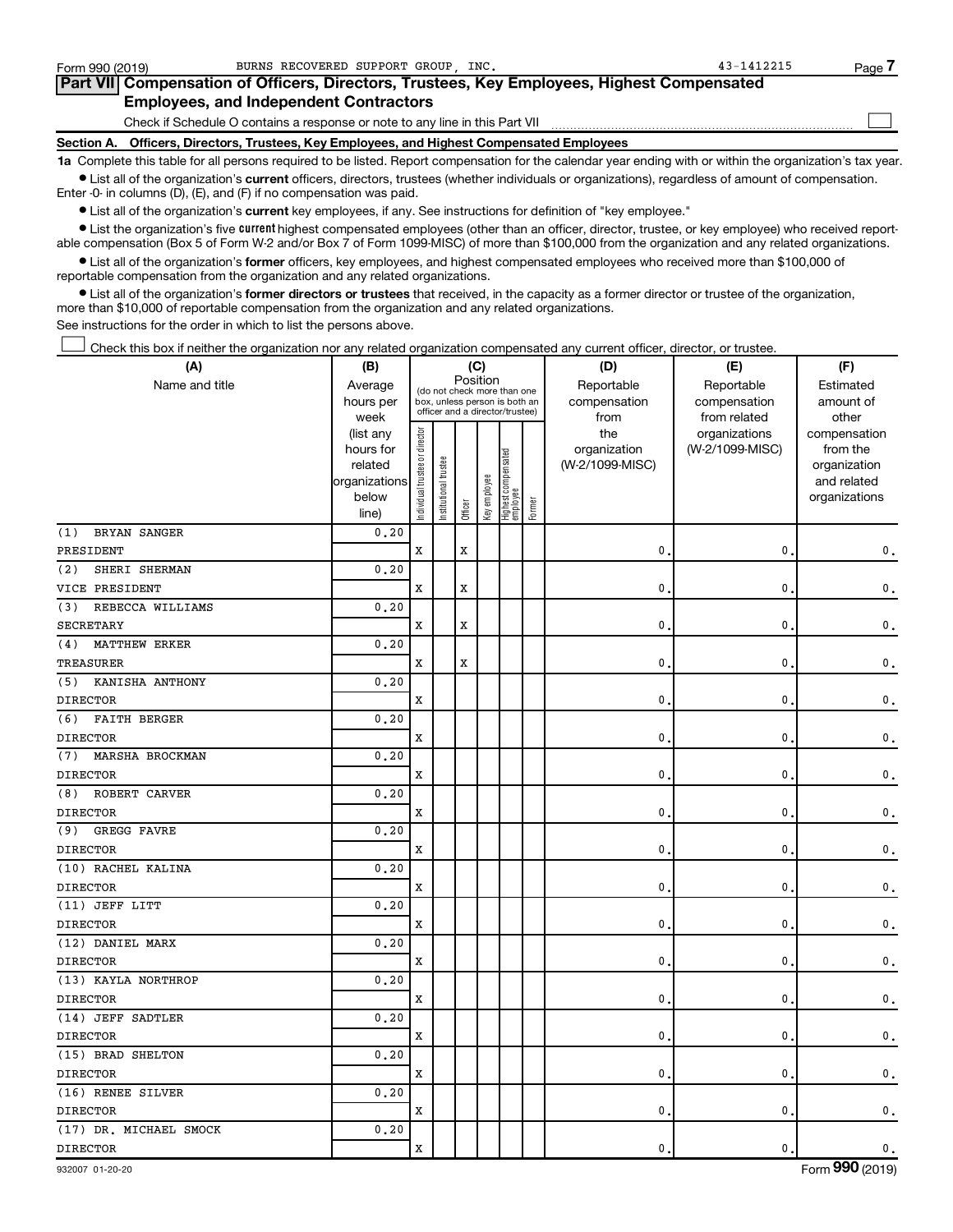|                 | BURNS RECOVERED SUPPORT GROUP, INC.<br>Form 990 (2019)                                                                                                                                                                                                 |                                                                      |                                |                       |          |              |                                                                                                 |        |                                                | 43-1412215                                       |                |                     |                                                                                   | Page 8        |
|-----------------|--------------------------------------------------------------------------------------------------------------------------------------------------------------------------------------------------------------------------------------------------------|----------------------------------------------------------------------|--------------------------------|-----------------------|----------|--------------|-------------------------------------------------------------------------------------------------|--------|------------------------------------------------|--------------------------------------------------|----------------|---------------------|-----------------------------------------------------------------------------------|---------------|
| <b>Part VII</b> | Section A. Officers, Directors, Trustees, Key Employees, and Highest Compensated Employees (continued)                                                                                                                                                 |                                                                      |                                |                       |          |              |                                                                                                 |        |                                                |                                                  |                |                     |                                                                                   |               |
|                 | (A)<br>Name and title                                                                                                                                                                                                                                  | (B)<br>Average<br>hours per<br>week                                  |                                |                       | Position | (C)          | (do not check more than one<br>box, unless person is both an<br>officer and a director/trustee) |        | (D)<br>Reportable<br>compensation              | (E)<br>Reportable<br>compensation                |                |                     | (F)<br>Estimated<br>amount of                                                     |               |
|                 |                                                                                                                                                                                                                                                        | (list any<br>hours for<br>related<br>organizations<br>below<br>line) | Individual trustee or director | Institutional trustee | Officer  | Key employee | Highest compensated<br>employee                                                                 | Former | from<br>the<br>organization<br>(W-2/1099-MISC) | from related<br>organizations<br>(W-2/1099-MISC) |                |                     | other<br>compensation<br>from the<br>organization<br>and related<br>organizations |               |
|                 | (18) BETHANY WESTLAKE                                                                                                                                                                                                                                  | 0.20                                                                 |                                |                       |          |              |                                                                                                 |        |                                                |                                                  |                |                     |                                                                                   |               |
| <b>DIRECTOR</b> |                                                                                                                                                                                                                                                        |                                                                      | X                              |                       |          |              |                                                                                                 |        | 0.                                             |                                                  | 0              |                     |                                                                                   | 0.            |
| <b>DIRECTOR</b> | (19) MARK WOOLBRIGHT                                                                                                                                                                                                                                   | 0, 20                                                                | X                              |                       |          |              |                                                                                                 |        | 0.                                             |                                                  | 0              |                     |                                                                                   | $\mathbf 0$ . |
|                 | (20) LYNN HUELSMANN                                                                                                                                                                                                                                    | 40.00                                                                |                                |                       |          |              |                                                                                                 |        |                                                |                                                  |                |                     |                                                                                   |               |
|                 | EXECUTIVE DIRECTOR (RES. 6/2019)                                                                                                                                                                                                                       |                                                                      |                                |                       | Х        |              |                                                                                                 |        | 44,692.                                        |                                                  | 0              |                     |                                                                                   | $\mathbf 0$ . |
|                 | (21) RACHEL SANGER                                                                                                                                                                                                                                     | 40.00                                                                |                                |                       |          |              |                                                                                                 |        |                                                |                                                  |                |                     |                                                                                   |               |
|                 | INTERIM EXEC DIRECTOR (RES. 10/2019)                                                                                                                                                                                                                   |                                                                      |                                |                       | X        |              |                                                                                                 |        | 12,045.                                        |                                                  | 0              |                     |                                                                                   | $\mathbf 0$ . |
|                 | (22) BRIAN MOELLER                                                                                                                                                                                                                                     | 40.00                                                                |                                |                       |          |              |                                                                                                 |        |                                                |                                                  |                |                     |                                                                                   |               |
|                 | EXECUTIVE DIRECTOR                                                                                                                                                                                                                                     |                                                                      |                                |                       | X        |              |                                                                                                 |        | 15,577.                                        |                                                  | $\mathbf{0}$ . |                     |                                                                                   | $\mathbf 0$ . |
|                 |                                                                                                                                                                                                                                                        |                                                                      |                                |                       |          |              |                                                                                                 |        |                                                |                                                  |                |                     |                                                                                   |               |
|                 |                                                                                                                                                                                                                                                        |                                                                      |                                |                       |          |              |                                                                                                 |        |                                                |                                                  |                |                     |                                                                                   |               |
|                 |                                                                                                                                                                                                                                                        |                                                                      |                                |                       |          |              |                                                                                                 |        |                                                |                                                  |                |                     |                                                                                   |               |
|                 | 1b Subtotal                                                                                                                                                                                                                                            |                                                                      |                                |                       |          |              |                                                                                                 |        | 72,314.                                        |                                                  | $\mathbf{0}$   |                     |                                                                                   | 0.            |
|                 |                                                                                                                                                                                                                                                        |                                                                      |                                |                       |          |              |                                                                                                 |        | 0.                                             |                                                  | $\mathbf{0}$   |                     |                                                                                   | 0.            |
|                 |                                                                                                                                                                                                                                                        |                                                                      |                                |                       |          |              |                                                                                                 |        | 72,314.                                        |                                                  | $\mathbf{0}$ . |                     |                                                                                   | 0.            |
| $\mathbf{2}$    | Total number of individuals (including but not limited to those listed above) who received more than \$100,000 of reportable                                                                                                                           |                                                                      |                                |                       |          |              |                                                                                                 |        |                                                |                                                  |                |                     |                                                                                   | $\mathbf 0$   |
|                 | compensation from the organization $\blacktriangleright$                                                                                                                                                                                               |                                                                      |                                |                       |          |              |                                                                                                 |        |                                                |                                                  |                |                     | <b>Yes</b>                                                                        | No            |
| 3               | Did the organization list any former officer, director, trustee, key employee, or highest compensated employee on<br>line 1a? If "Yes," complete Schedule J for such individual [11] manufacture manufacture in the set of the set o                   |                                                                      |                                |                       |          |              |                                                                                                 |        |                                                |                                                  |                | з                   |                                                                                   | x             |
|                 | For any individual listed on line 1a, is the sum of reportable compensation and other compensation from the organization<br>and related organizations greater than \$150,000? If "Yes," complete Schedule J for such individual                        |                                                                      |                                |                       |          |              |                                                                                                 |        |                                                |                                                  |                | 4                   |                                                                                   | х             |
| 5               | Did any person listed on line 1a receive or accrue compensation from any unrelated organization or individual for services                                                                                                                             |                                                                      |                                |                       |          |              |                                                                                                 |        |                                                |                                                  |                |                     |                                                                                   |               |
|                 | rendered to the organization? If "Yes," complete Schedule J for such person<br><b>Section B. Independent Contractors</b>                                                                                                                               |                                                                      |                                |                       |          |              |                                                                                                 |        |                                                |                                                  |                | 5                   |                                                                                   | х             |
| 1               | Complete this table for your five highest compensated independent contractors that received more than \$100,000 of compensation from<br>the organization. Report compensation for the calendar year ending with or within the organization's tax year. |                                                                      |                                |                       |          |              |                                                                                                 |        |                                                |                                                  |                |                     |                                                                                   |               |
|                 | (A)<br>Name and business address                                                                                                                                                                                                                       |                                                                      | NONE                           |                       |          |              |                                                                                                 |        | (B)<br>Description of services                 |                                                  |                | (C)<br>Compensation |                                                                                   |               |
|                 |                                                                                                                                                                                                                                                        |                                                                      |                                |                       |          |              |                                                                                                 |        |                                                |                                                  |                |                     |                                                                                   |               |
|                 |                                                                                                                                                                                                                                                        |                                                                      |                                |                       |          |              |                                                                                                 |        |                                                |                                                  |                |                     |                                                                                   |               |
|                 |                                                                                                                                                                                                                                                        |                                                                      |                                |                       |          |              |                                                                                                 |        |                                                |                                                  |                |                     |                                                                                   |               |
|                 |                                                                                                                                                                                                                                                        |                                                                      |                                |                       |          |              |                                                                                                 |        |                                                |                                                  |                |                     |                                                                                   |               |
|                 |                                                                                                                                                                                                                                                        |                                                                      |                                |                       |          |              |                                                                                                 |        |                                                |                                                  |                |                     |                                                                                   |               |
| 2               | Total number of independent contractors (including but not limited to those listed above) who received more than<br>\$100,000 of compensation from the organization                                                                                    |                                                                      |                                |                       |          |              | 0                                                                                               |        |                                                |                                                  |                |                     |                                                                                   |               |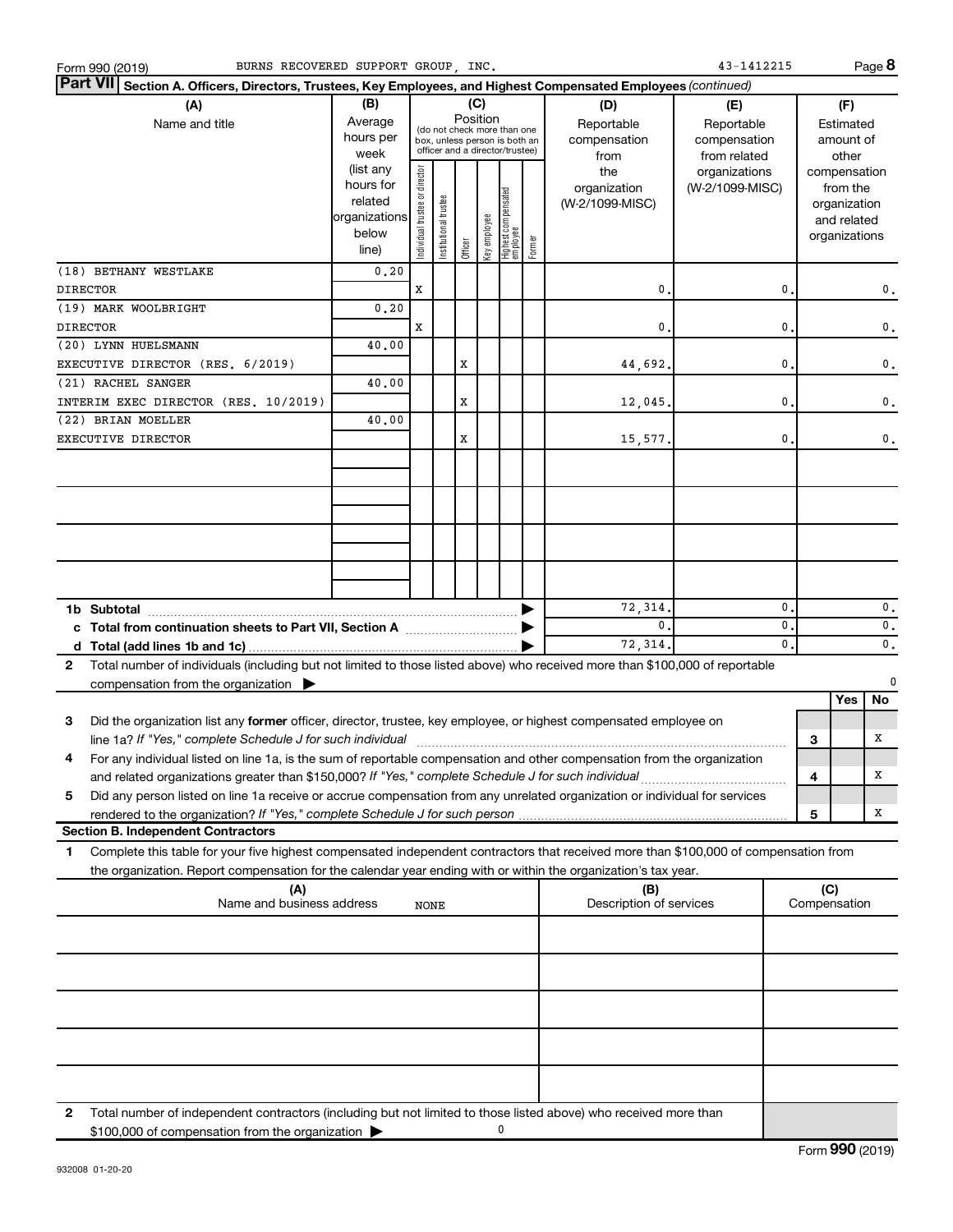|                                                           |                  | Form 990 (2019)                                                                |                                                        |                 | BURNS RECOVERED SUPPORT GROUP, INC. |                      |                                                                | 43-1412215       | Page 9                                                          |
|-----------------------------------------------------------|------------------|--------------------------------------------------------------------------------|--------------------------------------------------------|-----------------|-------------------------------------|----------------------|----------------------------------------------------------------|------------------|-----------------------------------------------------------------|
|                                                           | <b>Part VIII</b> | <b>Statement of Revenue</b>                                                    |                                                        |                 |                                     |                      |                                                                |                  |                                                                 |
|                                                           |                  |                                                                                |                                                        |                 |                                     |                      |                                                                |                  |                                                                 |
|                                                           |                  |                                                                                |                                                        |                 |                                     | (A)<br>Total revenue | (B)<br>Related or exempt<br>function revenue business revenuel | (C)<br>Unrelated | (D)<br>Revenue excluded<br>from tax under<br>sections 512 - 514 |
|                                                           |                  | 1 a Federated campaigns                                                        | 1a                                                     |                 |                                     |                      |                                                                |                  |                                                                 |
|                                                           |                  | Membership dues<br>b                                                           | 1 <sub>b</sub><br>$\ldots \ldots \ldots \ldots \ldots$ |                 |                                     |                      |                                                                |                  |                                                                 |
|                                                           |                  | c Fundraising events                                                           | 1 <sub>c</sub>                                         |                 | 36,130.                             |                      |                                                                |                  |                                                                 |
| Contributions, Gifts, Grants<br>and Other Similar Amounts |                  | d Related organizations                                                        | 1 <sub>d</sub>                                         |                 |                                     |                      |                                                                |                  |                                                                 |
|                                                           |                  | Government grants (contributions)<br>е                                         | 1e                                                     |                 | 2,740.                              |                      |                                                                |                  |                                                                 |
|                                                           |                  | f All other contributions, gifts, grants, and                                  |                                                        |                 |                                     |                      |                                                                |                  |                                                                 |
|                                                           |                  | similar amounts not included above                                             | 1f                                                     |                 | 299,877.                            |                      |                                                                |                  |                                                                 |
|                                                           |                  | Noncash contributions included in lines 1a-1f                                  |                                                        | 1g  \$          | 17,320.                             |                      |                                                                |                  |                                                                 |
|                                                           |                  |                                                                                |                                                        |                 |                                     | 338,747.             |                                                                |                  |                                                                 |
|                                                           |                  |                                                                                |                                                        |                 | <b>Business Code</b>                |                      |                                                                |                  |                                                                 |
|                                                           | 2 a              |                                                                                |                                                        |                 |                                     |                      |                                                                |                  |                                                                 |
|                                                           | b                |                                                                                |                                                        |                 |                                     |                      |                                                                |                  |                                                                 |
|                                                           | c                | the control of the control of the control of the control of the control of     |                                                        |                 |                                     |                      |                                                                |                  |                                                                 |
|                                                           | d                | the control of the control of the control of the control of the control of     |                                                        |                 |                                     |                      |                                                                |                  |                                                                 |
| Program Service<br>Revenue                                | е                |                                                                                |                                                        |                 |                                     |                      |                                                                |                  |                                                                 |
|                                                           |                  |                                                                                |                                                        |                 |                                     |                      |                                                                |                  |                                                                 |
|                                                           | 3                | Investment income (including dividends, interest, and                          |                                                        |                 |                                     |                      |                                                                |                  |                                                                 |
|                                                           |                  |                                                                                |                                                        |                 |                                     | 25,863.              |                                                                |                  | 25,863.                                                         |
|                                                           | 4                | Income from investment of tax-exempt bond proceeds                             |                                                        |                 |                                     |                      |                                                                |                  |                                                                 |
|                                                           | 5                |                                                                                |                                                        |                 |                                     |                      |                                                                |                  |                                                                 |
|                                                           |                  |                                                                                | (i) Real                                               |                 | (ii) Personal                       |                      |                                                                |                  |                                                                 |
|                                                           | 6а               | Gross rents                                                                    | 6a                                                     |                 |                                     |                      |                                                                |                  |                                                                 |
|                                                           | b                | Less: rental expenses                                                          | 6 <sub>b</sub>                                         |                 |                                     |                      |                                                                |                  |                                                                 |
|                                                           | c                | Rental income or (loss)                                                        | 6 <sub>c</sub>                                         |                 |                                     |                      |                                                                |                  |                                                                 |
|                                                           |                  | Net rental income or (loss)<br>d                                               |                                                        |                 |                                     |                      |                                                                |                  |                                                                 |
|                                                           |                  | 7 a Gross amount from sales of                                                 |                                                        | (i) Securities  | (ii) Other                          |                      |                                                                |                  |                                                                 |
|                                                           |                  | assets other than inventory                                                    | 7а                                                     | 97,032.         |                                     |                      |                                                                |                  |                                                                 |
|                                                           |                  | <b>b</b> Less: cost or other basis                                             |                                                        |                 |                                     |                      |                                                                |                  |                                                                 |
| evenue                                                    |                  | and sales expenses                                                             | 7b                                                     | 94,116.         |                                     |                      |                                                                |                  |                                                                 |
|                                                           |                  | c Gain or (loss)                                                               | 7c                                                     | 2,916.          |                                     |                      |                                                                |                  |                                                                 |
| Other R                                                   |                  |                                                                                |                                                        |                 |                                     | 2,916.               |                                                                |                  | 2,916.                                                          |
|                                                           |                  | 8 a Gross income from fundraising events (not<br>including \$<br>$36,130$ , of |                                                        |                 |                                     |                      |                                                                |                  |                                                                 |
|                                                           |                  | contributions reported on line 1c). See                                        |                                                        |                 |                                     |                      |                                                                |                  |                                                                 |
|                                                           |                  | Part IV, line 18                                                               |                                                        | 8a              | 8,815.                              |                      |                                                                |                  |                                                                 |
|                                                           |                  |                                                                                |                                                        | 8b              | 15,771.                             |                      |                                                                |                  |                                                                 |
|                                                           |                  | Net income or (loss) from fundraising events<br>c                              |                                                        |                 | ▶                                   | $-6,956.$            |                                                                |                  | $-6,956.$                                                       |
|                                                           |                  | 9 a Gross income from gaming activities. See                                   |                                                        |                 |                                     |                      |                                                                |                  |                                                                 |
|                                                           |                  |                                                                                |                                                        | 9a              | 6,800.                              |                      |                                                                |                  |                                                                 |
|                                                           |                  |                                                                                |                                                        | 9 <sub>b</sub>  | 1,000.                              |                      |                                                                |                  |                                                                 |
|                                                           |                  | c Net income or (loss) from gaming activities                                  |                                                        |                 | ▶                                   | 5,800.               | 5,800.                                                         |                  |                                                                 |
|                                                           |                  | 10 a Gross sales of inventory, less returns                                    |                                                        |                 |                                     |                      |                                                                |                  |                                                                 |
|                                                           |                  |                                                                                |                                                        | 10a             |                                     |                      |                                                                |                  |                                                                 |
|                                                           |                  | <b>b</b> Less: cost of goods sold                                              |                                                        | 10 <sub>b</sub> |                                     |                      |                                                                |                  |                                                                 |
|                                                           |                  | c Net income or (loss) from sales of inventory                                 |                                                        |                 |                                     |                      |                                                                |                  |                                                                 |
|                                                           |                  |                                                                                |                                                        |                 | <b>Business Code</b>                |                      |                                                                |                  |                                                                 |
| Miscellaneous<br>Revenue                                  | 11 a             | MISCELLANEOUS INCOME                                                           |                                                        |                 | 900099                              | 1,408.               |                                                                |                  | 1,408.                                                          |
|                                                           | b                |                                                                                |                                                        |                 |                                     |                      |                                                                |                  |                                                                 |
|                                                           | c                |                                                                                |                                                        |                 |                                     |                      |                                                                |                  |                                                                 |
|                                                           |                  |                                                                                |                                                        |                 |                                     | 1,408.               |                                                                |                  |                                                                 |
|                                                           | 12               | Total revenue. See instructions                                                |                                                        |                 |                                     | 367,778.             | 5,800.                                                         | $\mathbf{0}$ .   | 23, 231.                                                        |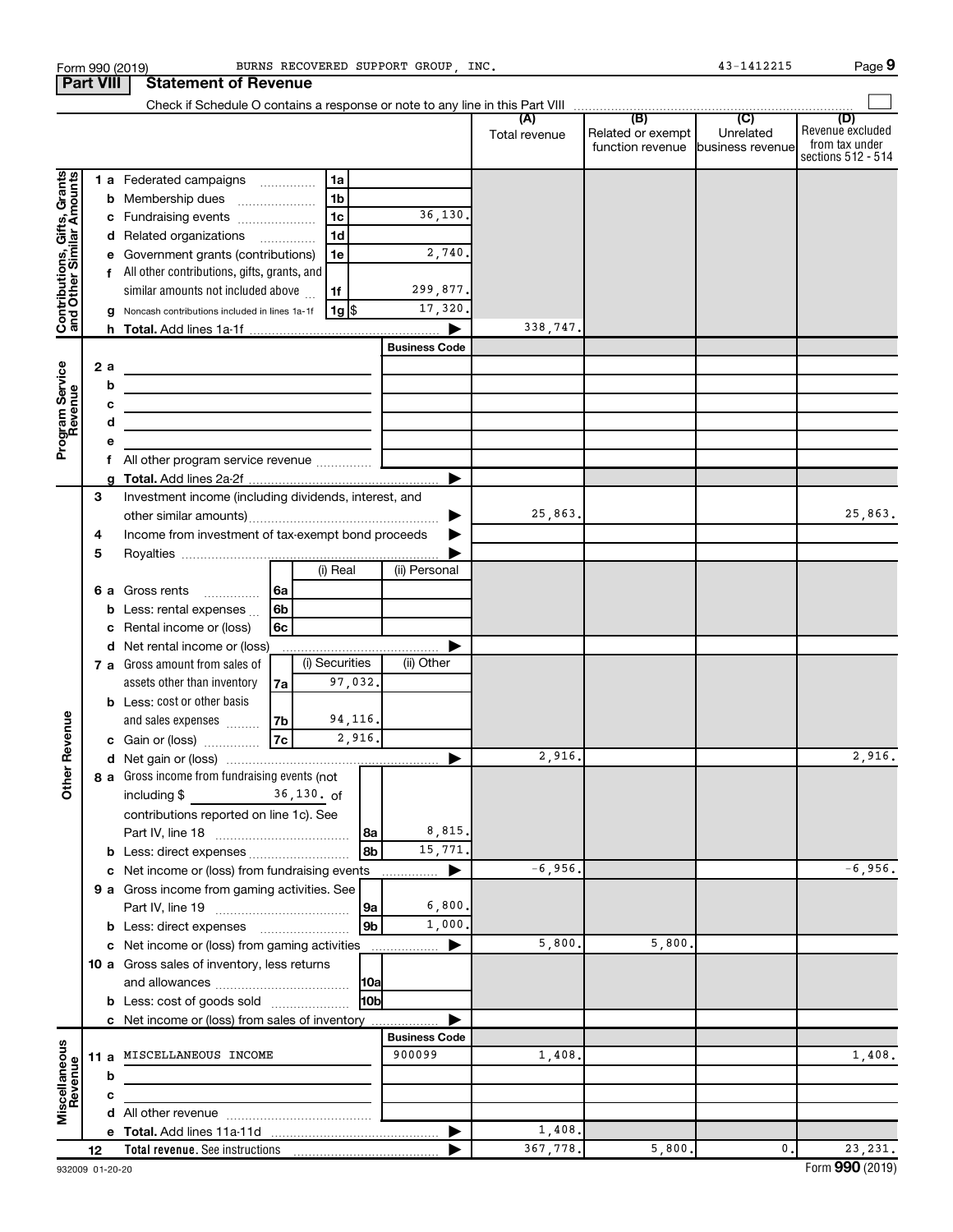**10**

 $\Box$ 

**Total functional expenses.**  Add lines 1 through 24e **Joint costs.** Complete this line only if the organization **(A) (B) (C) (D)** Fundraising **1 2 3** Grants and other assistance to foreign **4 5 6 7 8 9 10 11 a** Management ~~~~~~~~~~~~~~~~ **b c d e f g 12 13 14 15 16 17 18 19 20 21 22 23 24 a b c d e 25 26** *Section 501(c)(3) and 501(c)(4) organizations must complete all columns. All other organizations must complete column (A).* Grants and other assistance to domestic organizations and domestic governments. See Part IV, line 21 Compensation not included above to disqualified persons (as defined under section 4958(f)(1)) and persons described in section  $4958(c)(3)(B)$   $\ldots$ Pension plan accruals and contributions (include section 401(k) and 403(b) employer contributions) Professional fundraising services. See Part IV, line 17 Other. (If line 11g amount exceeds 10% of line 25, column (A) amount, list line 11g expenses on Sch O.) Other expenses. Itemize expenses not covered above (List miscellaneous expenses on line 24e. If line 24e amount exceeds 10% of line 25, column (A) amount, list line 24e expenses on Schedule O.) reported in column (B) joint costs from a combined Form 990 (2019) BURNS RECOVERED SUPPORT GROUP, INC. And the magnitude of the state of the Page Check if Schedule O contains a response or note to any line in this Part IX Total expenses Program service expenses Management and general expenses expenses .<br>... Grants and other assistance to domestic individuals. See Part IV, line 22 ~~~~~~~ organizations, foreign governments, and foreign individuals. See Part IV, lines 15 and 16  $\ldots$ Benefits paid to or for members ................... Compensation of current officers, directors, trustees, and key employees ........................ Other salaries and wages ~~~~~~~~~~ Other employee benefits ~~~~~~~~~~ Payroll taxes ~~~~~~~~~~~~~~~~ Fees for services (nonemployees): Legal ~~~~~~~~~~~~~~~~~~~~ Accounting ~~~~~~~~~~~~~~~~~ Lobbying ~~~~~~~~~~~~~~~~~~ Investment management fees ........................ Advertising and promotion ........................... Office expenses ~~~~~~~~~~~~~~~ Information technology ~~~~~~~~~~~ Royalties ~~~~~~~~~~~~~~~~~~ Occupancy ~~~~~~~~~~~~~~~~~ Travel ~~~~~~~~~~~~~~~~~~~ Payments of travel or entertainment expenses for any federal, state, or local public officials ... Conferences, conventions, and meetings Interest ~~~~~~~~~~~~~~~~~~ Payments to affiliates ~~~~~~~~~~~~ Depreciation, depletion, and amortization ...... Insurance ~~~~~~~~~~~~~~~~~ All other expenses *Do not include amounts reported on lines 6b, 7b, 8b, 9b, and 10b of Part VIII.* **Part IX Statement of Functional Expenses** 9,311. 9,311. 72,314. 11,216. 33,560. 27,538. 115,695. 75,508. 12,983. 27,204. 2,849. 1,314. 705. 830. 13,626. 6,286. 3,373. 3,967. 18,254. 8,420. 4,519. 5,315. 36,610. 36,610. 5,942. 5,942. 3,329. 1,000. 2,329. 4,663. 1,900. 1,088. 1,675. 49,862. 27,540. 12,934. 9,388. 6,234. 360. 5,874. 19,083. 9,359. 4,468. 5,256. 5,209. 5,209. 11,087. 9,357. 1,730. 101. 101. 7,466. 2,666. 4,800. CAMP EXPENSES 1.255 DEVELOPMENT AND VOLUNTE 10,956. 5,818. 906. 4,232. EDUCATION AND OUTREACH 8,050. 8,050. 452,810. 234,228. 133,177. 85,405.

Check here  $\blacktriangleright$  |

Check here  $\begin{array}{c} \begin{array}{|c} \hline \end{array} \end{array}$  if following SOP 98-2 (ASC 958-720)

educational campaign and fundraising solicitation.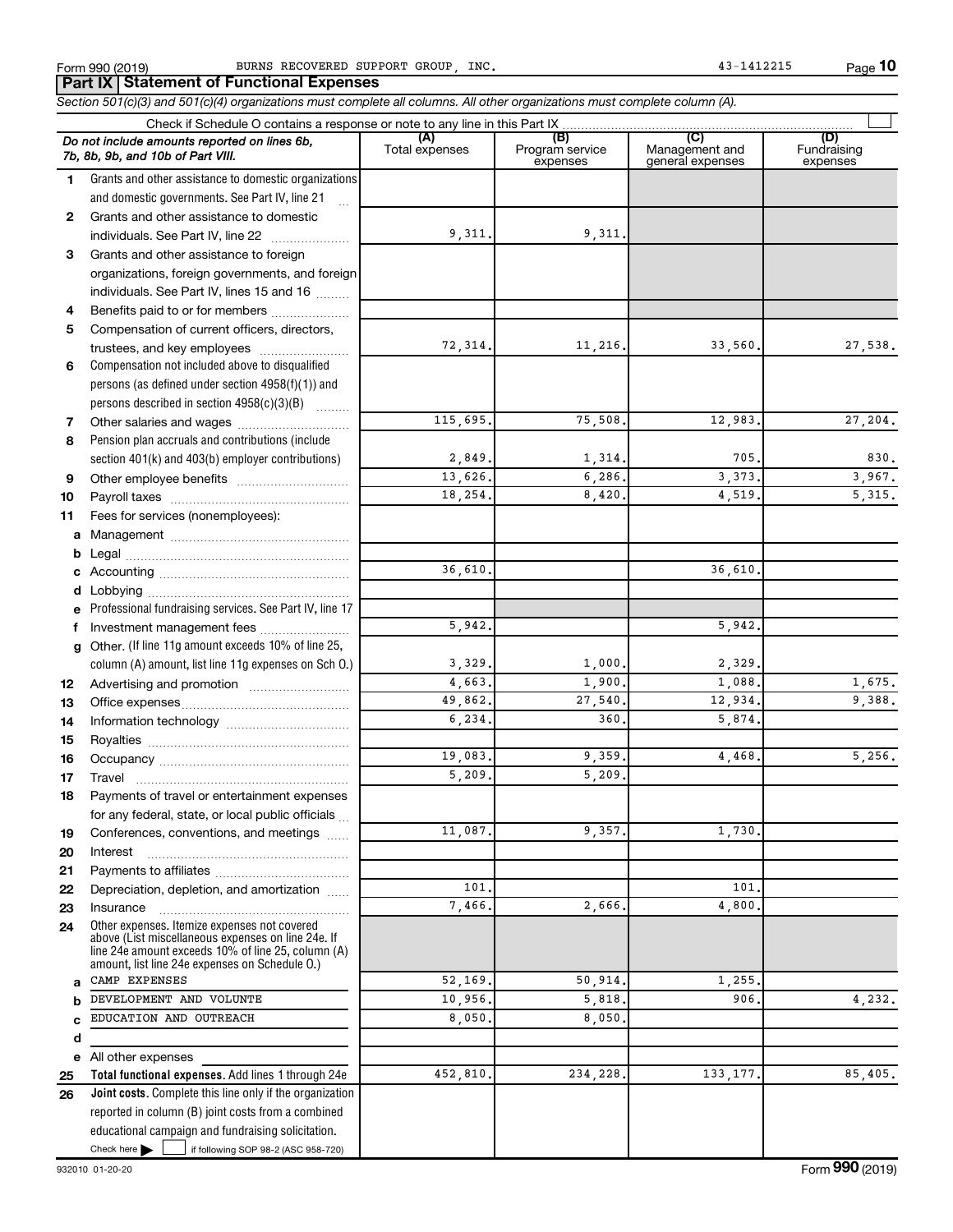**31 32 33**

**Net Assets or Fund Balances**

Net Assets or Fund Balances

| BURNS RECOVERED SUPPORT GROUP, INC |  |  |  |
|------------------------------------|--|--|--|
|------------------------------------|--|--|--|

| LΛ | Dalallue Sileet                                                                                                    |  |         |                          |                 |                    |
|----|--------------------------------------------------------------------------------------------------------------------|--|---------|--------------------------|-----------------|--------------------|
|    |                                                                                                                    |  |         |                          |                 |                    |
|    |                                                                                                                    |  |         | (A)<br>Beginning of year |                 | (B)<br>End of year |
| 1  |                                                                                                                    |  |         |                          | 1               |                    |
| 2  |                                                                                                                    |  |         | 286,480.                 | $\mathbf{2}$    | 311,677.           |
| З  |                                                                                                                    |  |         | 9,663.                   | 3               | 9,663.             |
| 4  |                                                                                                                    |  |         |                          | 4               |                    |
| 5  | Loans and other receivables from any current or former officer, director,                                          |  |         |                          |                 |                    |
|    | trustee, key employee, creator or founder, substantial contributor, or 35%                                         |  |         |                          |                 |                    |
|    | controlled entity or family member of any of these persons                                                         |  |         |                          | 5               |                    |
| 6  | Loans and other receivables from other disqualified persons (as defined                                            |  |         |                          |                 |                    |
|    | under section 4958(f)(1)), and persons described in section 4958(c)(3)(B)                                          |  |         |                          | 6               |                    |
| 7  |                                                                                                                    |  |         |                          | $\overline{7}$  |                    |
| 8  |                                                                                                                    |  |         |                          | 8               |                    |
| 9  | Prepaid expenses and deferred charges [111] [11] prepaid expenses and deferred charges [11] [11] minimum materials |  |         | 0.                       | 9               | 1,075.             |
|    | <b>10a</b> Land, buildings, and equipment: cost or other                                                           |  |         |                          |                 |                    |
|    | basis. Complete Part VI of Schedule D    10a                                                                       |  | 12,677. |                          |                 |                    |
| b  |                                                                                                                    |  | 12,383. | 395.                     | 10 <sub>c</sub> | 294.               |
| 11 |                                                                                                                    |  |         | 654,659.                 | 11              | 633,627.           |
| 12 |                                                                                                                    |  |         |                          | 12              |                    |
| 13 |                                                                                                                    |  |         |                          | 13              |                    |
| 14 |                                                                                                                    |  |         |                          | 14              |                    |
| 15 |                                                                                                                    |  |         |                          | 15              |                    |
| 16 |                                                                                                                    |  |         | 951,197.                 | 16              | 956,336.           |
| 17 |                                                                                                                    |  |         | 18,632.                  | 17              | 25, 333.           |
| 18 |                                                                                                                    |  |         |                          | 18              |                    |
| 19 |                                                                                                                    |  |         |                          | 19              |                    |
| 20 |                                                                                                                    |  |         |                          | 20              |                    |
| 21 | Escrow or custodial account liability. Complete Part IV of Schedule D                                              |  |         |                          | 21              |                    |
| 22 | Loans and other payables to any current or former officer, director,                                               |  |         |                          |                 |                    |
|    | trustee, key employee, creator or founder, substantial contributor, or 35%                                         |  |         |                          |                 |                    |
|    |                                                                                                                    |  |         |                          | 22              |                    |
| 23 | Secured mortgages and notes payable to unrelated third parties                                                     |  |         |                          | 23              |                    |
| 24 | Unsecured notes and loans payable to unrelated third parties                                                       |  |         |                          | 24              |                    |
| 25 | Other liabilities (including federal income tax, payables to related third                                         |  |         |                          |                 |                    |
|    | parties, and other liabilities not included on lines 17-24). Complete Part X                                       |  |         |                          |                 |                    |
|    | of Schedule D                                                                                                      |  |         |                          | 25              |                    |
| 26 |                                                                                                                    |  |         | 18,632.                  | 26              | 25, 333.           |
|    | Organizations that follow FASB ASC 958, check here $\blacktriangleright \lfloor x \rfloor$                         |  |         |                          |                 |                    |
|    | and complete lines 27, 28, 32, and 33.                                                                             |  |         |                          |                 |                    |
| 27 | Net assets without donor restrictions                                                                              |  |         | 707,634.                 | 27              | 769,454.           |
| 28 |                                                                                                                    |  |         | 224,931.                 | 28              | 161,549.           |
|    | Organizations that do not follow FASB ASC 958, check here $\blacktriangleright$                                    |  |         |                          |                 |                    |
|    | and complete lines 29 through 33.                                                                                  |  |         |                          |                 |                    |
| 29 |                                                                                                                    |  |         |                          | 29              |                    |
| 30 | Paid-in or capital surplus, or land, building, or equipment fund                                                   |  |         | 30                       |                 |                    |

BURNS RECOVERED SUPPORT GROUP, INC. 43-1412215

Form (2019) **990**

**31 32 33**

932,565. 32 931,003. 951,197. 33 956,336.

#### Form 990 (2019) Page

Paid-in or capital surplus, or land, building, or equipment fund ....................... Retained earnings, endowment, accumulated income, or other funds ............

Total net assets or fund balances ~~~~~~~~~~~~~~~~~~~~~~

Total liabilities and net assets/fund balances

**Part X Balance Sheet** 

| Form 990 (2019 |  |  |
|----------------|--|--|
|                |  |  |

**Assets**

**Liabilities**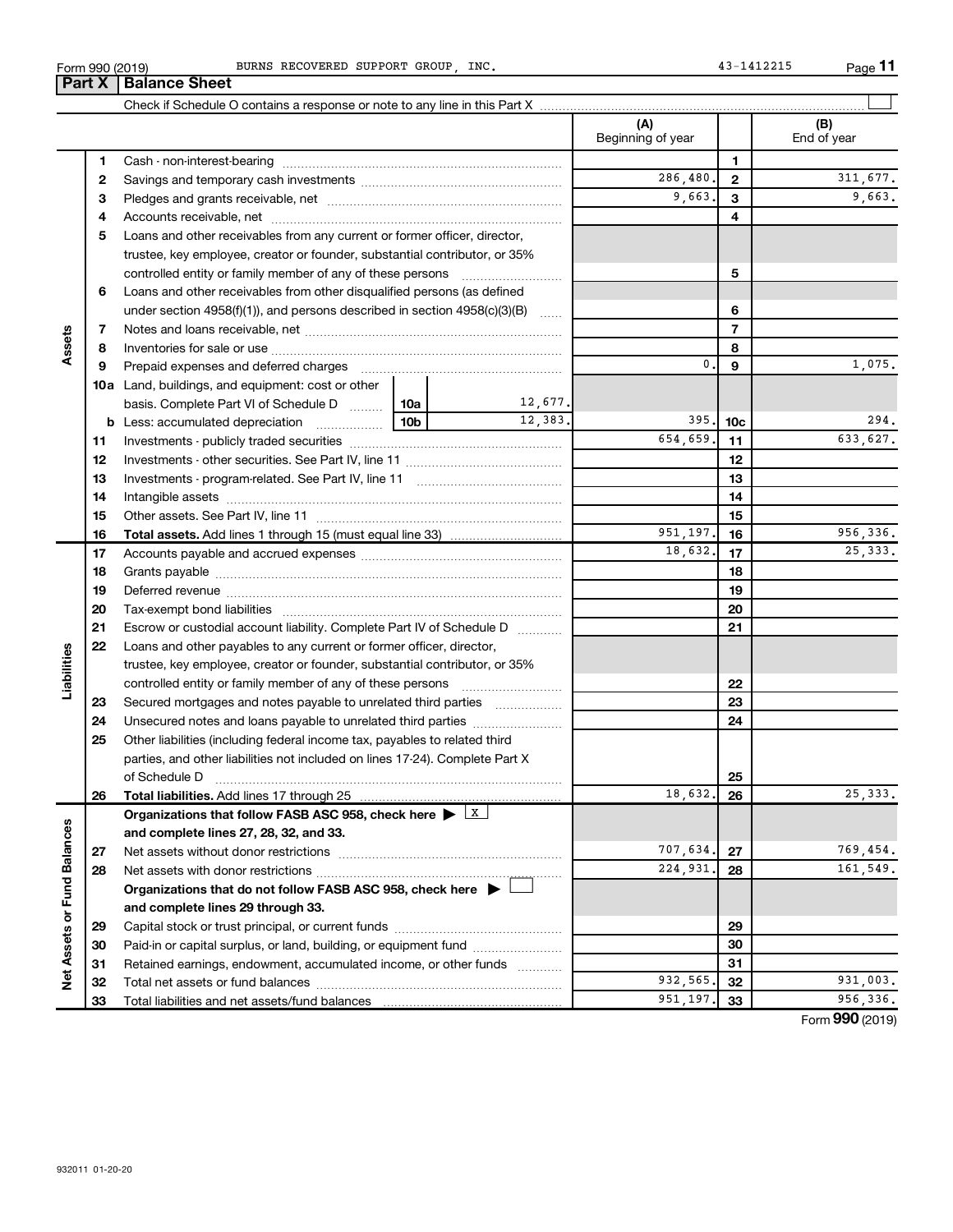|                                                                                                                                 | BURNS RECOVERED SUPPORT GROUP, INC.<br>Form 990 (2019)                                                                        | 43-1412215     |                |     | Page 12        |  |  |
|---------------------------------------------------------------------------------------------------------------------------------|-------------------------------------------------------------------------------------------------------------------------------|----------------|----------------|-----|----------------|--|--|
|                                                                                                                                 | Part XI   Reconciliation of Net Assets                                                                                        |                |                |     |                |  |  |
|                                                                                                                                 |                                                                                                                               |                |                |     |                |  |  |
|                                                                                                                                 |                                                                                                                               |                |                |     |                |  |  |
| 1                                                                                                                               |                                                                                                                               | $\mathbf{1}$   |                |     | 367.778.       |  |  |
| 2                                                                                                                               |                                                                                                                               | $\mathbf{2}$   |                |     | 452,810.       |  |  |
| З                                                                                                                               | Revenue less expenses. Subtract line 2 from line 1                                                                            | 3              |                |     | $-85.032.$     |  |  |
| 4                                                                                                                               |                                                                                                                               | 4              |                |     | 932,565.       |  |  |
| 5                                                                                                                               | Net unrealized gains (losses) on investments [111] www.martime.community.community.community.community.communi                | 5              |                |     | 83,470.        |  |  |
| 6                                                                                                                               |                                                                                                                               | 6              |                |     |                |  |  |
| 7                                                                                                                               |                                                                                                                               | $\overline{7}$ |                |     |                |  |  |
| 8                                                                                                                               | 8<br>Prior period adjustments www.communication.communication.communication.com/news-managements                              |                |                |     |                |  |  |
| 9                                                                                                                               | Other changes in net assets or fund balances (explain on Schedule O) [11] [2000] [2000] [2000] [2000] [2000] [                | 9              |                |     | $\mathbf{0}$ . |  |  |
| 10                                                                                                                              | Net assets or fund balances at end of year. Combine lines 3 through 9 (must equal Part X, line 32,                            |                |                |     |                |  |  |
|                                                                                                                                 |                                                                                                                               | 10             |                |     | 931,003.       |  |  |
|                                                                                                                                 | Part XII Financial Statements and Reporting                                                                                   |                |                |     |                |  |  |
|                                                                                                                                 |                                                                                                                               |                |                |     | $\mathbf{x}$   |  |  |
|                                                                                                                                 |                                                                                                                               |                |                | Yes | <b>No</b>      |  |  |
| 1.                                                                                                                              | $\lfloor x \rfloor$ Accrual<br>Accounting method used to prepare the Form 990: [130] Cash<br>Other                            |                |                |     |                |  |  |
|                                                                                                                                 | If the organization changed its method of accounting from a prior year or checked "Other," explain in Schedule O.             |                |                |     |                |  |  |
|                                                                                                                                 |                                                                                                                               |                | 2a             |     | x              |  |  |
|                                                                                                                                 | If "Yes," check a box below to indicate whether the financial statements for the year were compiled or reviewed on a          |                |                |     |                |  |  |
|                                                                                                                                 | separate basis, consolidated basis, or both:                                                                                  |                |                |     |                |  |  |
|                                                                                                                                 | Separate basis<br>Consolidated basis<br>Both consolidated and separate basis                                                  |                |                |     |                |  |  |
|                                                                                                                                 |                                                                                                                               |                | 2 <sub>b</sub> | х   |                |  |  |
|                                                                                                                                 | If "Yes," check a box below to indicate whether the financial statements for the year were audited on a separate basis,       |                |                |     |                |  |  |
|                                                                                                                                 | consolidated basis, or both:                                                                                                  |                |                |     |                |  |  |
|                                                                                                                                 | $X$ Separate basis<br><b>Consolidated basis</b><br>Both consolidated and separate basis                                       |                |                |     |                |  |  |
|                                                                                                                                 | c If "Yes" to line 2a or 2b, does the organization have a committee that assumes responsibility for oversight of the audit,   |                |                |     |                |  |  |
|                                                                                                                                 |                                                                                                                               |                | 2c             | х   |                |  |  |
|                                                                                                                                 | If the organization changed either its oversight process or selection process during the tax year, explain on Schedule O.     |                |                |     |                |  |  |
| 3a As a result of a federal award, was the organization required to undergo an audit or audits as set forth in the Single Audit |                                                                                                                               |                |                |     |                |  |  |
|                                                                                                                                 |                                                                                                                               |                | За             |     | X              |  |  |
|                                                                                                                                 | b If "Yes," did the organization undergo the required audit or audits? If the organization did not undergo the required audit |                |                |     |                |  |  |
|                                                                                                                                 |                                                                                                                               |                | 3b             |     |                |  |  |

Form (2019) **990**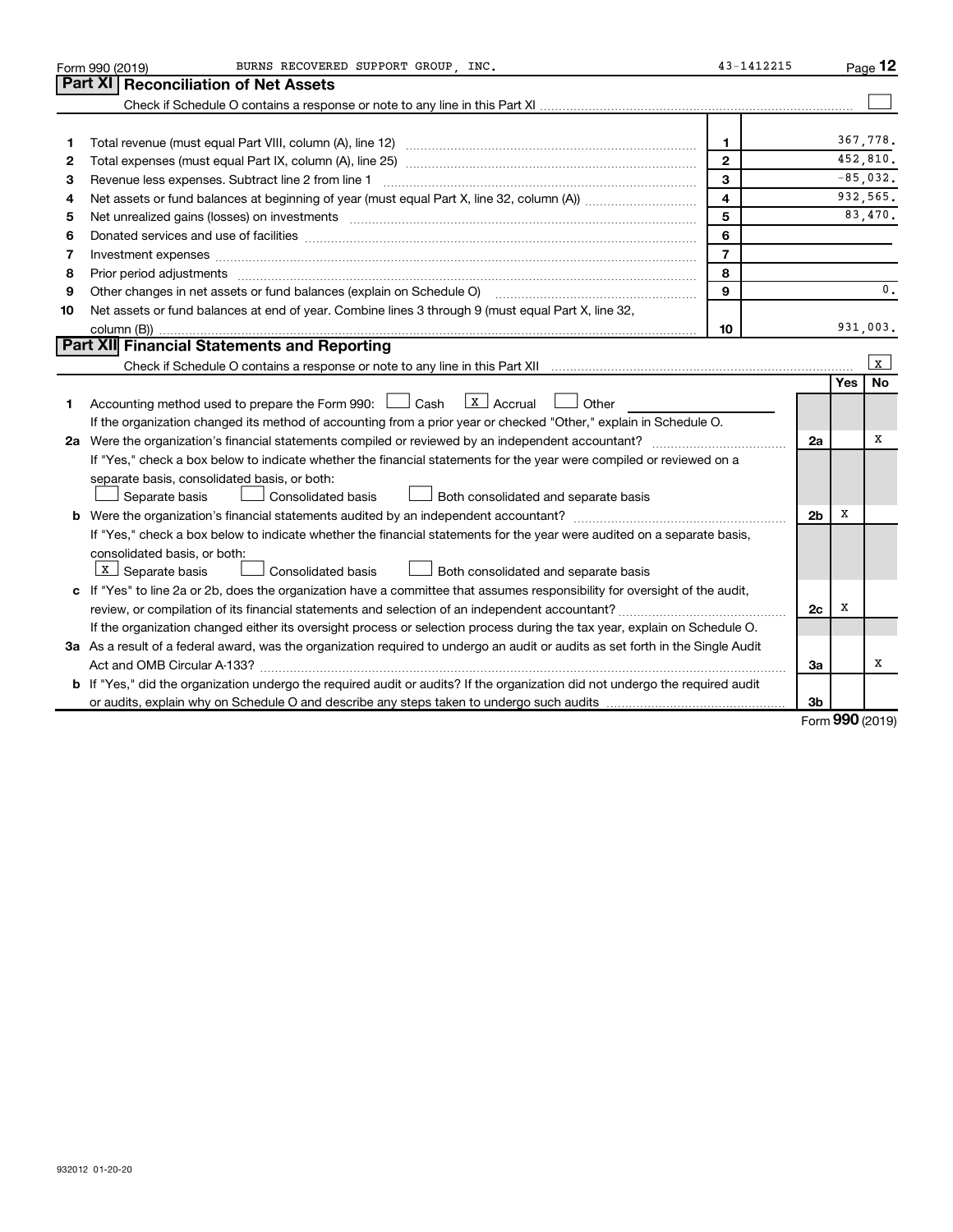#### **SCHEDULE A**

# **Public Charity Status and Public Support 2019**

| (Form 990 or 990-EZ) |              |                                                        | Public Charley Status and Public Support<br>Complete if the organization is a section $501(c)(3)$ organization or a section<br>4947(a)(1) nonexempt charitable trust. | 019                                   |
|----------------------|--------------|--------------------------------------------------------|-----------------------------------------------------------------------------------------------------------------------------------------------------------------------|---------------------------------------|
|                      |              | Department of the Treasury<br>Internal Revenue Service | Attach to Form 990 or Form 990-EZ.<br>Go to www.irs.gov/Form990 for instructions and the latest information.                                                          | <b>Open to Public</b><br>Inspection   |
|                      |              | Name of the organization                               |                                                                                                                                                                       | <b>Employer identification number</b> |
|                      |              |                                                        | BURNS RECOVERED SUPPORT GROUP, INC.                                                                                                                                   | 43-1412215                            |
| Part I               |              |                                                        | Reason for Public Charity Status (All organizations must complete this part.) See instructions.                                                                       |                                       |
|                      |              |                                                        | The organization is not a private foundation because it is: (For lines 1 through 12, check only one box.)                                                             |                                       |
| 1                    |              |                                                        | A church, convention of churches, or association of churches described in section 170(b)(1)(A)(i).                                                                    |                                       |
| $\mathbf{2}$         |              |                                                        | A school described in section 170(b)(1)(A)(ii). (Attach Schedule E (Form 990 or 990-EZ).)                                                                             |                                       |
| 3                    |              |                                                        | A hospital or a cooperative hospital service organization described in section 170(b)(1)(A)(iii).                                                                     |                                       |
| 4                    |              |                                                        | A medical research organization operated in conjunction with a hospital described in section 170(b)(1)(A)(iii). Enter the hospital's name,                            |                                       |
|                      |              | city, and state:                                       |                                                                                                                                                                       |                                       |
| 5                    |              |                                                        | An organization operated for the benefit of a college or university owned or operated by a governmental unit described in                                             |                                       |
|                      |              |                                                        | section 170(b)(1)(A)(iv). (Complete Part II.)                                                                                                                         |                                       |
| 6                    |              |                                                        | A federal, state, or local government or governmental unit described in section $170(b)(1)(A)(v)$ .                                                                   |                                       |
| 7                    |              |                                                        | An organization that normally receives a substantial part of its support from a governmental unit or from the general public described in                             |                                       |
|                      |              |                                                        | section 170(b)(1)(A)(vi). (Complete Part II.)                                                                                                                         |                                       |
| 8                    |              |                                                        | A community trust described in section 170(b)(1)(A)(vi). (Complete Part II.)                                                                                          |                                       |
| 9                    |              |                                                        | An agricultural research organization described in <b>section 170(b)(1)(A)(ix)</b> operated in conjunction with a land-grant college                                  |                                       |
|                      |              |                                                        | or university or a non-land-grant college of agriculture (see instructions). Enter the name, city, and state of the college or                                        |                                       |
|                      |              | university:                                            |                                                                                                                                                                       |                                       |
| 10                   | $\mathbf{x}$ |                                                        | An organization that normally receives: (1) more than 33 1/3% of its support from contributions, membership fees, and gross receipts from                             |                                       |
|                      |              |                                                        | activities related to its exempt functions - subject to certain exceptions, and (2) no more than 33 1/3% of its support from gross investment                         |                                       |
|                      |              |                                                        | income and unrelated business taxable income (less section 511 tax) from businesses acquired by the organization after June 30, 1975.                                 |                                       |
| 11                   |              |                                                        | See section 509(a)(2). (Complete Part III.)<br>An organization organized and operated exclusively to test for public safety. See section 509(a)(4).                   |                                       |
| 12                   |              |                                                        | An organization organized and operated exclusively for the benefit of, to perform the functions of, or to carry out the purposes of one or                            |                                       |
|                      |              |                                                        | more publicly supported organizations described in section 509(a)(1) or section 509(a)(2). See section 509(a)(3). Check the box in                                    |                                       |
|                      |              |                                                        | lines 12a through 12d that describes the type of supporting organization and complete lines 12e, 12f, and 12g.                                                        |                                       |
| a                    |              |                                                        | Type I. A supporting organization operated, supervised, or controlled by its supported organization(s), typically by giving                                           |                                       |
|                      |              |                                                        | the supported organization(s) the power to regularly appoint or elect a majority of the directors or trustees of the supporting                                       |                                       |
|                      |              |                                                        | organization. You must complete Part IV, Sections A and B.                                                                                                            |                                       |
| b                    |              |                                                        | Type II. A supporting organization supervised or controlled in connection with its supported organization(s), by having                                               |                                       |
|                      |              |                                                        | control or management of the supporting organization vested in the same persons that control or manage the supported                                                  |                                       |
|                      |              |                                                        | organization(s). You must complete Part IV, Sections A and C.                                                                                                         |                                       |
| с                    |              |                                                        | Type III functionally integrated. A supporting organization operated in connection with, and functionally integrated with,                                            |                                       |
|                      |              |                                                        | its supported organization(s) (see instructions). You must complete Part IV, Sections A, D, and E.                                                                    |                                       |
| d                    |              |                                                        | Type III non-functionally integrated. A supporting organization operated in connection with its supported organization(s)                                             |                                       |
|                      |              |                                                        | that is not functionally integrated. The organization generally must satisfy a distribution requirement and an attentiveness                                          |                                       |
|                      |              |                                                        | requirement (see instructions). You must complete Part IV, Sections A and D, and Part V.                                                                              |                                       |

OMB No. 1545-0047

**e** Check this box if the organization received a written determination from the IRS that it is a Type I, Type II, Type III functionally integrated, or Type III non-functionally integrated supporting organization.  $\Box$ 

**f** Enter the number of supported organizations ~~~~~~~~~~~~~~~~~~~~~~~~~~~~~~~~~~~~~

| Provide the following information about the supported organization(s).<br>g |          |                                                                                     |                                                                       |    |                                                                                 |                      |
|-----------------------------------------------------------------------------|----------|-------------------------------------------------------------------------------------|-----------------------------------------------------------------------|----|---------------------------------------------------------------------------------|----------------------|
| (i) Name of supported<br>organization                                       | (ii) EIN | (iii) Type of organization<br>(described on lines 1-10<br>above (see instructions)) | (iv) Is the organization listed<br>in your governing document?<br>Yes | No | (v) Amount of monetary<br>support (see instructions) support (see instructions) | (vi) Amount of other |
|                                                                             |          |                                                                                     |                                                                       |    |                                                                                 |                      |
|                                                                             |          |                                                                                     |                                                                       |    |                                                                                 |                      |
|                                                                             |          |                                                                                     |                                                                       |    |                                                                                 |                      |
|                                                                             |          |                                                                                     |                                                                       |    |                                                                                 |                      |
|                                                                             |          |                                                                                     |                                                                       |    |                                                                                 |                      |
| Total                                                                       |          |                                                                                     |                                                                       |    |                                                                                 |                      |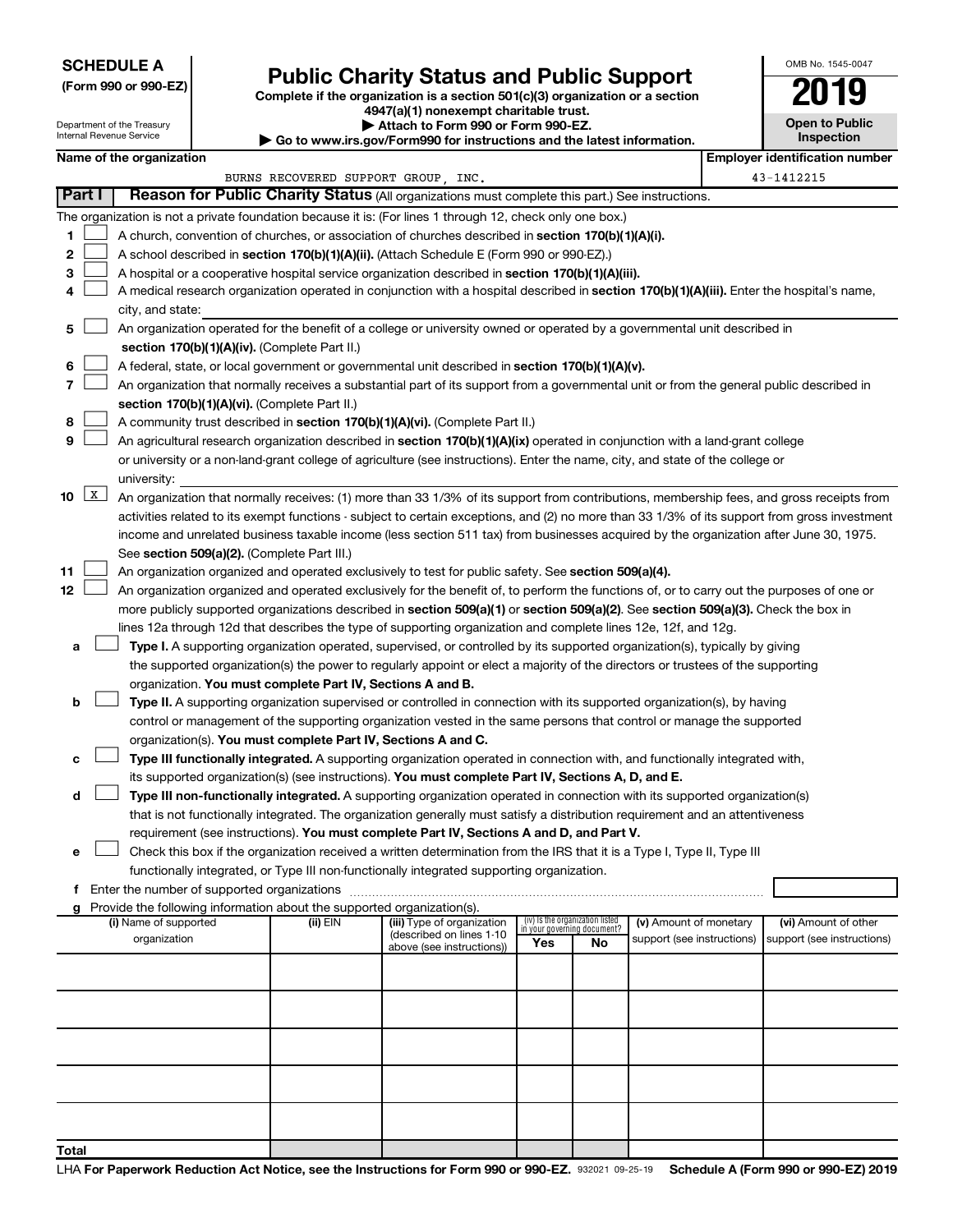#### Schedule A (Form 990 or 990-EZ) 2019 BURNS RECOVERED SUPPORT GROUP, INC. 43-1412215 Page

(Complete only if you checked the box on line 5, 7, or 8 of Part I or if the organization failed to qualify under Part III. If the organization fails to qualify under the tests listed below, please complete Part III.) **Part II Support Schedule for Organizations Described in Sections 170(b)(1)(A)(iv) and 170(b)(1)(A)(vi)**

|    | <b>Section A. Public Support</b>                                                                                                           |          |          |            |            |          |           |
|----|--------------------------------------------------------------------------------------------------------------------------------------------|----------|----------|------------|------------|----------|-----------|
|    | Calendar year (or fiscal year beginning in)                                                                                                | (a) 2015 | (b) 2016 | $(c)$ 2017 | $(d)$ 2018 | (e) 2019 | (f) Total |
|    | 1 Gifts, grants, contributions, and                                                                                                        |          |          |            |            |          |           |
|    | membership fees received. (Do not                                                                                                          |          |          |            |            |          |           |
|    | include any "unusual grants.")                                                                                                             |          |          |            |            |          |           |
|    | 2 Tax revenues levied for the organ-                                                                                                       |          |          |            |            |          |           |
|    | ization's benefit and either paid to                                                                                                       |          |          |            |            |          |           |
|    | or expended on its behalf                                                                                                                  |          |          |            |            |          |           |
|    | 3 The value of services or facilities                                                                                                      |          |          |            |            |          |           |
|    | furnished by a governmental unit to                                                                                                        |          |          |            |            |          |           |
|    | the organization without charge                                                                                                            |          |          |            |            |          |           |
|    | 4 Total. Add lines 1 through 3                                                                                                             |          |          |            |            |          |           |
| 5. | The portion of total contributions                                                                                                         |          |          |            |            |          |           |
|    | by each person (other than a                                                                                                               |          |          |            |            |          |           |
|    | governmental unit or publicly                                                                                                              |          |          |            |            |          |           |
|    | supported organization) included                                                                                                           |          |          |            |            |          |           |
|    | on line 1 that exceeds 2% of the                                                                                                           |          |          |            |            |          |           |
|    | amount shown on line 11,                                                                                                                   |          |          |            |            |          |           |
|    | column (f)                                                                                                                                 |          |          |            |            |          |           |
|    | 6 Public support. Subtract line 5 from line 4.                                                                                             |          |          |            |            |          |           |
|    | <b>Section B. Total Support</b>                                                                                                            |          |          |            |            |          |           |
|    | Calendar year (or fiscal year beginning in)                                                                                                | (a) 2015 | (b) 2016 | $(c)$ 2017 | $(d)$ 2018 | (e) 2019 | (f) Total |
|    | 7 Amounts from line 4                                                                                                                      |          |          |            |            |          |           |
| 8  | Gross income from interest,                                                                                                                |          |          |            |            |          |           |
|    | dividends, payments received on                                                                                                            |          |          |            |            |          |           |
|    | securities loans, rents, royalties,                                                                                                        |          |          |            |            |          |           |
|    | and income from similar sources                                                                                                            |          |          |            |            |          |           |
| 9. | Net income from unrelated business                                                                                                         |          |          |            |            |          |           |
|    | activities, whether or not the                                                                                                             |          |          |            |            |          |           |
|    | business is regularly carried on                                                                                                           |          |          |            |            |          |           |
|    | 10 Other income. Do not include gain                                                                                                       |          |          |            |            |          |           |
|    | or loss from the sale of capital                                                                                                           |          |          |            |            |          |           |
|    | assets (Explain in Part VI.)                                                                                                               |          |          |            |            |          |           |
|    | 11 Total support. Add lines 7 through 10                                                                                                   |          |          |            |            |          |           |
|    | <b>12</b> Gross receipts from related activities, etc. (see instructions)                                                                  |          |          |            |            | 12       |           |
|    | 13 First five years. If the Form 990 is for the organization's first, second, third, fourth, or fifth tax year as a section 501(c)(3)      |          |          |            |            |          |           |
|    | organization, check this box and stop here                                                                                                 |          |          |            |            |          |           |
|    | <b>Section C. Computation of Public Support Percentage</b>                                                                                 |          |          |            |            |          |           |
|    |                                                                                                                                            |          |          |            |            | 14       | %         |
|    |                                                                                                                                            |          |          |            |            | 15       | %         |
|    | 16a 33 1/3% support test - 2019. If the organization did not check the box on line 13, and line 14 is 33 1/3% or more, check this box and  |          |          |            |            |          |           |
|    | stop here. The organization qualifies as a publicly supported organization manufaction manufacture or the organization                     |          |          |            |            |          |           |
|    | b 33 1/3% support test - 2018. If the organization did not check a box on line 13 or 16a, and line 15 is 33 1/3% or more, check this box   |          |          |            |            |          |           |
|    |                                                                                                                                            |          |          |            |            |          |           |
|    | 17a 10% -facts-and-circumstances test - 2019. If the organization did not check a box on line 13, 16a, or 16b, and line 14 is 10% or more, |          |          |            |            |          |           |
|    | and if the organization meets the "facts-and-circumstances" test, check this box and stop here. Explain in Part VI how the organization    |          |          |            |            |          |           |
|    |                                                                                                                                            |          |          |            |            |          |           |
|    | b 10% -facts-and-circumstances test - 2018. If the organization did not check a box on line 13, 16a, 16b, or 17a, and line 15 is 10% or    |          |          |            |            |          |           |
|    | more, and if the organization meets the "facts-and-circumstances" test, check this box and stop here. Explain in Part VI how the           |          |          |            |            |          |           |
|    | organization meets the "facts-and-circumstances" test. The organization qualifies as a publicly supported organization                     |          |          |            |            |          |           |
|    | 18 Private foundation. If the organization did not check a box on line 13, 16a, 16b, 17a, or 17b, check this box and see instructions      |          |          |            |            |          |           |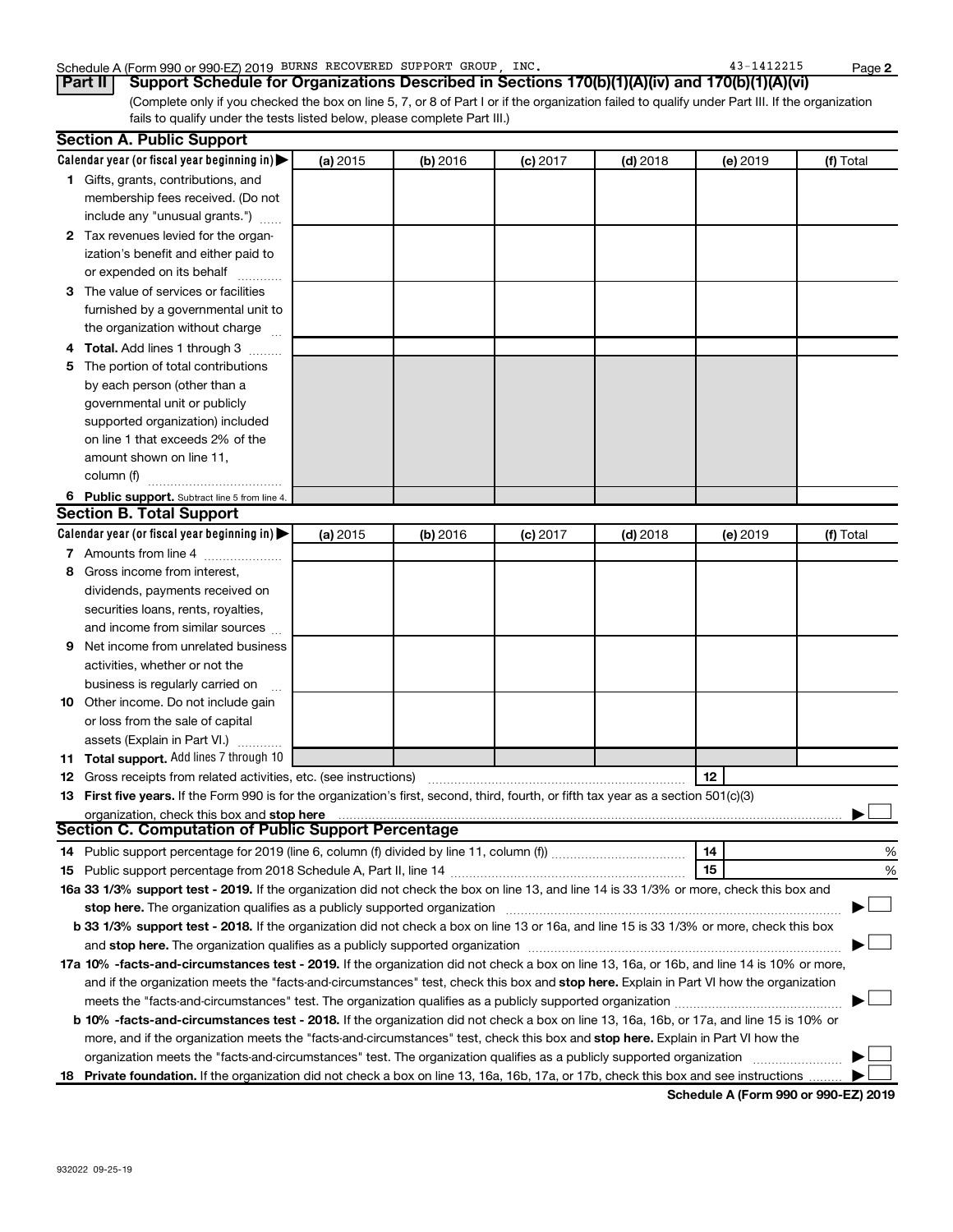#### Schedule A (Form 990 or 990-EZ) 2019 BURNS RECOVERED SUPPORT GROUP, INC. 43-1412215 Page

**Part III Support Schedule for Organizations Described in Section 509(a)(2)** 

(Complete only if you checked the box on line 10 of Part I or if the organization failed to qualify under Part II. If the organization fails to qualify under the tests listed below, please complete Part II.)

| <b>Section A. Public Support</b>                                                                                                                                                                                        |           |          |            |            |          |              |
|-------------------------------------------------------------------------------------------------------------------------------------------------------------------------------------------------------------------------|-----------|----------|------------|------------|----------|--------------|
| Calendar year (or fiscal year beginning in)                                                                                                                                                                             | (a) 2015  | (b) 2016 | $(c)$ 2017 | $(d)$ 2018 | (e) 2019 | (f) Total    |
| 1 Gifts, grants, contributions, and                                                                                                                                                                                     |           |          |            |            |          |              |
| membership fees received. (Do not                                                                                                                                                                                       |           |          |            |            |          |              |
| include any "unusual grants.")                                                                                                                                                                                          | 282,523.  | 317,030. | 349,647    | 304,380    | 338,747. | 1,592,327.   |
| 2 Gross receipts from admissions,                                                                                                                                                                                       |           |          |            |            |          |              |
| merchandise sold or services per-                                                                                                                                                                                       |           |          |            |            |          |              |
| formed, or facilities furnished in<br>any activity that is related to the                                                                                                                                               |           |          |            |            |          |              |
| organization's tax-exempt purpose                                                                                                                                                                                       | 4,730     |          |            |            |          | 4,730.       |
| 3 Gross receipts from activities that                                                                                                                                                                                   |           |          |            |            |          |              |
| are not an unrelated trade or bus-                                                                                                                                                                                      |           |          |            |            |          |              |
| iness under section 513                                                                                                                                                                                                 |           |          |            |            |          |              |
| 4 Tax revenues levied for the organ-                                                                                                                                                                                    |           |          |            |            |          |              |
| ization's benefit and either paid to                                                                                                                                                                                    |           |          |            |            |          |              |
| or expended on its behalf                                                                                                                                                                                               |           |          |            |            |          |              |
| 5 The value of services or facilities                                                                                                                                                                                   |           |          |            |            |          |              |
| furnished by a governmental unit to                                                                                                                                                                                     |           |          |            |            |          |              |
| the organization without charge                                                                                                                                                                                         |           |          |            |            |          |              |
| 6 Total. Add lines 1 through 5                                                                                                                                                                                          | 287, 253. | 317,030  | 349,647    | 304,380    | 338,747  | 1,597,057.   |
| 7a Amounts included on lines 1, 2, and                                                                                                                                                                                  |           |          |            |            |          |              |
| 3 received from disqualified persons                                                                                                                                                                                    | 3,910.    | 2,965    | 2,751      | 3,199      | 3,745    | 16,570.      |
| <b>b</b> Amounts included on lines 2 and 3 received                                                                                                                                                                     |           |          |            |            |          |              |
| from other than disqualified persons that                                                                                                                                                                               |           |          |            |            |          |              |
| exceed the greater of \$5,000 or 1% of the<br>amount on line 13 for the year                                                                                                                                            |           |          |            |            |          | 0.           |
| c Add lines 7a and 7b                                                                                                                                                                                                   | 3,910     | 2,965    | 2,751      | 3,199      | 3,745    | 16,570.      |
| 8 Public support. (Subtract line 7c from line 6.)                                                                                                                                                                       |           |          |            |            |          | 1,580,487.   |
| <b>Section B. Total Support</b>                                                                                                                                                                                         |           |          |            |            |          |              |
| Calendar year (or fiscal year beginning in)                                                                                                                                                                             | (a) 2015  | (b) 2016 | $(c)$ 2017 | $(d)$ 2018 | (e) 2019 | (f) Total    |
| 9 Amounts from line 6                                                                                                                                                                                                   | 287, 253. | 317,030  | 349,647    | 304,380    | 338,747  | 1,597,057.   |
| <b>10a</b> Gross income from interest,                                                                                                                                                                                  |           |          |            |            |          |              |
| dividends, payments received on                                                                                                                                                                                         |           |          |            |            |          |              |
| securities loans, rents, royalties,<br>and income from similar sources                                                                                                                                                  | 18,911.   | 17,421   | 19,548     | 28,350     | 25,863.  | 110,093.     |
| <b>b</b> Unrelated business taxable income                                                                                                                                                                              |           |          |            |            |          |              |
| (less section 511 taxes) from businesses                                                                                                                                                                                |           |          |            |            |          |              |
| acquired after June 30, 1975                                                                                                                                                                                            |           |          |            |            |          |              |
| c Add lines 10a and 10b                                                                                                                                                                                                 | 18,911    | 17,421   | 19,548     | 28,350     | 25,863   | 110,093.     |
| 11 Net income from unrelated business                                                                                                                                                                                   |           |          |            |            |          |              |
| activities not included in line 10b,                                                                                                                                                                                    |           |          |            |            |          |              |
| whether or not the business is<br>regularly carried on                                                                                                                                                                  | 251       |          |            | 4,810      |          | 5,061.       |
| <b>12</b> Other income. Do not include gain                                                                                                                                                                             |           |          |            |            |          |              |
| or loss from the sale of capital                                                                                                                                                                                        |           | 1,389.   | 3,121      | 847        | 1,408    | 6,765.       |
| assets (Explain in Part VI.)<br><b>13</b> Total support. (Add lines 9, 10c, 11, and 12.)                                                                                                                                | 306,415.  | 335,840  | 372, 316   | 338,387.   | 366,018  | 1,718,976.   |
| 14 First five years. If the Form 990 is for the organization's first, second, third, fourth, or fifth tax year as a section 501(c)(3) organization,                                                                     |           |          |            |            |          |              |
| check this box and stop here                                                                                                                                                                                            |           |          |            |            |          |              |
| <b>Section C. Computation of Public Support Percentage</b>                                                                                                                                                              |           |          |            |            |          |              |
| 15 Public support percentage for 2019 (line 8, column (f), divided by line 13, column (f))                                                                                                                              |           |          |            |            | 15       | 91.94<br>%   |
| 16 Public support percentage from 2018 Schedule A, Part III, line 15                                                                                                                                                    |           |          |            |            | 16       | 92.38<br>%   |
| Section D. Computation of Investment Income Percentage                                                                                                                                                                  |           |          |            |            |          |              |
| 17 Investment income percentage for 2019 (line 10c, column (f), divided by line 13, column (f)                                                                                                                          |           |          |            |            | 17       | 6.40<br>%    |
|                                                                                                                                                                                                                         |           |          |            |            | 18       | 6.02<br>%    |
| 18 Investment income percentage from 2018 Schedule A, Part III, line 17<br>19a 33 1/3% support tests - 2019. If the organization did not check the box on line 14, and line 15 is more than 33 1/3%, and line 17 is not |           |          |            |            |          |              |
|                                                                                                                                                                                                                         |           |          |            |            |          | $\mathbf{x}$ |
| more than 33 1/3%, check this box and stop here. The organization qualifies as a publicly supported organization                                                                                                        |           |          |            |            |          | ▶            |
| <b>b 33 1/3% support tests - 2018.</b> If the organization did not check a box on line 14 or line 19a, and line 16 is more than 33 1/3%, and                                                                            |           |          |            |            |          |              |
| line 18 is not more than 33 1/3%, check this box and stop here. The organization qualifies as a publicly supported organization                                                                                         |           |          |            |            |          |              |
|                                                                                                                                                                                                                         |           |          |            |            |          |              |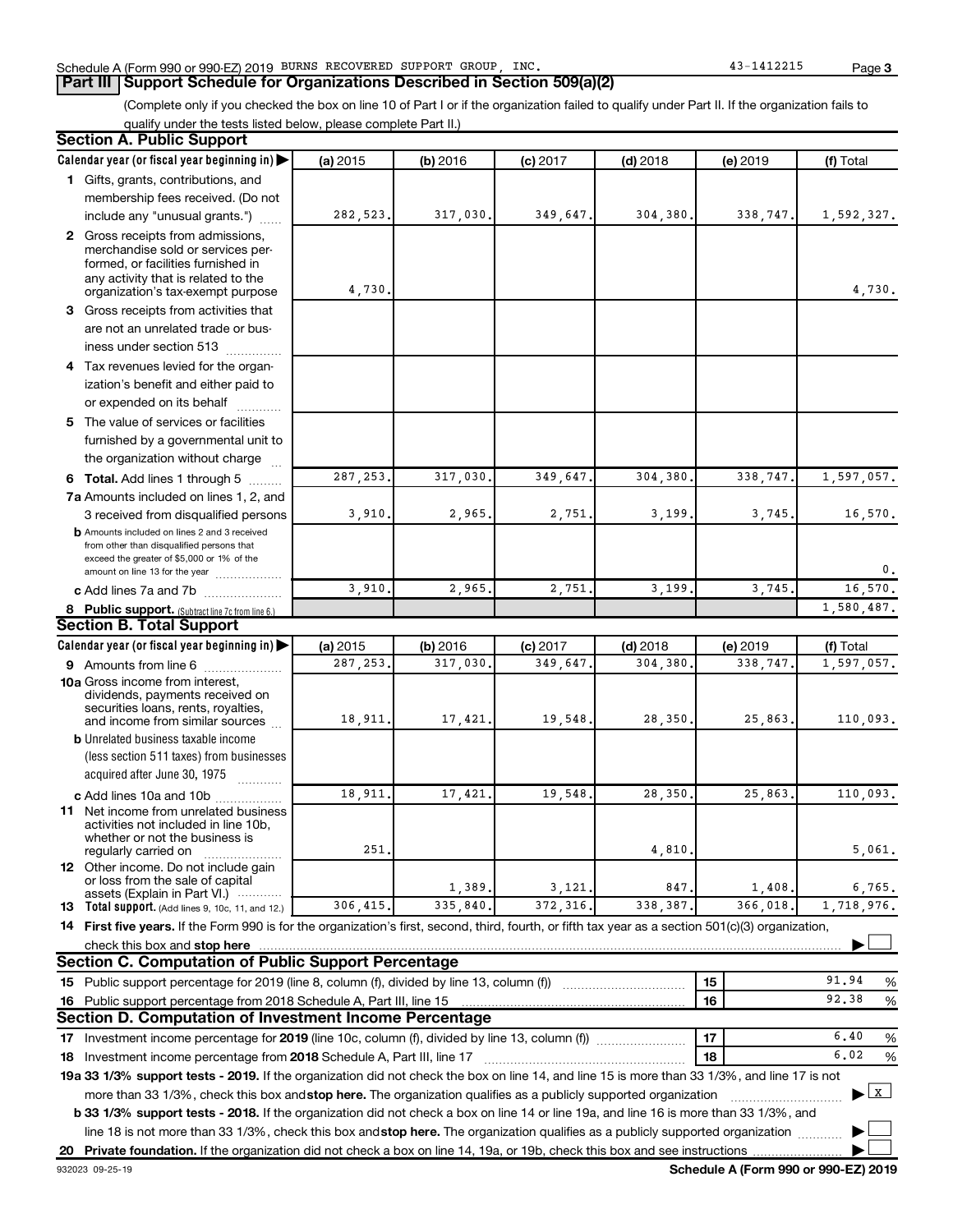**4**

**Yes No**

#### **Part IV Supporting Organizations**

(Complete only if you checked a box in line 12 on Part I. If you checked 12a of Part I, complete Sections A and B. If you checked 12b of Part I, complete Sections A and C. If you checked 12c of Part I, complete Sections A, D, and E. If you checked 12d of Part I, complete Sections A and D, and complete Part V.)

#### **Section A. All Supporting Organizations**

- **1** Are all of the organization's supported organizations listed by name in the organization's governing documents? If "No," describe in Part VI how the supported organizations are designated. If designated by *class or purpose, describe the designation. If historic and continuing relationship, explain.*
- **2** Did the organization have any supported organization that does not have an IRS determination of status under section 509(a)(1) or (2)? If "Yes," explain in Part **VI** how the organization determined that the supported *organization was described in section 509(a)(1) or (2).*
- **3a** Did the organization have a supported organization described in section 501(c)(4), (5), or (6)? If "Yes," answer *(b) and (c) below.*
- **b** Did the organization confirm that each supported organization qualified under section 501(c)(4), (5), or (6) and satisfied the public support tests under section 509(a)(2)? If "Yes," describe in Part VI when and how the *organization made the determination.*
- **c** Did the organization ensure that all support to such organizations was used exclusively for section 170(c)(2)(B) purposes? If "Yes," explain in Part VI what controls the organization put in place to ensure such use.
- **4 a** *If* Was any supported organization not organized in the United States ("foreign supported organization")? *"Yes," and if you checked 12a or 12b in Part I, answer (b) and (c) below.*
- **b** Did the organization have ultimate control and discretion in deciding whether to make grants to the foreign supported organization? If "Yes," describe in Part VI how the organization had such control and discretion *despite being controlled or supervised by or in connection with its supported organizations.*
- **c** Did the organization support any foreign supported organization that does not have an IRS determination under sections 501(c)(3) and 509(a)(1) or (2)? If "Yes," explain in Part VI what controls the organization used *to ensure that all support to the foreign supported organization was used exclusively for section 170(c)(2)(B) purposes.*
- **5a** Did the organization add, substitute, or remove any supported organizations during the tax year? If "Yes," answer (b) and (c) below (if applicable). Also, provide detail in **Part VI,** including (i) the names and EIN *numbers of the supported organizations added, substituted, or removed; (ii) the reasons for each such action; (iii) the authority under the organization's organizing document authorizing such action; and (iv) how the action was accomplished (such as by amendment to the organizing document).*
- **b Type I or Type II only.** Was any added or substituted supported organization part of a class already designated in the organization's organizing document?
- **c Substitutions only.**  Was the substitution the result of an event beyond the organization's control?
- **6** Did the organization provide support (whether in the form of grants or the provision of services or facilities) to **Part VI.** support or benefit one or more of the filing organization's supported organizations? If "Yes," provide detail in anyone other than (i) its supported organizations, (ii) individuals that are part of the charitable class benefited by one or more of its supported organizations, or (iii) other supporting organizations that also
- **7** Did the organization provide a grant, loan, compensation, or other similar payment to a substantial contributor regard to a substantial contributor? If "Yes," complete Part I of Schedule L (Form 990 or 990-EZ). (as defined in section 4958(c)(3)(C)), a family member of a substantial contributor, or a 35% controlled entity with
- **8** Did the organization make a loan to a disqualified person (as defined in section 4958) not described in line 7? *If "Yes," complete Part I of Schedule L (Form 990 or 990-EZ).*
- **9 a** Was the organization controlled directly or indirectly at any time during the tax year by one or more in section 509(a)(1) or (2))? If "Yes," provide detail in **Part VI.** disqualified persons as defined in section 4946 (other than foundation managers and organizations described
- **b** Did one or more disqualified persons (as defined in line 9a) hold a controlling interest in any entity in which the supporting organization had an interest? If "Yes," provide detail in Part VI.
- **c** Did a disqualified person (as defined in line 9a) have an ownership interest in, or derive any personal benefit from, assets in which the supporting organization also had an interest? If "Yes," provide detail in Part VI.
- **10 a** Was the organization subject to the excess business holdings rules of section 4943 because of section supporting organizations)? If "Yes," answer 10b below. 4943(f) (regarding certain Type II supporting organizations, and all Type III non-functionally integrated
- **b** Did the organization have any excess business holdings in the tax year? (Use Schedule C, Form 4720, to *determine whether the organization had excess business holdings.)*

**1 2 3a 3b 3c 4a 4b 4c 5a 5b 5c 6 7 8 9a 9b 9c 10a**

**10b**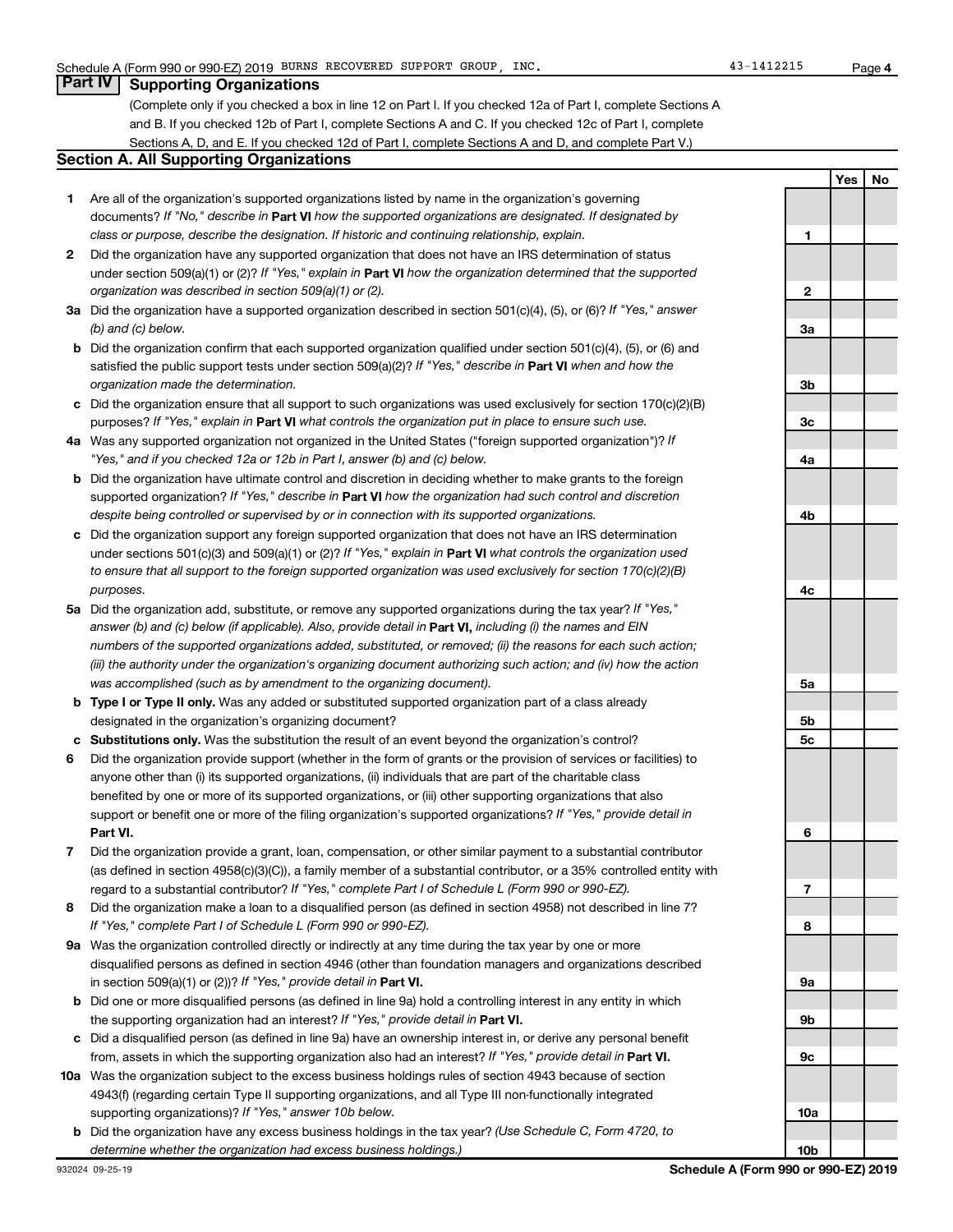**5**

|    | Part IV<br><b>Supporting Organizations (continued)</b>                                                                          |                 |     |    |
|----|---------------------------------------------------------------------------------------------------------------------------------|-----------------|-----|----|
|    |                                                                                                                                 |                 | Yes | No |
| 11 | Has the organization accepted a gift or contribution from any of the following persons?                                         |                 |     |    |
|    | a A person who directly or indirectly controls, either alone or together with persons described in (b) and (c)                  |                 |     |    |
|    | below, the governing body of a supported organization?                                                                          | 11a             |     |    |
|    | <b>b</b> A family member of a person described in (a) above?                                                                    | 11 <sub>b</sub> |     |    |
|    | c A 35% controlled entity of a person described in (a) or (b) above? If "Yes" to a, b, or c, provide detail in Part VI.         | 11c             |     |    |
|    | <b>Section B. Type I Supporting Organizations</b>                                                                               |                 |     |    |
|    |                                                                                                                                 |                 | Yes | No |
| 1. | Did the directors, trustees, or membership of one or more supported organizations have the power to                             |                 |     |    |
|    | regularly appoint or elect at least a majority of the organization's directors or trustees at all times during the              |                 |     |    |
|    | tax year? If "No," describe in Part VI how the supported organization(s) effectively operated, supervised, or                   |                 |     |    |
|    | controlled the organization's activities. If the organization had more than one supported organization,                         |                 |     |    |
|    |                                                                                                                                 |                 |     |    |
|    | describe how the powers to appoint and/or remove directors or trustees were allocated among the supported                       |                 |     |    |
|    | organizations and what conditions or restrictions, if any, applied to such powers during the tax year.                          | 1               |     |    |
| 2  | Did the organization operate for the benefit of any supported organization other than the supported                             |                 |     |    |
|    | organization(s) that operated, supervised, or controlled the supporting organization? If "Yes," explain in                      |                 |     |    |
|    | Part VI how providing such benefit carried out the purposes of the supported organization(s) that operated,                     |                 |     |    |
|    | supervised, or controlled the supporting organization.                                                                          | $\mathbf{2}$    |     |    |
|    | <b>Section C. Type II Supporting Organizations</b>                                                                              |                 |     |    |
|    |                                                                                                                                 |                 | Yes | No |
| 1. | Were a majority of the organization's directors or trustees during the tax year also a majority of the directors                |                 |     |    |
|    | or trustees of each of the organization's supported organization(s)? If "No," describe in Part VI how control                   |                 |     |    |
|    | or management of the supporting organization was vested in the same persons that controlled or managed                          |                 |     |    |
|    | the supported organization(s).                                                                                                  | 1               |     |    |
|    | <b>Section D. All Type III Supporting Organizations</b>                                                                         |                 |     |    |
|    |                                                                                                                                 |                 | Yes | No |
| 1. | Did the organization provide to each of its supported organizations, by the last day of the fifth month of the                  |                 |     |    |
|    | organization's tax year, (i) a written notice describing the type and amount of support provided during the prior tax           |                 |     |    |
|    | year, (ii) a copy of the Form 990 that was most recently filed as of the date of notification, and (iii) copies of the          |                 |     |    |
|    | organization's governing documents in effect on the date of notification, to the extent not previously provided?                | 1               |     |    |
| 2  | Were any of the organization's officers, directors, or trustees either (i) appointed or elected by the supported                |                 |     |    |
|    | organization(s) or (ii) serving on the governing body of a supported organization? If "No," explain in Part VI how              |                 |     |    |
|    | the organization maintained a close and continuous working relationship with the supported organization(s).                     | 2               |     |    |
| 3  | By reason of the relationship described in (2), did the organization's supported organizations have a                           |                 |     |    |
|    | significant voice in the organization's investment policies and in directing the use of the organization's                      |                 |     |    |
|    | income or assets at all times during the tax year? If "Yes," describe in Part VI the role the organization's                    |                 |     |    |
|    | supported organizations played in this regard.                                                                                  | з               |     |    |
|    | Section E. Type III Functionally Integrated Supporting Organizations                                                            |                 |     |    |
| 1  | Check the box next to the method that the organization used to satisfy the Integral Part Test during the yealsee instructions). |                 |     |    |
| а  | The organization satisfied the Activities Test. Complete line 2 below.                                                          |                 |     |    |
| b  | The organization is the parent of each of its supported organizations. Complete line 3 below.                                   |                 |     |    |
| с  | The organization supported a governmental entity. Describe in Part VI how you supported a government entity (see instructions). |                 |     |    |
| 2  | Activities Test. Answer (a) and (b) below.                                                                                      |                 | Yes | No |
| а  | Did substantially all of the organization's activities during the tax year directly further the exempt purposes of              |                 |     |    |
|    | the supported organization(s) to which the organization was responsive? If "Yes," then in Part VI identify                      |                 |     |    |
|    | those supported organizations and explain how these activities directly furthered their exempt purposes,                        |                 |     |    |
|    | how the organization was responsive to those supported organizations, and how the organization determined                       |                 |     |    |
|    | that these activities constituted substantially all of its activities.                                                          | 2a              |     |    |
| b  | Did the activities described in (a) constitute activities that, but for the organization's involvement, one or more             |                 |     |    |
|    | of the organization's supported organization(s) would have been engaged in? If "Yes," explain in Part VI the                    |                 |     |    |
|    | reasons for the organization's position that its supported organization(s) would have engaged in these                          |                 |     |    |
|    | activities but for the organization's involvement.                                                                              | 2b              |     |    |
| 3  | Parent of Supported Organizations. Answer (a) and (b) below.                                                                    |                 |     |    |
| а  | Did the organization have the power to regularly appoint or elect a majority of the officers, directors, or                     |                 |     |    |
|    | trustees of each of the supported organizations? Provide details in Part VI.                                                    | За              |     |    |
|    | <b>b</b> Did the organization exercise a substantial degree of direction over the policies, programs, and activities of each    |                 |     |    |
|    | of its supported organizations? If "Yes," describe in Part VI the role played by the organization in this regard.               | Зb              |     |    |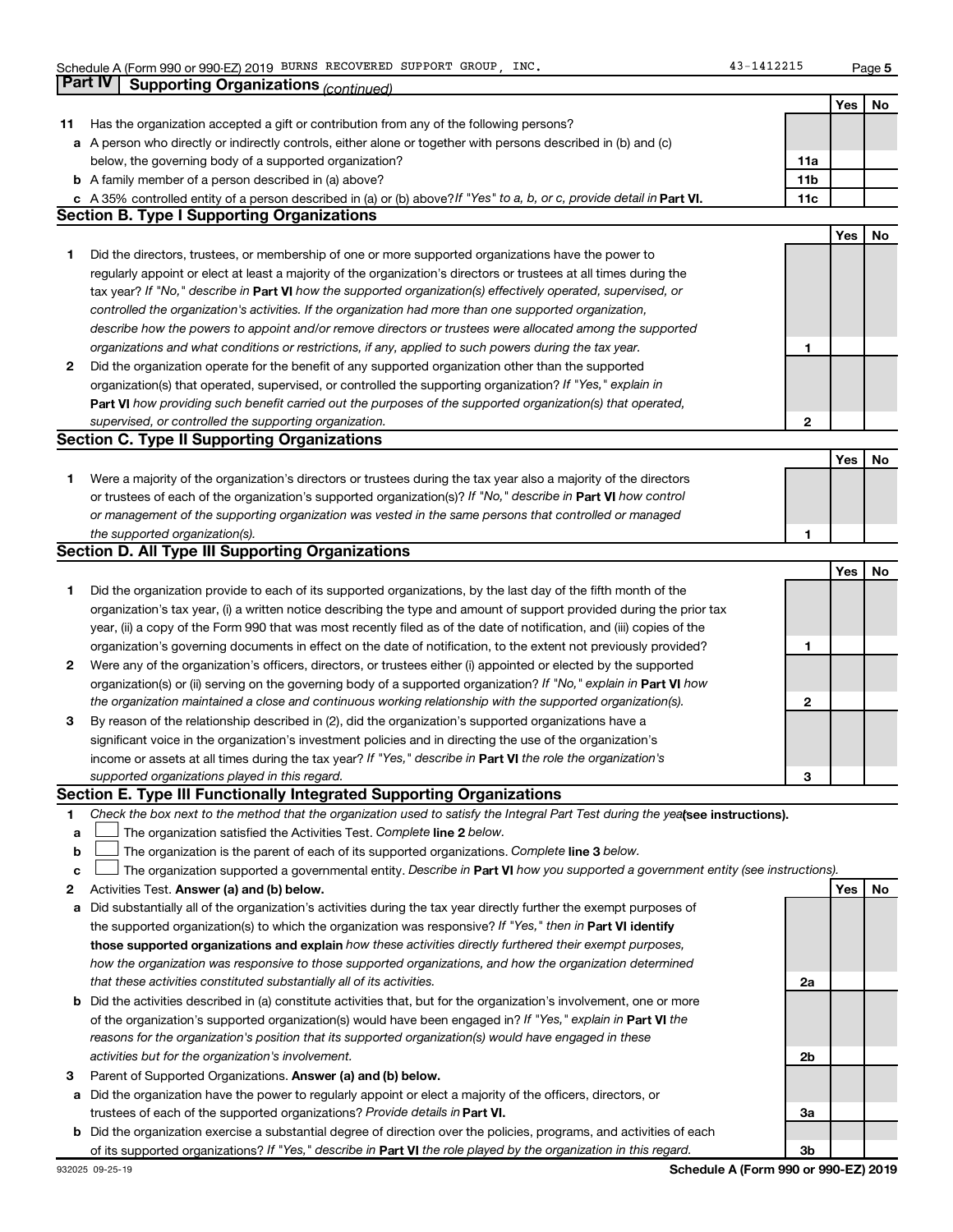| Schedule A (Form 990 or 990-EZ) 2019 | ) BURNS RECOVERED SUPPORT | GROUP | INC | Page |
|--------------------------------------|---------------------------|-------|-----|------|
|                                      |                           |       |     |      |

1 **Letter See instructions.** All Check here if the organization satisfied the Integral Part Test as a qualifying trust on Nov. 20, 1970 (explain in Part VI). See instructions. All other Type III non-functionally integrated supporting organizations must complete Sections A through E.

|   | Section A - Adjusted Net Income                                              |                | (A) Prior Year | (B) Current Year<br>(optional) |
|---|------------------------------------------------------------------------------|----------------|----------------|--------------------------------|
| 1 | Net short-term capital gain                                                  | 1              |                |                                |
| 2 | Recoveries of prior-year distributions                                       | $\mathbf{2}$   |                |                                |
| З | Other gross income (see instructions)                                        | 3              |                |                                |
| 4 | Add lines 1 through 3.                                                       | 4              |                |                                |
| 5 | Depreciation and depletion                                                   | 5              |                |                                |
| 6 | Portion of operating expenses paid or incurred for production or             |                |                |                                |
|   | collection of gross income or for management, conservation, or               |                |                |                                |
|   | maintenance of property held for production of income (see instructions)     | 6              |                |                                |
| 7 | Other expenses (see instructions)                                            | $\overline{7}$ |                |                                |
| 8 | Adjusted Net Income (subtract lines 5, 6, and 7 from line 4)                 | 8              |                |                                |
|   | <b>Section B - Minimum Asset Amount</b>                                      |                | (A) Prior Year | (B) Current Year<br>(optional) |
| 1 | Aggregate fair market value of all non-exempt-use assets (see                |                |                |                                |
|   | instructions for short tax year or assets held for part of year):            |                |                |                                |
|   | a Average monthly value of securities                                        | 1a             |                |                                |
|   | <b>b</b> Average monthly cash balances                                       | 1b             |                |                                |
|   | c Fair market value of other non-exempt-use assets                           | 1c             |                |                                |
|   | <b>d</b> Total (add lines 1a, 1b, and 1c)                                    | 1d             |                |                                |
|   | <b>e</b> Discount claimed for blockage or other                              |                |                |                                |
|   | factors (explain in detail in Part VI):                                      |                |                |                                |
| 2 | Acquisition indebtedness applicable to non-exempt-use assets                 | $\mathbf{2}$   |                |                                |
| З | Subtract line 2 from line 1d.                                                | 3              |                |                                |
| 4 | Cash deemed held for exempt use. Enter 1-1/2% of line 3 (for greater amount, |                |                |                                |
|   | see instructions).                                                           | 4              |                |                                |
| 5 | Net value of non-exempt-use assets (subtract line 4 from line 3)             | 5              |                |                                |
| 6 | Multiply line 5 by .035.                                                     | 6              |                |                                |
| 7 | Recoveries of prior-year distributions                                       | $\overline{7}$ |                |                                |
| 8 | Minimum Asset Amount (add line 7 to line 6)                                  | 8              |                |                                |
|   | <b>Section C - Distributable Amount</b>                                      |                |                | <b>Current Year</b>            |
| 1 | Adjusted net income for prior year (from Section A, line 8, Column A)        | 1              |                |                                |
| 2 | Enter 85% of line 1.                                                         | $\mathbf{2}$   |                |                                |
| 3 | Minimum asset amount for prior year (from Section B, line 8, Column A)       | 3              |                |                                |
| 4 | Enter greater of line 2 or line 3.                                           | 4              |                |                                |
| 5 | Income tax imposed in prior year                                             | 5              |                |                                |
| 6 | <b>Distributable Amount.</b> Subtract line 5 from line 4, unless subject to  |                |                |                                |
|   | emergency temporary reduction (see instructions).                            | 6              |                |                                |

**7** Check here if the current year is the organization's first as a non-functionally integrated Type III supporting organization (see † instructions).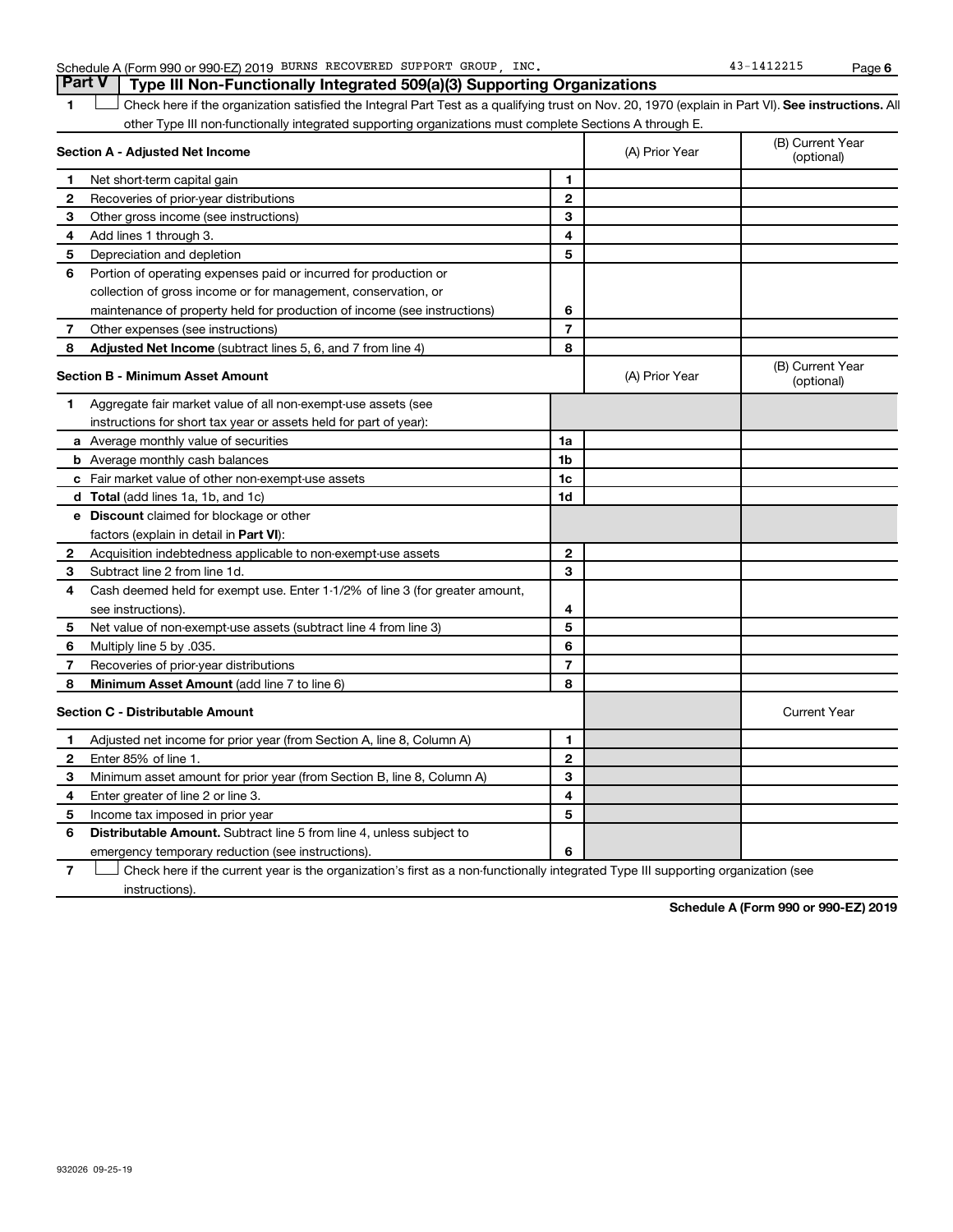| <b>Part V</b> | Type III Non-Functionally Integrated 509(a)(3) Supporting Organizations (continued)        |                             |                                       |                                                |
|---------------|--------------------------------------------------------------------------------------------|-----------------------------|---------------------------------------|------------------------------------------------|
|               | <b>Section D - Distributions</b>                                                           |                             |                                       | <b>Current Year</b>                            |
| 1             | Amounts paid to supported organizations to accomplish exempt purposes                      |                             |                                       |                                                |
| 2             | Amounts paid to perform activity that directly furthers exempt purposes of supported       |                             |                                       |                                                |
|               | organizations, in excess of income from activity                                           |                             |                                       |                                                |
| 3             | Administrative expenses paid to accomplish exempt purposes of supported organizations      |                             |                                       |                                                |
| 4             | Amounts paid to acquire exempt-use assets                                                  |                             |                                       |                                                |
| 5             | Qualified set-aside amounts (prior IRS approval required)                                  |                             |                                       |                                                |
| 6             | Other distributions (describe in <b>Part VI</b> ). See instructions.                       |                             |                                       |                                                |
| 7             | Total annual distributions. Add lines 1 through 6.                                         |                             |                                       |                                                |
| 8             | Distributions to attentive supported organizations to which the organization is responsive |                             |                                       |                                                |
|               | (provide details in Part VI). See instructions.                                            |                             |                                       |                                                |
| 9             | Distributable amount for 2019 from Section C, line 6                                       |                             |                                       |                                                |
| 10            | Line 8 amount divided by line 9 amount                                                     |                             |                                       |                                                |
|               |                                                                                            | (i)                         | (ii)                                  | (iii)                                          |
|               | <b>Section E - Distribution Allocations (see instructions)</b>                             | <b>Excess Distributions</b> | <b>Underdistributions</b><br>Pre-2019 | <b>Distributable</b><br><b>Amount for 2019</b> |
| 1             | Distributable amount for 2019 from Section C, line 6                                       |                             |                                       |                                                |
| $\mathbf{2}$  | Underdistributions, if any, for years prior to 2019 (reason-                               |                             |                                       |                                                |
|               | able cause required-explain in Part VI). See instructions.                                 |                             |                                       |                                                |
| 3             | Excess distributions carryover, if any, to 2019                                            |                             |                                       |                                                |
|               | a From 2014                                                                                |                             |                                       |                                                |
|               | $b$ From 2015                                                                              |                             |                                       |                                                |
|               | c From 2016                                                                                |                             |                                       |                                                |
|               | d From 2017                                                                                |                             |                                       |                                                |
|               | e From 2018                                                                                |                             |                                       |                                                |
|               | <b>Total</b> of lines 3a through e                                                         |                             |                                       |                                                |
|               | <b>g</b> Applied to underdistributions of prior years                                      |                             |                                       |                                                |
|               | <b>h</b> Applied to 2019 distributable amount                                              |                             |                                       |                                                |
|               | Carryover from 2014 not applied (see instructions)                                         |                             |                                       |                                                |
|               | Remainder. Subtract lines 3g, 3h, and 3i from 3f.                                          |                             |                                       |                                                |
| 4             | Distributions for 2019 from Section D,                                                     |                             |                                       |                                                |
|               | line $7:$                                                                                  |                             |                                       |                                                |
|               | <b>a</b> Applied to underdistributions of prior years                                      |                             |                                       |                                                |
|               | <b>b</b> Applied to 2019 distributable amount                                              |                             |                                       |                                                |
| с             | Remainder. Subtract lines 4a and 4b from 4.                                                |                             |                                       |                                                |
| 5             | Remaining underdistributions for years prior to 2019, if                                   |                             |                                       |                                                |
|               | any. Subtract lines 3g and 4a from line 2. For result greater                              |                             |                                       |                                                |
|               | than zero, explain in Part VI. See instructions.                                           |                             |                                       |                                                |
| 6             | Remaining underdistributions for 2019. Subtract lines 3h                                   |                             |                                       |                                                |
|               | and 4b from line 1. For result greater than zero, explain in                               |                             |                                       |                                                |
|               | <b>Part VI.</b> See instructions.                                                          |                             |                                       |                                                |
| $\mathbf{7}$  | Excess distributions carryover to 2020. Add lines 3j                                       |                             |                                       |                                                |
|               | and 4c.                                                                                    |                             |                                       |                                                |
| 8             | Breakdown of line 7:                                                                       |                             |                                       |                                                |
|               | a Excess from 2015                                                                         |                             |                                       |                                                |
|               | <b>b</b> Excess from 2016                                                                  |                             |                                       |                                                |
|               | c Excess from 2017                                                                         |                             |                                       |                                                |
|               | d Excess from 2018                                                                         |                             |                                       |                                                |
|               | e Excess from 2019                                                                         |                             |                                       |                                                |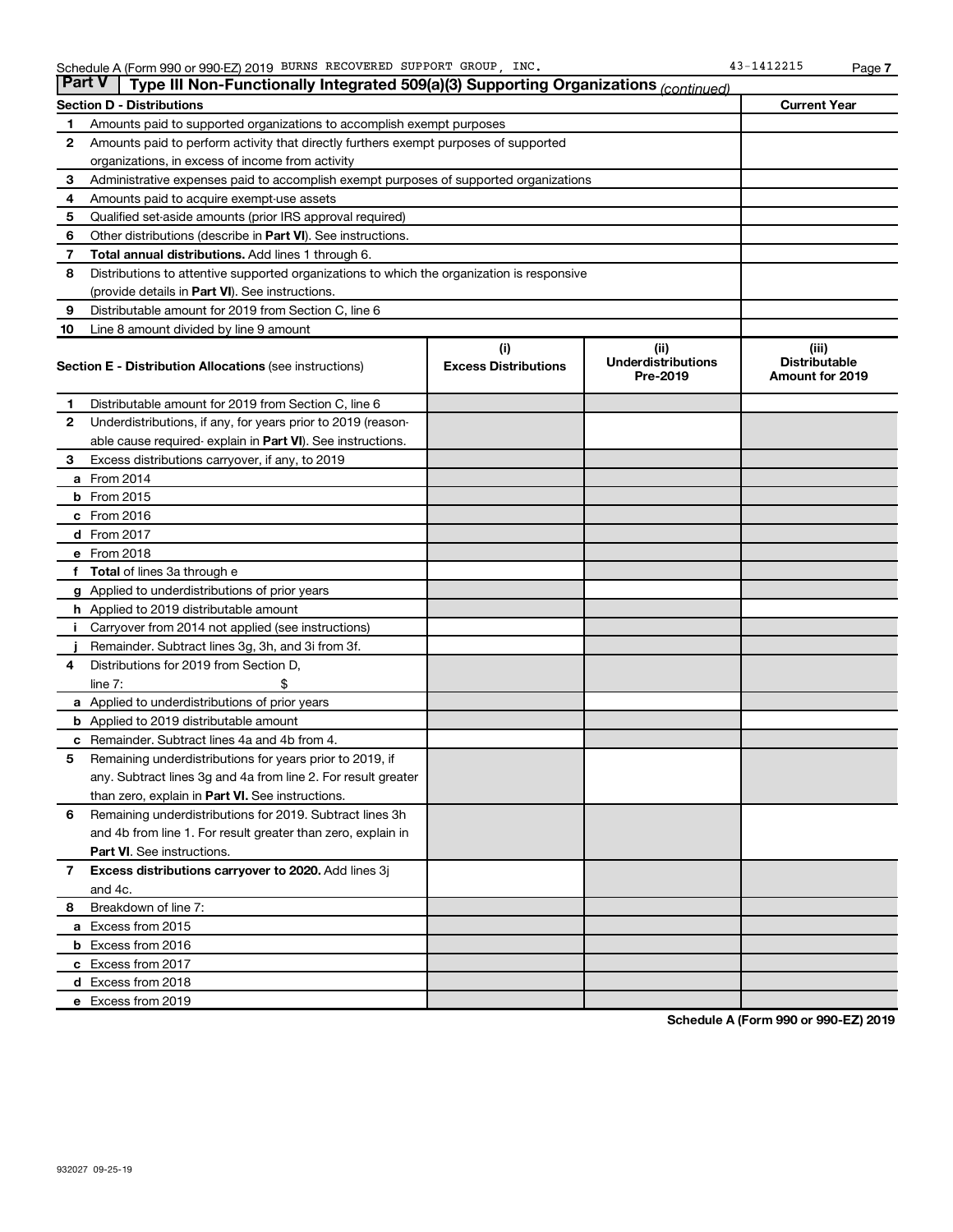Part VI | Supplemental Information. Provide the explanations required by Part II, line 10; Part II, line 17a or 17b; Part III, line 12; Part IV, Section A, lines 1, 2, 3b, 3c, 4b, 4c, 5a, 6, 9a, 9b, 9c, 11a, 11b, and 11c; Part IV, Section B, lines 1 and 2; Part IV, Section C, line 1; Part IV, Section D, lines 2 and 3; Part IV, Section E, lines 1c, 2a, 2b, 3a, and 3b; Part V, line 1; Part V, Section B, line 1e; Part V, Section D, lines 5, 6, and 8; and Part V, Section E, lines 2, 5, and 6. Also complete this part for any additional information. (See instructions.)

SCHEDULE A, PART III, LINE 12, EXPLANATION FOR OTHER INCOME:

| MISCELLANEOUS INCOME      |
|---------------------------|
| 2016 AMOUNT: \$<br>1,389. |
| 2017 AMOUNT: \$<br>3,121. |
| 2018 AMOUNT: \$<br>847.   |
| 2019 AMOUNT: \$<br>1,408. |
|                           |
|                           |
|                           |
|                           |
|                           |
|                           |
|                           |
|                           |
|                           |
|                           |
|                           |
|                           |
|                           |
|                           |
|                           |
|                           |
|                           |
|                           |
|                           |
|                           |
|                           |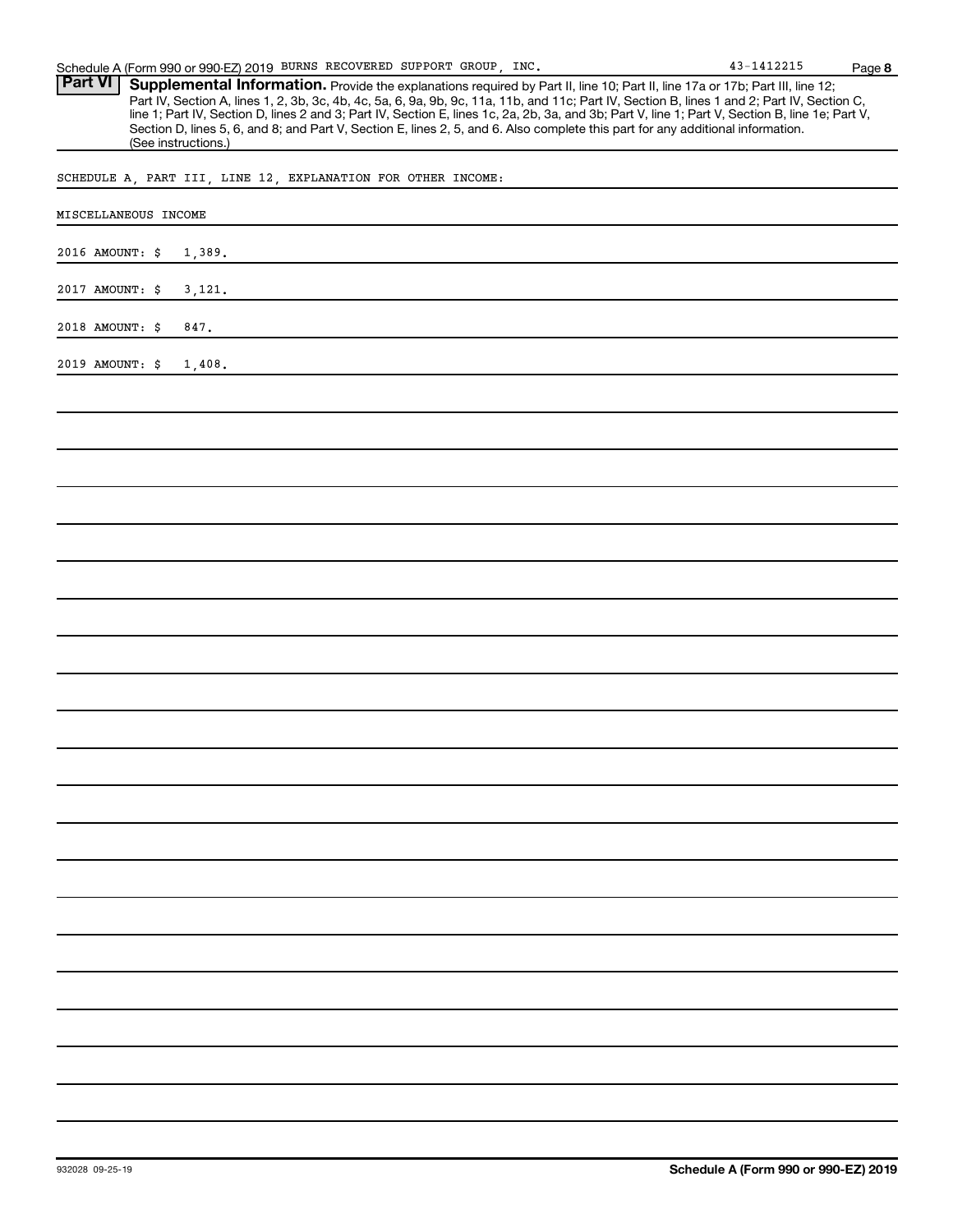\*\* PUBLIC DISCLOSURE COPY \*\*

# **Schedule B Schedule of Contributors**

**or 990-PF) | Attach to Form 990, Form 990-EZ, or Form 990-PF. | Go to www.irs.gov/Form990 for the latest information.** OMB No. 1545-0047

**2019**

**Employer identification number**

| (Form 990, 990-EZ,<br>or 990-PF)                       |  |
|--------------------------------------------------------|--|
| Department of the Treasury<br>Internal Revenue Service |  |

Name of the organization

|                                       | BURNS RECOVERED SUPPORT GROUP, INC.                                       | 43-1412215 |
|---------------------------------------|---------------------------------------------------------------------------|------------|
| <b>Organization type (check one):</b> |                                                                           |            |
| Filers of:                            | Section:                                                                  |            |
| Form 990 or 990-EZ                    | $\vert x \vert$<br>$501(c)(3)$ (enter number) organization                |            |
|                                       | 4947(a)(1) nonexempt charitable trust not treated as a private foundation |            |
|                                       | 527 political organization                                                |            |
| Form 990-PF                           | 501(c)(3) exempt private foundation                                       |            |
|                                       | 4947(a)(1) nonexempt charitable trust treated as a private foundation     |            |
|                                       | 501(c)(3) taxable private foundation                                      |            |
|                                       |                                                                           |            |

Check if your organization is covered by the General Rule or a Special Rule. **Note:**  Only a section 501(c)(7), (8), or (10) organization can check boxes for both the General Rule and a Special Rule. See instructions.

#### **General Rule**

**K** For an organization filing Form 990, 990-EZ, or 990-PF that received, during the year, contributions totaling \$5,000 or more (in money or property) from any one contributor. Complete Parts I and II. See instructions for determining a contributor's total contributions.

#### **Special Rules**

any one contributor, during the year, total contributions of the greater of (1) \$5,000; or (2) 2% of the amount on (i) Form 990, Part VIII, line 1h; For an organization described in section 501(c)(3) filing Form 990 or 990-EZ that met the 33 1/3% support test of the regulations under sections 509(a)(1) and 170(b)(1)(A)(vi), that checked Schedule A (Form 990 or 990-EZ), Part II, line 13, 16a, or 16b, and that received from or (ii) Form 990-EZ, line 1. Complete Parts I and II.  $\Box$ 

year, total contributions of more than \$1,000 *exclusively* for religious, charitable, scientific, literary, or educational purposes, or for the For an organization described in section 501(c)(7), (8), or (10) filing Form 990 or 990-EZ that received from any one contributor, during the prevention of cruelty to children or animals. Complete Parts I, II, and III.  $\Box$ 

purpose. Don't complete any of the parts unless the General Rule applies to this organization because it received nonexclusively year, contributions exclusively for religious, charitable, etc., purposes, but no such contributions totaled more than \$1,000. If this box is checked, enter here the total contributions that were received during the year for an exclusively religious, charitable, etc., For an organization described in section 501(c)(7), (8), or (10) filing Form 990 or 990-EZ that received from any one contributor, during the religious, charitable, etc., contributions totaling \$5,000 or more during the year  $~\ldots\ldots\ldots\ldots\ldots\ldots\ldots\ldots\ldots\blacktriangleright~$ \$  $\Box$ 

**Caution:**  An organization that isn't covered by the General Rule and/or the Special Rules doesn't file Schedule B (Form 990, 990-EZ, or 990-PF),  **must** but it answer "No" on Part IV, line 2, of its Form 990; or check the box on line H of its Form 990-EZ or on its Form 990-PF, Part I, line 2, to certify that it doesn't meet the filing requirements of Schedule B (Form 990, 990-EZ, or 990-PF).

**For Paperwork Reduction Act Notice, see the instructions for Form 990, 990-EZ, or 990-PF. Schedule B (Form 990, 990-EZ, or 990-PF) (2019)** LHA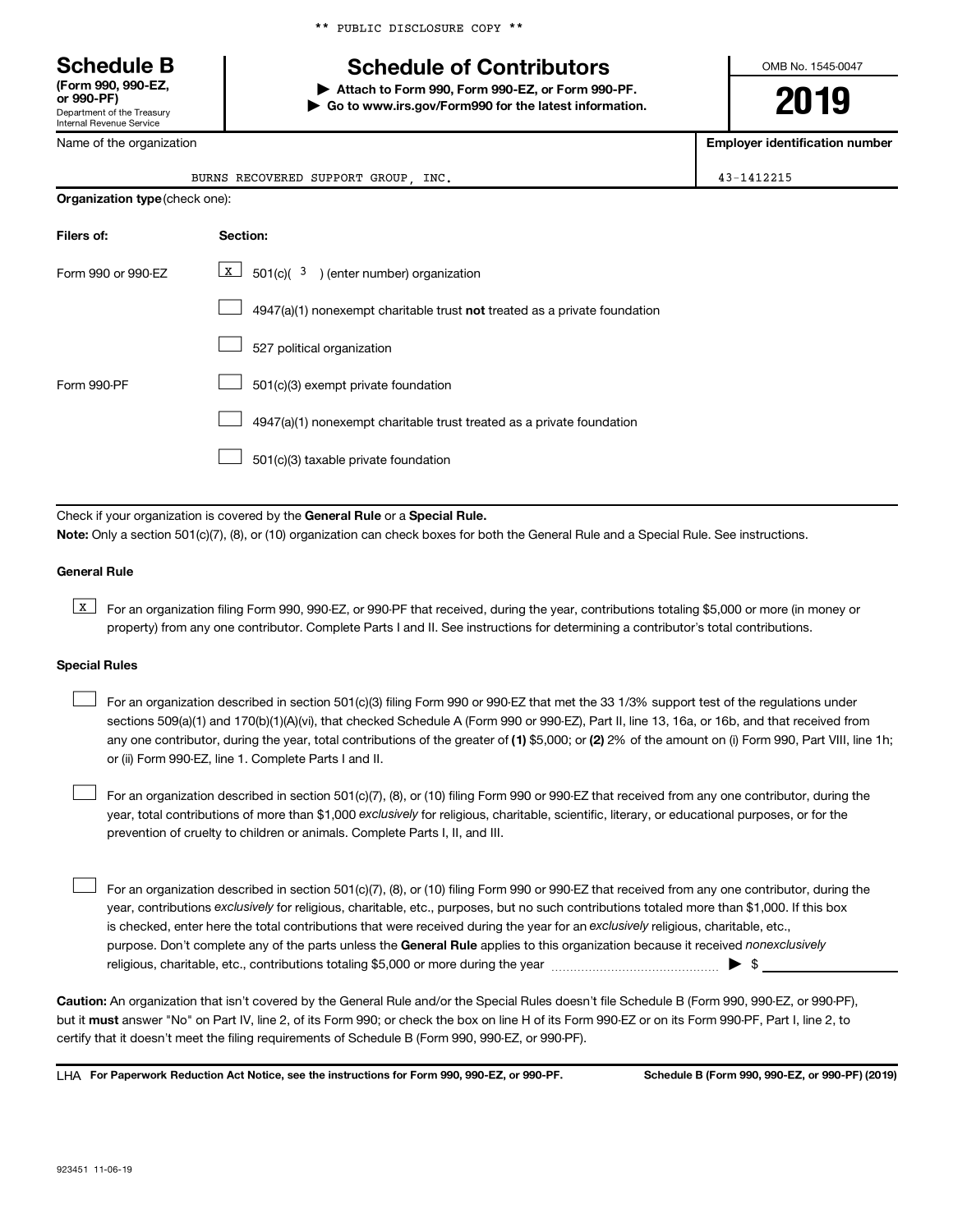#### Schedule B (Form 990, 990-EZ, or 990-PF) (2019)

Name of organization

BURNS RECOVERED SUPPORT GROUP, INC. 43-1412215

**Employer identification number**

| Part I     | <b>Contributors</b> (see instructions). Use duplicate copies of Part I if additional space is needed. |                                             |                                                                                                                          |
|------------|-------------------------------------------------------------------------------------------------------|---------------------------------------------|--------------------------------------------------------------------------------------------------------------------------|
| (a)<br>No. | (b)<br>Name, address, and ZIP + 4                                                                     | (c)<br><b>Total contributions</b>           | (d)<br>Type of contribution                                                                                              |
| 1          |                                                                                                       | 75,000.<br>\$                               | $\mathbf{x}$<br>Person<br>Payroll<br>Noncash<br>(Complete Part II for<br>noncash contributions.)                         |
| (a)<br>No. | (b)<br>Name, address, and ZIP + 4                                                                     | (c)<br><b>Total contributions</b>           | (d)<br>Type of contribution                                                                                              |
| 2          |                                                                                                       | 30,500.<br>\$                               | $\mathbf{x}$<br>Person<br>Payroll<br>Noncash<br>(Complete Part II for<br>noncash contributions.)                         |
| (a)<br>No. | (b)<br>Name, address, and ZIP + 4                                                                     | (c)<br><b>Total contributions</b>           | (d)<br>Type of contribution                                                                                              |
| 3          |                                                                                                       | 30,000.<br>\$                               | $\mathbf{X}$<br>Person<br>Payroll<br>Noncash<br>(Complete Part II for<br>noncash contributions.)                         |
| (a)        | (b)                                                                                                   | (c)                                         | (d)                                                                                                                      |
| No.<br>4   | Name, address, and ZIP + 4                                                                            | <b>Total contributions</b><br>11,520.<br>\$ | Type of contribution<br>$\mathbf{X}$<br>Person<br>Payroll<br>Noncash<br>(Complete Part II for<br>noncash contributions.) |
| (a)<br>No. | (b)<br>Name, address, and ZIP + 4                                                                     | (c)<br><b>Total contributions</b>           | (d)<br>Type of contribution                                                                                              |
| 5          |                                                                                                       | 10,000.<br>\$                               | $\mathbf{x}$<br>Person<br>Payroll<br>Noncash<br>(Complete Part II for<br>noncash contributions.)                         |
| (a)<br>No. | (b)<br>Name, address, and ZIP + 4                                                                     | (c)<br><b>Total contributions</b>           | (d)<br>Type of contribution                                                                                              |
| 6          |                                                                                                       | 6,072.<br>\$                                | $\mathbf{x}$<br>Person<br>Payroll<br>Noncash<br>(Complete Part II for<br>noncash contributions.)                         |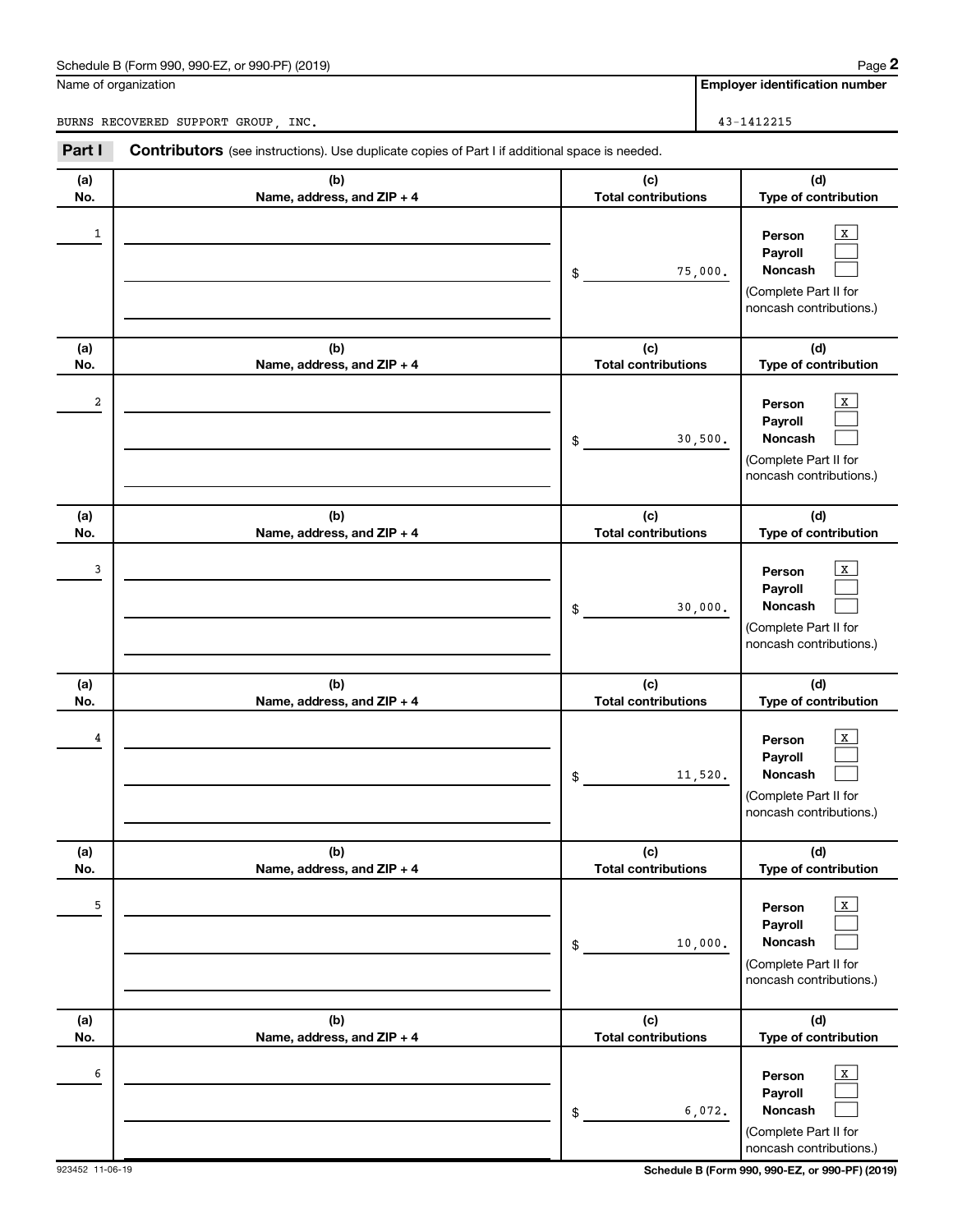#### Schedule B (Form 990, 990-EZ, or 990-PF) (2019)

Name of organization

BURNS RECOVERED SUPPORT GROUP, INC. 43-1412215

**Employer identification number**

| Part I     | <b>Contributors</b> (see instructions). Use duplicate copies of Part I if additional space is needed. |                                   |                                                                                                          |
|------------|-------------------------------------------------------------------------------------------------------|-----------------------------------|----------------------------------------------------------------------------------------------------------|
| (a)<br>No. | (b)<br>Name, address, and ZIP + 4                                                                     | (c)<br><b>Total contributions</b> | (d)<br>Type of contribution                                                                              |
| 7          |                                                                                                       | 5,000.<br>\$                      | $\mathbf{x}$<br>Person<br>Payroll<br>Noncash<br>(Complete Part II for<br>noncash contributions.)         |
| (a)<br>No. | (b)<br>Name, address, and ZIP + 4                                                                     | (c)<br><b>Total contributions</b> | (d)<br>Type of contribution                                                                              |
| 8          |                                                                                                       | 5,000.<br>\$                      | $\mathbf{x}$<br>Person<br>Payroll<br>Noncash<br>(Complete Part II for<br>noncash contributions.)         |
| (a)<br>No. | (b)<br>Name, address, and ZIP + 4                                                                     | (c)<br><b>Total contributions</b> | (d)<br>Type of contribution                                                                              |
|            |                                                                                                       | \$                                | Person<br>Payroll<br>Noncash<br>(Complete Part II for<br>noncash contributions.)                         |
| (a)        | (b)                                                                                                   | (c)                               | (d)                                                                                                      |
| No.        | Name, address, and ZIP + 4                                                                            | <b>Total contributions</b><br>\$  | Type of contribution<br>Person<br>Payroll<br>Noncash<br>(Complete Part II for<br>noncash contributions.) |
| (a)<br>No. | (b)<br>Name, address, and ZIP + 4                                                                     | (c)<br><b>Total contributions</b> | (d)<br>Type of contribution                                                                              |
|            |                                                                                                       | \$                                | Person<br>Payroll<br>Noncash<br>(Complete Part II for<br>noncash contributions.)                         |
| (a)<br>No. | (b)<br>Name, address, and ZIP + 4                                                                     | (c)<br><b>Total contributions</b> | (d)<br>Type of contribution                                                                              |
|            |                                                                                                       | \$                                | Person<br>Payroll<br>Noncash<br>(Complete Part II for<br>noncash contributions.)                         |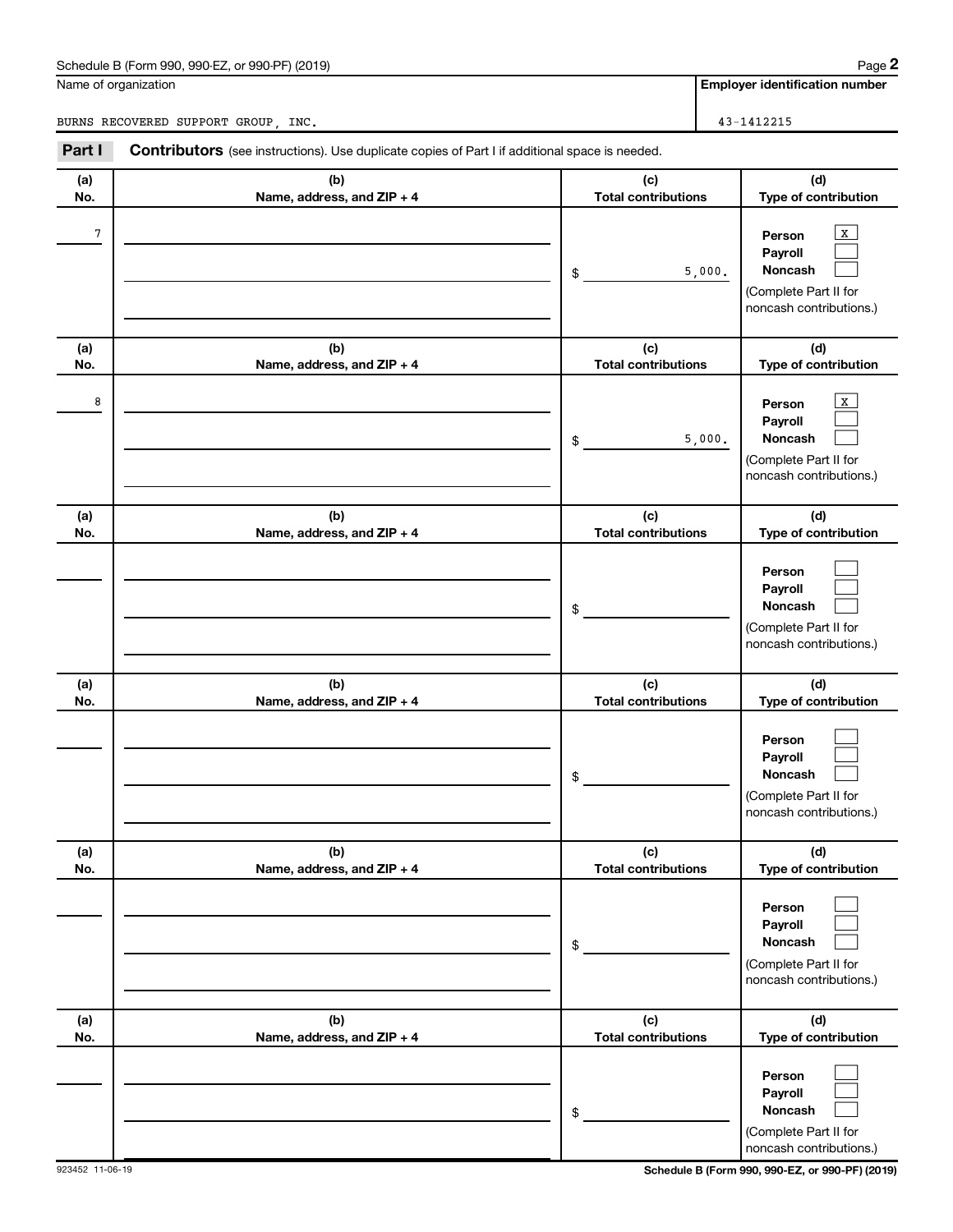| Schedule B (Form 990, 990-EZ, or 990-PF) (2019) | Paɑe |
|-------------------------------------------------|------|
|-------------------------------------------------|------|

Name of organization

**Employer identification number**

BURNS RECOVERED SUPPORT GROUP, INC. 43-1412215

Part II Noncash Property (see instructions). Use duplicate copies of Part II if additional space is needed.

| (a)<br>No.<br>from<br>Part I | (b)<br>Description of noncash property given | (c)<br>FMV (or estimate)<br>(See instructions.) | (d)<br>Date received |
|------------------------------|----------------------------------------------|-------------------------------------------------|----------------------|
|                              |                                              |                                                 |                      |
|                              |                                              |                                                 |                      |
|                              |                                              | $$^{\circ}$                                     |                      |
| (a)<br>No.<br>from<br>Part I | (b)<br>Description of noncash property given | (c)<br>FMV (or estimate)<br>(See instructions.) | (d)<br>Date received |
|                              |                                              |                                                 |                      |
|                              |                                              |                                                 |                      |
|                              |                                              | $$\tilde{\phantom{a}}$$                         |                      |
| (a)<br>No.<br>from<br>Part I | (b)<br>Description of noncash property given | (c)<br>FMV (or estimate)<br>(See instructions.) | (d)<br>Date received |
|                              |                                              |                                                 |                      |
|                              |                                              |                                                 |                      |
|                              |                                              | $$\mathbb{S}$$                                  |                      |
| (a)<br>No.<br>from<br>Part I | (b)<br>Description of noncash property given | (c)<br>FMV (or estimate)<br>(See instructions.) | (d)<br>Date received |
|                              |                                              |                                                 |                      |
|                              |                                              |                                                 |                      |
|                              |                                              | \$                                              |                      |
| (a)<br>No.<br>from<br>Part I | (b)<br>Description of noncash property given | (c)<br>FMV (or estimate)<br>(See instructions.) | (d)<br>Date received |
|                              |                                              |                                                 |                      |
|                              |                                              |                                                 |                      |
|                              |                                              | \$                                              |                      |
| (a)<br>No.<br>from<br>Part I | (b)<br>Description of noncash property given | (c)<br>FMV (or estimate)<br>(See instructions.) | (d)<br>Date received |
|                              |                                              |                                                 |                      |
|                              |                                              |                                                 |                      |
|                              |                                              | \$                                              |                      |

923453 11-06-19 **Schedule B (Form 990, 990-EZ, or 990-PF) (2019)**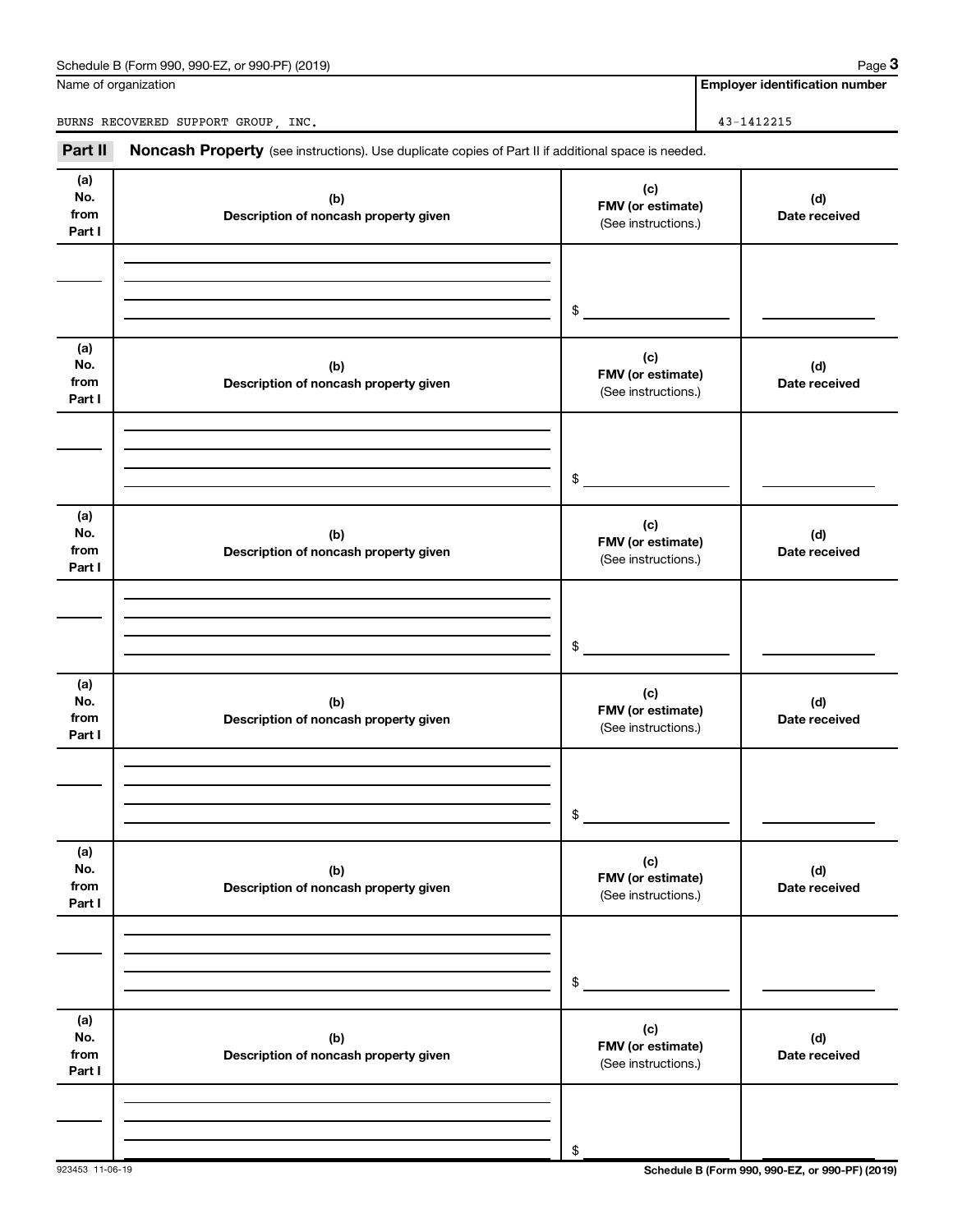| Schedule B (Form 990,<br>(2019)<br>or 990-PF)<br>990-EZ<br>Page |
|-----------------------------------------------------------------|
|-----------------------------------------------------------------|

**4**

|                           | Name of organization                                                                                                                                                                                                                                                                                                                                               |                      | <b>Employer identification number</b>                                                                                                                          |  |  |  |  |
|---------------------------|--------------------------------------------------------------------------------------------------------------------------------------------------------------------------------------------------------------------------------------------------------------------------------------------------------------------------------------------------------------------|----------------------|----------------------------------------------------------------------------------------------------------------------------------------------------------------|--|--|--|--|
|                           | BURNS RECOVERED SUPPORT GROUP . INC.                                                                                                                                                                                                                                                                                                                               |                      | 43-1412215                                                                                                                                                     |  |  |  |  |
| Part III                  | from any one contributor. Complete columns (a) through (e) and the following line entry. For organizations<br>completing Part III, enter the total of exclusively religious, charitable, etc., contributions of \$1,000 or less for the year. (Enter this info. once.) $\blacktriangleright$ \$<br>Use duplicate copies of Part III if additional space is needed. |                      | Exclusively religious, charitable, etc., contributions to organizations described in section 501(c)(7), (8), or (10) that total more than \$1,000 for the year |  |  |  |  |
| (a) No.<br>from<br>Part I | (b) Purpose of gift                                                                                                                                                                                                                                                                                                                                                | (c) Use of gift      | (d) Description of how gift is held                                                                                                                            |  |  |  |  |
|                           |                                                                                                                                                                                                                                                                                                                                                                    |                      |                                                                                                                                                                |  |  |  |  |
|                           |                                                                                                                                                                                                                                                                                                                                                                    | (e) Transfer of gift |                                                                                                                                                                |  |  |  |  |
|                           | Transferee's name, address, and ZIP + 4                                                                                                                                                                                                                                                                                                                            |                      | Relationship of transferor to transferee                                                                                                                       |  |  |  |  |
| (a) No.                   |                                                                                                                                                                                                                                                                                                                                                                    |                      |                                                                                                                                                                |  |  |  |  |
| from<br>Part I            | (b) Purpose of gift                                                                                                                                                                                                                                                                                                                                                | (c) Use of gift      | (d) Description of how gift is held                                                                                                                            |  |  |  |  |
|                           |                                                                                                                                                                                                                                                                                                                                                                    | (e) Transfer of gift |                                                                                                                                                                |  |  |  |  |
|                           | Transferee's name, address, and ZIP + 4                                                                                                                                                                                                                                                                                                                            |                      | Relationship of transferor to transferee                                                                                                                       |  |  |  |  |
|                           |                                                                                                                                                                                                                                                                                                                                                                    |                      |                                                                                                                                                                |  |  |  |  |
| (a) No.<br>from<br>Part I | (b) Purpose of gift                                                                                                                                                                                                                                                                                                                                                | (c) Use of gift      | (d) Description of how gift is held                                                                                                                            |  |  |  |  |
|                           |                                                                                                                                                                                                                                                                                                                                                                    |                      |                                                                                                                                                                |  |  |  |  |
|                           | Transferee's name, address, and ZIP + 4                                                                                                                                                                                                                                                                                                                            | (e) Transfer of gift | Relationship of transferor to transferee                                                                                                                       |  |  |  |  |
|                           |                                                                                                                                                                                                                                                                                                                                                                    |                      |                                                                                                                                                                |  |  |  |  |
| (a) No.<br>from<br>Part I | (b) Purpose of gift                                                                                                                                                                                                                                                                                                                                                | (c) Use of gift      | (d) Description of how gift is held                                                                                                                            |  |  |  |  |
|                           |                                                                                                                                                                                                                                                                                                                                                                    |                      |                                                                                                                                                                |  |  |  |  |
|                           | (e) Transfer of gift                                                                                                                                                                                                                                                                                                                                               |                      |                                                                                                                                                                |  |  |  |  |
|                           | Transferee's name, address, and ZIP + 4                                                                                                                                                                                                                                                                                                                            |                      | Relationship of transferor to transferee                                                                                                                       |  |  |  |  |
|                           |                                                                                                                                                                                                                                                                                                                                                                    |                      |                                                                                                                                                                |  |  |  |  |
|                           |                                                                                                                                                                                                                                                                                                                                                                    |                      |                                                                                                                                                                |  |  |  |  |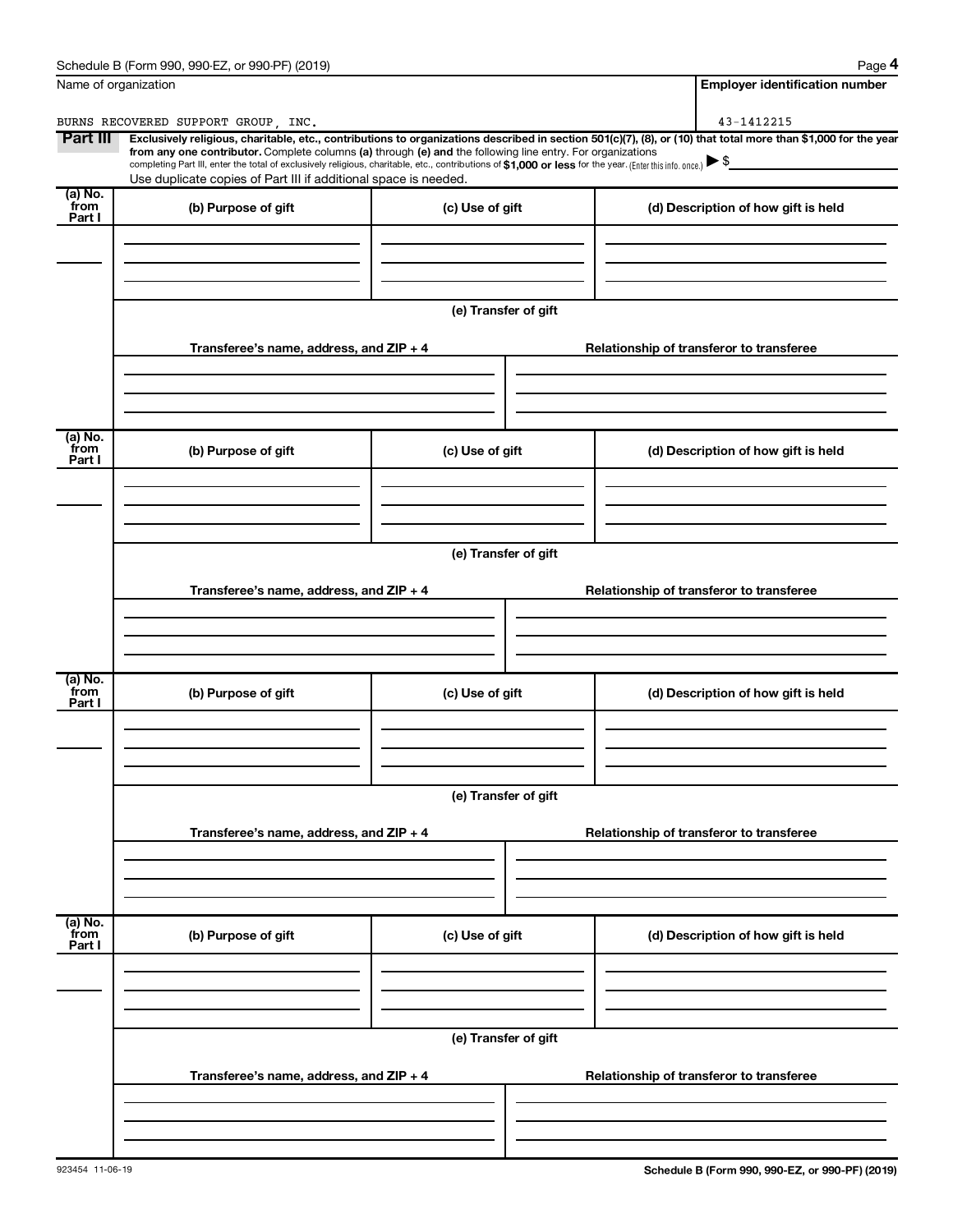Department of the Treasury Internal Revenue Service

| (Form 990) |  |
|------------|--|
|------------|--|

932051 10-02-19

# **SCHEDULE D Supplemental Financial Statements**<br> **Form 990 2019**<br> **Part IV** line 6.7.8.9.10, 11a, 11b, 11d, 11d, 11d, 11d, 11d, 12a, 0r, 12b

**(Form 990) | Complete if the organization answered "Yes" on Form 990, Part IV, line 6, 7, 8, 9, 10, 11a, 11b, 11c, 11d, 11e, 11f, 12a, or 12b.**

**| Attach to Form 990. |Go to www.irs.gov/Form990 for instructions and the latest information.**



|  | Name of the organization |  |
|--|--------------------------|--|
|--|--------------------------|--|

BURNS RECOVERED SUPPORT GROUP, INC.

**Employer identification number**<br>43-1412215

| Part I  | Organizations Maintaining Donor Advised Funds or Other Similar Funds or Accounts. Complete if the                                                                                                                              |                         |                                                    |
|---------|--------------------------------------------------------------------------------------------------------------------------------------------------------------------------------------------------------------------------------|-------------------------|----------------------------------------------------|
|         | organization answered "Yes" on Form 990, Part IV, line 6.                                                                                                                                                                      | (a) Donor advised funds | (b) Funds and other accounts                       |
| 1.      |                                                                                                                                                                                                                                |                         |                                                    |
| 2       | Aggregate value of contributions to (during year)                                                                                                                                                                              |                         |                                                    |
| з       | Aggregate value of grants from (during year)                                                                                                                                                                                   |                         |                                                    |
| 4       |                                                                                                                                                                                                                                |                         |                                                    |
| 5       | Did the organization inform all donors and donor advisors in writing that the assets held in donor advised funds                                                                                                               |                         |                                                    |
|         |                                                                                                                                                                                                                                |                         | Yes<br>No                                          |
| 6       | Did the organization inform all grantees, donors, and donor advisors in writing that grant funds can be used only                                                                                                              |                         |                                                    |
|         | for charitable purposes and not for the benefit of the donor or donor advisor, or for any other purpose conferring                                                                                                             |                         |                                                    |
|         |                                                                                                                                                                                                                                |                         | Yes<br>No                                          |
| Part II | Conservation Easements. Complete if the organization answered "Yes" on Form 990, Part IV, line 7.                                                                                                                              |                         |                                                    |
| 1       | Purpose(s) of conservation easements held by the organization (check all that apply).                                                                                                                                          |                         |                                                    |
|         | Preservation of land for public use (for example, recreation or education)                                                                                                                                                     |                         | Preservation of a historically important land area |
|         | Protection of natural habitat                                                                                                                                                                                                  |                         | Preservation of a certified historic structure     |
|         | Preservation of open space                                                                                                                                                                                                     |                         |                                                    |
| 2       | Complete lines 2a through 2d if the organization held a qualified conservation contribution in the form of a conservation easement on the last                                                                                 |                         |                                                    |
|         | day of the tax year.                                                                                                                                                                                                           |                         | Held at the End of the Tax Year                    |
| а       |                                                                                                                                                                                                                                |                         | 2a                                                 |
| b       |                                                                                                                                                                                                                                |                         | 2 <sub>b</sub>                                     |
| с       |                                                                                                                                                                                                                                |                         | 2c                                                 |
| d       | Number of conservation easements included in (c) acquired after 7/25/06, and not on a historic structure                                                                                                                       |                         |                                                    |
|         | listed in the National Register [1111] listed in the National Register [111] listed in the National Register [111] listed in the National Register [11] listed in the National Register [11] listed in the National Register [ |                         | 2d                                                 |
| 3       | Number of conservation easements modified, transferred, released, extinguished, or terminated by the organization during the tax                                                                                               |                         |                                                    |
|         | $year \triangleright$                                                                                                                                                                                                          |                         |                                                    |
| 4       | Number of states where property subject to conservation easement is located >                                                                                                                                                  |                         |                                                    |
| 5       | Does the organization have a written policy regarding the periodic monitoring, inspection, handling of                                                                                                                         |                         |                                                    |
|         | violations, and enforcement of the conservation easements it holds?                                                                                                                                                            |                         | Yes<br><b>No</b>                                   |
| 6       | Staff and volunteer hours devoted to monitoring, inspecting, handling of violations, and enforcing conservation easements during the year                                                                                      |                         |                                                    |
|         |                                                                                                                                                                                                                                |                         |                                                    |
| 7       | Amount of expenses incurred in monitoring, inspecting, handling of violations, and enforcing conservation easements during the year                                                                                            |                         |                                                    |
|         | $\blacktriangleright$ \$                                                                                                                                                                                                       |                         |                                                    |
| 8       | Does each conservation easement reported on line 2(d) above satisfy the requirements of section 170(h)(4)(B)(i)                                                                                                                |                         |                                                    |
|         |                                                                                                                                                                                                                                |                         | Yes<br>No                                          |
| 9       | In Part XIII, describe how the organization reports conservation easements in its revenue and expense statement and                                                                                                            |                         |                                                    |
|         | balance sheet, and include, if applicable, the text of the footnote to the organization's financial statements that describes the                                                                                              |                         |                                                    |
|         | organization's accounting for conservation easements.                                                                                                                                                                          |                         |                                                    |
|         | Organizations Maintaining Collections of Art, Historical Treasures, or Other Similar Assets.<br>Part III                                                                                                                       |                         |                                                    |
|         | Complete if the organization answered "Yes" on Form 990, Part IV, line 8.                                                                                                                                                      |                         |                                                    |
|         | 1a If the organization elected, as permitted under FASB ASC 958, not to report in its revenue statement and balance sheet works                                                                                                |                         |                                                    |
|         | of art, historical treasures, or other similar assets held for public exhibition, education, or research in furtherance of public                                                                                              |                         |                                                    |
|         | service, provide in Part XIII the text of the footnote to its financial statements that describes these items.                                                                                                                 |                         |                                                    |
| b       | If the organization elected, as permitted under FASB ASC 958, to report in its revenue statement and balance sheet works of                                                                                                    |                         |                                                    |
|         | art, historical treasures, or other similar assets held for public exhibition, education, or research in furtherance of public service,                                                                                        |                         |                                                    |
|         | provide the following amounts relating to these items:                                                                                                                                                                         |                         |                                                    |
|         |                                                                                                                                                                                                                                |                         | $\frac{1}{2}$<br>▶                                 |
|         | (ii) Assets included in Form 990, Part X                                                                                                                                                                                       |                         | $\blacktriangleright$ \$                           |
| 2       | If the organization received or held works of art, historical treasures, or other similar assets for financial gain, provide                                                                                                   |                         |                                                    |
|         | the following amounts required to be reported under FASB ASC 958 relating to these items:                                                                                                                                      |                         |                                                    |
| а       |                                                                                                                                                                                                                                |                         | \$<br>▶                                            |
|         |                                                                                                                                                                                                                                |                         |                                                    |
|         | LHA For Paperwork Reduction Act Notice, see the Instructions for Form 990.                                                                                                                                                     |                         | Schedule D (Form 990) 2019                         |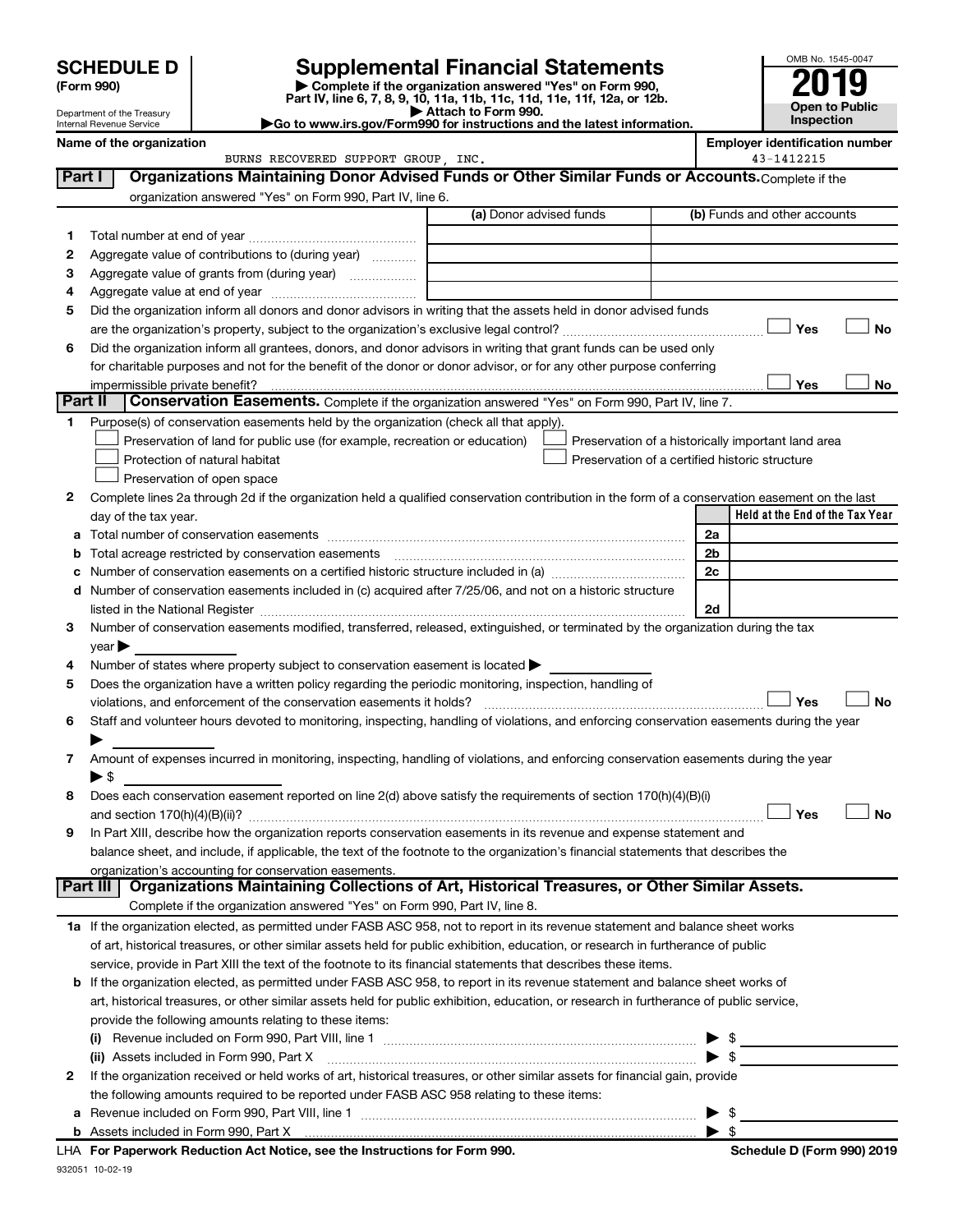|    | Schedule D (Form 990) 2019                                                                                                                                                                                                     | BURNS RECOVERED SUPPORT GROUP, INC.     |                |                                                                                                                                                                                                                               |                                 | 43-1412215 |                | Page 2    |
|----|--------------------------------------------------------------------------------------------------------------------------------------------------------------------------------------------------------------------------------|-----------------------------------------|----------------|-------------------------------------------------------------------------------------------------------------------------------------------------------------------------------------------------------------------------------|---------------------------------|------------|----------------|-----------|
|    | Part III<br>Organizations Maintaining Collections of Art, Historical Treasures, or Other Similar Assets (continued)                                                                                                            |                                         |                |                                                                                                                                                                                                                               |                                 |            |                |           |
| З  | Using the organization's acquisition, accession, and other records, check any of the following that make significant use of its                                                                                                |                                         |                |                                                                                                                                                                                                                               |                                 |            |                |           |
|    | collection items (check all that apply):                                                                                                                                                                                       |                                         |                |                                                                                                                                                                                                                               |                                 |            |                |           |
| a  | Public exhibition                                                                                                                                                                                                              | d                                       |                | Loan or exchange program                                                                                                                                                                                                      |                                 |            |                |           |
| b  | Scholarly research                                                                                                                                                                                                             | е                                       |                | Other and the contract of the contract of the contract of the contract of the contract of the contract of the contract of the contract of the contract of the contract of the contract of the contract of the contract of the |                                 |            |                |           |
| c  | Preservation for future generations                                                                                                                                                                                            |                                         |                |                                                                                                                                                                                                                               |                                 |            |                |           |
| 4  | Provide a description of the organization's collections and explain how they further the organization's exempt purpose in Part XIII.                                                                                           |                                         |                |                                                                                                                                                                                                                               |                                 |            |                |           |
| 5  | During the year, did the organization solicit or receive donations of art, historical treasures, or other similar assets                                                                                                       |                                         |                |                                                                                                                                                                                                                               |                                 |            |                |           |
|    |                                                                                                                                                                                                                                |                                         |                |                                                                                                                                                                                                                               |                                 |            | Yes            | No        |
|    | Part IV<br><b>Escrow and Custodial Arrangements.</b> Complete if the organization answered "Yes" on Form 990, Part IV, line 9, or                                                                                              |                                         |                |                                                                                                                                                                                                                               |                                 |            |                |           |
|    | reported an amount on Form 990, Part X, line 21.                                                                                                                                                                               |                                         |                |                                                                                                                                                                                                                               |                                 |            |                |           |
|    | 1a Is the organization an agent, trustee, custodian or other intermediary for contributions or other assets not included                                                                                                       |                                         |                |                                                                                                                                                                                                                               |                                 |            |                |           |
|    | on Form 990, Part X? [11] matter contracts and contracts and contracts are contracted as a form 990, Part X?                                                                                                                   |                                         |                |                                                                                                                                                                                                                               |                                 |            | Yes            | <b>No</b> |
|    | b If "Yes," explain the arrangement in Part XIII and complete the following table:                                                                                                                                             |                                         |                |                                                                                                                                                                                                                               |                                 |            |                |           |
|    |                                                                                                                                                                                                                                |                                         |                |                                                                                                                                                                                                                               |                                 |            | Amount         |           |
|    | c Beginning balance measurements and the contract of Beginning balance measurements are all the contract of the contract of the contract of the contract of the contract of the contract of the contract of the contract of th |                                         |                |                                                                                                                                                                                                                               | 1c                              |            |                |           |
|    |                                                                                                                                                                                                                                |                                         |                |                                                                                                                                                                                                                               | 1d                              |            |                |           |
| е  | Distributions during the year manufactured and an account of the year manufactured and the year manufactured and the year manufactured and the year manufactured and the year manufactured and the year manufactured and the y |                                         |                |                                                                                                                                                                                                                               | 1е                              |            |                |           |
| f  |                                                                                                                                                                                                                                |                                         |                |                                                                                                                                                                                                                               | 1f                              |            |                |           |
|    | 2a Did the organization include an amount on Form 990, Part X, line 21, for escrow or custodial account liability?                                                                                                             |                                         |                |                                                                                                                                                                                                                               |                                 |            | Yes            | No        |
|    | b If "Yes," explain the arrangement in Part XIII. Check here if the explanation has been provided on Part XIII                                                                                                                 |                                         |                |                                                                                                                                                                                                                               |                                 |            |                |           |
|    | <b>Part V</b><br><b>Endowment Funds.</b> Complete if the organization answered "Yes" on Form 990, Part IV, line 10.                                                                                                            |                                         |                |                                                                                                                                                                                                                               |                                 |            |                |           |
|    |                                                                                                                                                                                                                                | (a) Current year                        | (b) Prior year | (c) Two years back $\vert$ (d) Three years back $\vert$ (e) Four years back                                                                                                                                                   |                                 |            |                |           |
| 1а | Beginning of year balance                                                                                                                                                                                                      |                                         |                |                                                                                                                                                                                                                               |                                 |            |                |           |
|    |                                                                                                                                                                                                                                |                                         |                |                                                                                                                                                                                                                               |                                 |            |                |           |
|    | Net investment earnings, gains, and losses                                                                                                                                                                                     |                                         |                |                                                                                                                                                                                                                               |                                 |            |                |           |
|    |                                                                                                                                                                                                                                |                                         |                |                                                                                                                                                                                                                               |                                 |            |                |           |
|    | e Other expenditures for facilities                                                                                                                                                                                            |                                         |                |                                                                                                                                                                                                                               |                                 |            |                |           |
|    |                                                                                                                                                                                                                                |                                         |                |                                                                                                                                                                                                                               |                                 |            |                |           |
|    |                                                                                                                                                                                                                                |                                         |                |                                                                                                                                                                                                                               |                                 |            |                |           |
| g  | End of year balance                                                                                                                                                                                                            |                                         |                |                                                                                                                                                                                                                               |                                 |            |                |           |
| 2  | Provide the estimated percentage of the current year end balance (line 1g, column (a)) held as:                                                                                                                                |                                         |                |                                                                                                                                                                                                                               |                                 |            |                |           |
| а  | Board designated or quasi-endowment                                                                                                                                                                                            |                                         | ℅              |                                                                                                                                                                                                                               |                                 |            |                |           |
|    | Permanent endowment                                                                                                                                                                                                            | %                                       |                |                                                                                                                                                                                                                               |                                 |            |                |           |
|    | c Term endowment $\blacktriangleright$                                                                                                                                                                                         | %                                       |                |                                                                                                                                                                                                                               |                                 |            |                |           |
|    | The percentages on lines 2a, 2b, and 2c should equal 100%.                                                                                                                                                                     |                                         |                |                                                                                                                                                                                                                               |                                 |            |                |           |
|    | 3a Are there endowment funds not in the possession of the organization that are held and administered for the organization                                                                                                     |                                         |                |                                                                                                                                                                                                                               |                                 |            |                |           |
|    | by:                                                                                                                                                                                                                            |                                         |                |                                                                                                                                                                                                                               |                                 |            |                | Yes<br>No |
|    | (i)                                                                                                                                                                                                                            |                                         |                |                                                                                                                                                                                                                               |                                 |            | 3a(i)          |           |
|    |                                                                                                                                                                                                                                |                                         |                |                                                                                                                                                                                                                               |                                 |            | 3a(ii)         |           |
|    |                                                                                                                                                                                                                                |                                         |                |                                                                                                                                                                                                                               |                                 |            | 3b             |           |
| 4  | Describe in Part XIII the intended uses of the organization's endowment funds.                                                                                                                                                 |                                         |                |                                                                                                                                                                                                                               |                                 |            |                |           |
|    | Land, Buildings, and Equipment.<br>Part VI                                                                                                                                                                                     |                                         |                |                                                                                                                                                                                                                               |                                 |            |                |           |
|    | Complete if the organization answered "Yes" on Form 990, Part IV, line 11a. See Form 990, Part X, line 10.                                                                                                                     |                                         |                |                                                                                                                                                                                                                               |                                 |            |                |           |
|    | Description of property                                                                                                                                                                                                        | (a) Cost or other<br>basis (investment) |                | (b) Cost or other<br>basis (other)                                                                                                                                                                                            | (c) Accumulated<br>depreciation |            | (d) Book value |           |
|    |                                                                                                                                                                                                                                |                                         |                |                                                                                                                                                                                                                               |                                 |            |                |           |
|    |                                                                                                                                                                                                                                |                                         |                |                                                                                                                                                                                                                               |                                 |            |                |           |
|    |                                                                                                                                                                                                                                |                                         |                |                                                                                                                                                                                                                               |                                 |            |                |           |
|    |                                                                                                                                                                                                                                |                                         |                | 12,677.                                                                                                                                                                                                                       |                                 | 12,383.    |                | 294.      |
|    |                                                                                                                                                                                                                                |                                         |                |                                                                                                                                                                                                                               |                                 |            |                |           |
|    | Total. Add lines 1a through 1e. (Column (d) must equal Form 990, Part X, column (B), line 10c.)                                                                                                                                |                                         |                |                                                                                                                                                                                                                               |                                 | ▶          |                | 294.      |

**Schedule D (Form 990) 2019**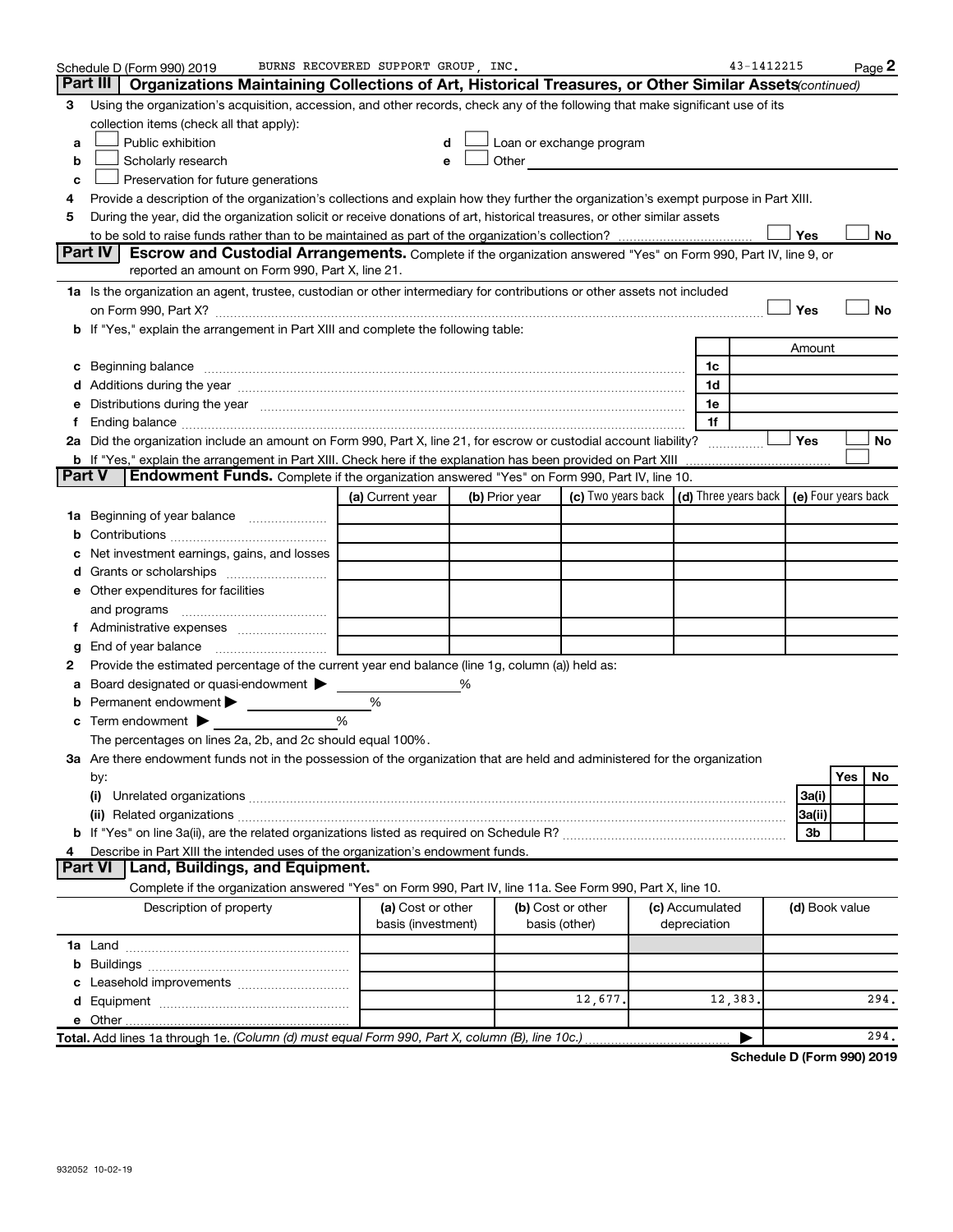#### (a) Description of security or category (including name of security)  $\vert$  (b) Book value  $\vert$  (c) **Total.** (Col. (b) must equal Form 990, Part X, col. (B) line 12.)  $\blacktriangleright$ **Total.** (Col. (b) must equal Form 990, Part X, col. (B) line  $13$ .) **(1)** Financial derivatives ~~~~~~~~~~~~~~~ **(2)** Closely held equity interests ~~~~~~~~~~~ **(3)** Other (a) Description of investment (b) Book value **(1) (2) (3) (4) (5) (6) (7) (8) (9)** (a) Description **(1)** Complete if the organization answered "Yes" on Form 990, Part IV, line 11b. See Form 990, Part X, line 12.  $(b)$  Book value  $\vert$  (c) Method of valuation: Cost or end-of-year market value (A) (B) (C) (D) (E) (F) (G) (H) Complete if the organization answered "Yes" on Form 990, Part IV, line 11c. See Form 990, Part X, line 13. (c) Method of valuation: Cost or end-of-year market value Complete if the organization answered "Yes" on Form 990, Part IV, line 11d. See Form 990, Part X, line 15. (b) Book value **Part VII Investments - Other Securities. Part VIII Investments - Program Related. Part IX Other Assets.**

| <b>17</b> |                                                                                                                   |                |
|-----------|-------------------------------------------------------------------------------------------------------------------|----------------|
| (2)       |                                                                                                                   |                |
| (3)       |                                                                                                                   |                |
| (4)       |                                                                                                                   |                |
| (5)       |                                                                                                                   |                |
| (6)       |                                                                                                                   |                |
| (7)       |                                                                                                                   |                |
| (8)       |                                                                                                                   |                |
| (9)       |                                                                                                                   |                |
|           |                                                                                                                   |                |
| Part X    | <b>Other Liabilities.</b>                                                                                         |                |
|           | Complete if the organization answered "Yes" on Form 990, Part IV, line 11e or 11f. See Form 990, Part X, line 25. |                |
| 1.        | (a) Description of liability                                                                                      | (b) Book value |
| (1)       | Federal income taxes                                                                                              |                |
| (2)       |                                                                                                                   |                |
| (3)       |                                                                                                                   |                |
| (4)       |                                                                                                                   |                |
| (5)       |                                                                                                                   |                |
| (6)       |                                                                                                                   |                |
| (7)       |                                                                                                                   |                |

**Total.**  *(Column (b) must equal Form 990, Part X, col. (B) line 25.)* (9)

**2.** | Liability for uncertain tax positions. In Part XIII, provide the text of the footnote to the organization's financial statements that reports the

organization's liability for uncertain tax positions under FASB ASC 740. Check here if the text of the footnote has been provided in Part XIII.

 $\boxed{\mathbf{x}}$ 

(8)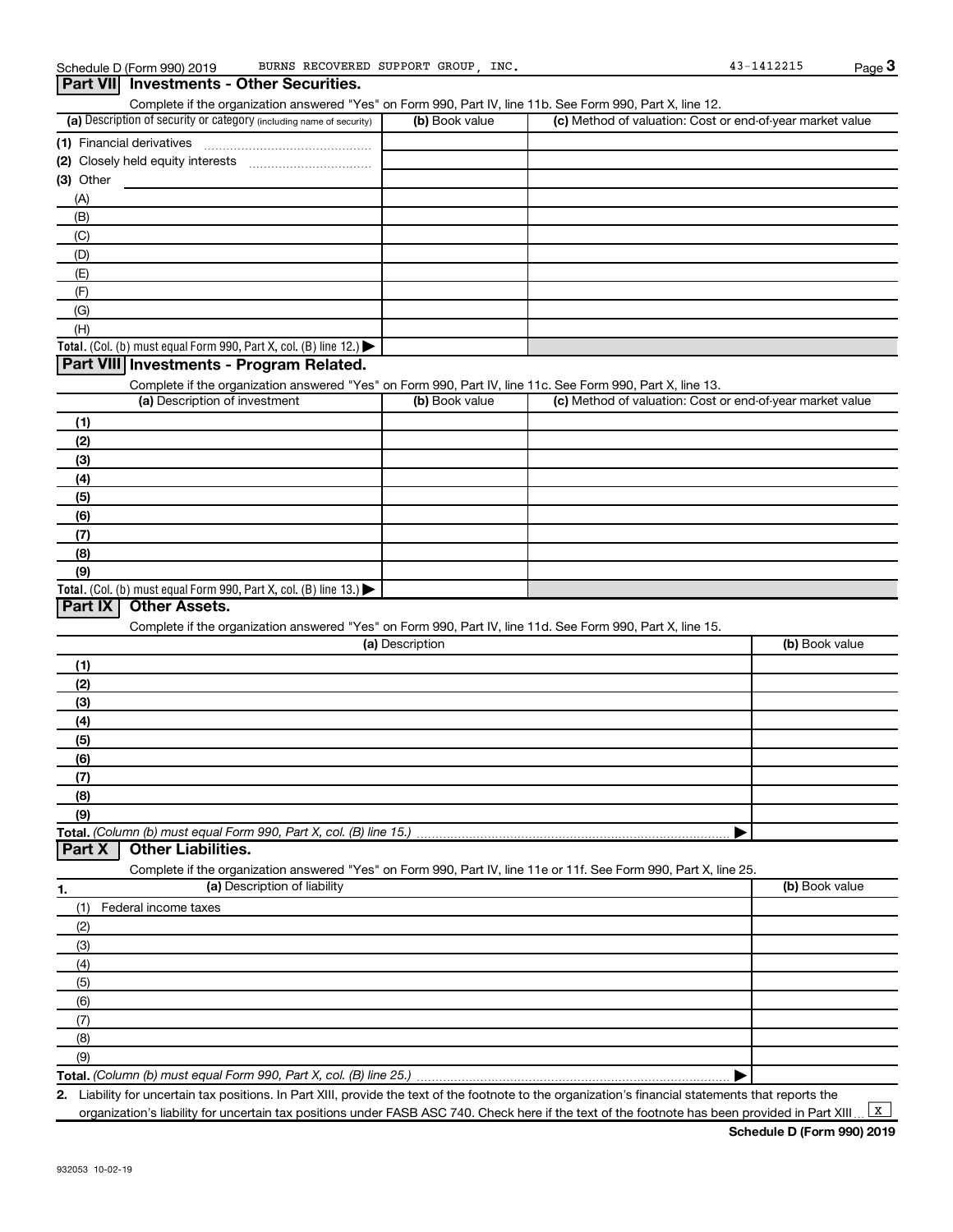|    | BURNS RECOVERED SUPPORT GROUP, INC.<br>Schedule D (Form 990) 2019                                                                                                                                                                  |          | 43-1412215   | Page 4   |
|----|------------------------------------------------------------------------------------------------------------------------------------------------------------------------------------------------------------------------------------|----------|--------------|----------|
|    | Reconciliation of Revenue per Audited Financial Statements With Revenue per Return.<br>Part XI                                                                                                                                     |          |              |          |
|    | Complete if the organization answered "Yes" on Form 990, Part IV, line 12a.                                                                                                                                                        |          |              |          |
| 1. | Total revenue, gains, and other support per audited financial statements                                                                                                                                                           |          | 1.           | 449,652. |
| 2  | Amounts included on line 1 but not on Form 990, Part VIII, line 12:                                                                                                                                                                |          |              |          |
| a  | Net unrealized gains (losses) on investments<br>2a                                                                                                                                                                                 | 83,470.  |              |          |
| b  | 2 <sub>b</sub>                                                                                                                                                                                                                     |          |              |          |
| c  | 2c                                                                                                                                                                                                                                 |          |              |          |
| d  | 2d                                                                                                                                                                                                                                 | 4,346.   |              |          |
|    | e Add lines 2a through 2d                                                                                                                                                                                                          |          | 2е           | 87,816.  |
| 3  |                                                                                                                                                                                                                                    |          | 3            | 361,836. |
| 4  | Amounts included on Form 990, Part VIII, line 12, but not on line 1:                                                                                                                                                               |          |              |          |
|    | Investment expenses not included on Form 990, Part VIII, line 7b [<br>4a                                                                                                                                                           | 5,942.   |              |          |
|    | 4 <sub>b</sub>                                                                                                                                                                                                                     |          |              |          |
|    | c Add lines 4a and 4b                                                                                                                                                                                                              |          | 4c           | 5,942.   |
| 5  |                                                                                                                                                                                                                                    |          | 5            | 367,778. |
|    | Part XII   Reconciliation of Expenses per Audited Financial Statements With Expenses per Return.                                                                                                                                   |          |              |          |
|    | Complete if the organization answered "Yes" on Form 990, Part IV, line 12a.                                                                                                                                                        |          |              |          |
| 1  |                                                                                                                                                                                                                                    |          | $\mathbf{1}$ | 451,214. |
| 2  | Amounts included on line 1 but not on Form 990, Part IX, line 25:                                                                                                                                                                  |          |              |          |
| a  | 2a                                                                                                                                                                                                                                 |          |              |          |
| b  | 2 <sub>b</sub>                                                                                                                                                                                                                     |          |              |          |
|    | 2 <sub>c</sub>                                                                                                                                                                                                                     |          |              |          |
|    | 2d                                                                                                                                                                                                                                 | 4 3 4 6. |              |          |
|    | e Add lines 2a through 2d <b>contained a control and a control and a</b> control and a control and a control and a control and a control and a control and a control and a control and a control and a control and a control and a |          | 2e           | 4,346.   |
| 3  |                                                                                                                                                                                                                                    |          | 3            | 446,868. |
|    | Amounts included on Form 990, Part IX, line 25, but not on line 1:                                                                                                                                                                 |          |              |          |
|    | a Investment expenses not included on Form 990, Part VIII, line 7b<br>4a                                                                                                                                                           | 5,942.   |              |          |
|    | 4 <sub>b</sub>                                                                                                                                                                                                                     |          |              |          |
|    | c Add lines 4a and 4b                                                                                                                                                                                                              |          | 4c           | 5,942.   |
| 5  |                                                                                                                                                                                                                                    |          | 5            | 452,810. |
|    | Part XIII Supplemental Information.                                                                                                                                                                                                |          |              |          |
|    | Provide the descriptions required for Part II, lines 3, 5, and 9; Part III, lines 1a and 4; Part IV, lines 1b and 2b; Part V, line 4; Part X, line 2; Part XI,                                                                     |          |              |          |
|    | lines 2d and 4b; and Part XII, lines 2d and 4b. Also complete this part to provide any additional information.                                                                                                                     |          |              |          |
|    |                                                                                                                                                                                                                                    |          |              |          |

PART X, LINE 2:

THE ORGANIZATION CONSTITUTES A QUALIFIED NOT-FOR-PROFIT ORGANIZATION AND

IS, THEREFORE, EXEMPT FROM FEDERAL INCOME TAXES ON RELATED, EXEMPT INCOME

UNDER SECTION 501(C)(3) OF THE INTERNAL REVENUE CODE. THE ORGANIZATION'S

FEDERAL TAX RETURNS FOR TAX YEARS 2016 AND LATER REMAIN SUBJECT TO

EXAMINATION BY TAXING AUTHORITIES.

PART XI, LINE 2D - OTHER ADJUSTMENTS:

| FUNRAISING EVENT EXPENSES NETTED AGAINST REVENUE | 3.346. |
|--------------------------------------------------|--------|
| GAMING EXPENSES NETTED AGAINST REVENUE           | 1,000. |
| TOTAL TO SCHEDULE D, PART XI, LINE 2D            | 4.346. |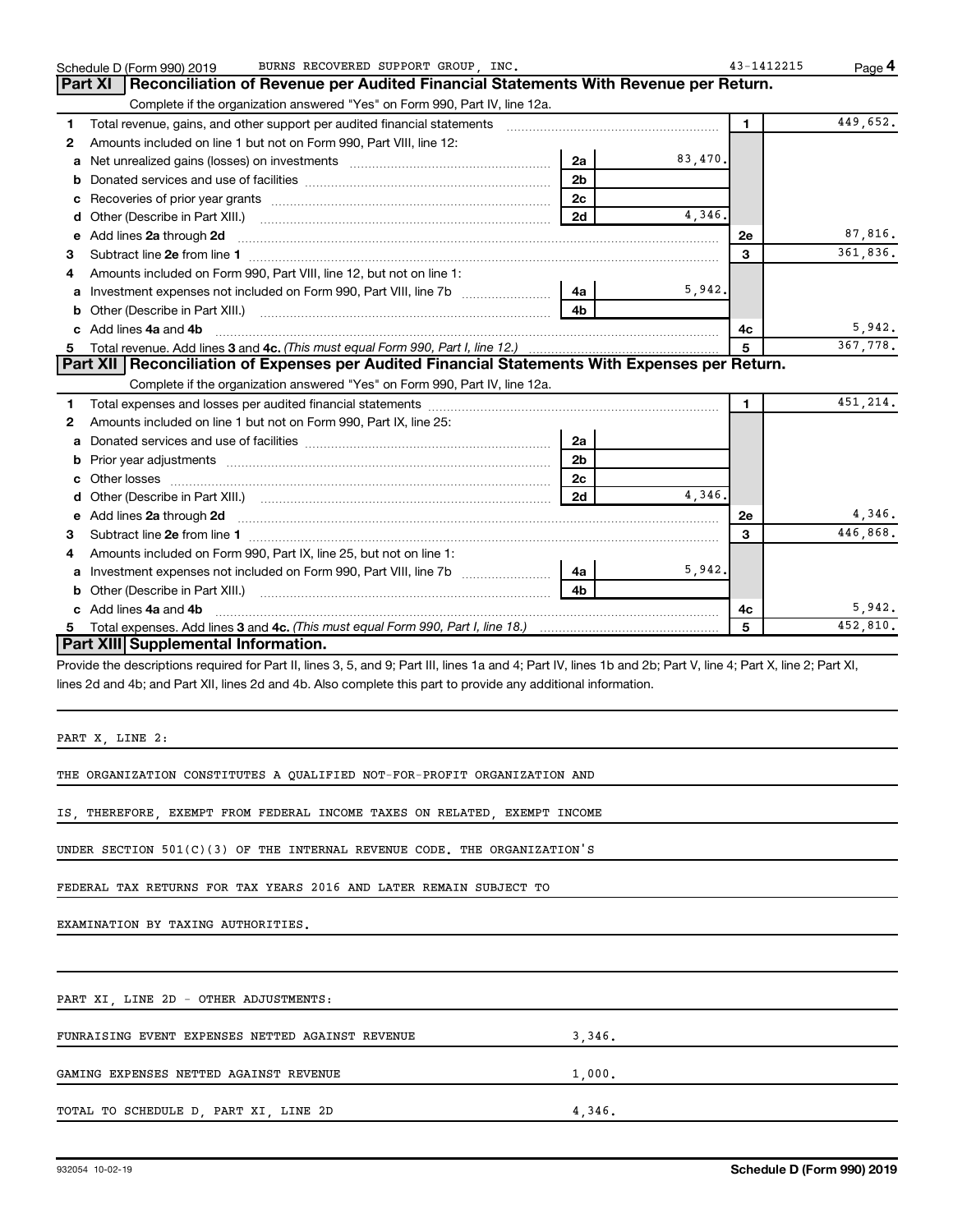| BURNS RECOVERED SUPPORT GROUP, INC.                                                                   |        | $43 - 1412215$ | Page 5 |
|-------------------------------------------------------------------------------------------------------|--------|----------------|--------|
| Schedule D (Form 990) 2019 BURNS RECOVERED<br><b>Part XIII   Supplemental Information</b> (continued) |        |                |        |
| PART XII, LINE 2D - OTHER ADJUSTMENTS:                                                                |        |                |        |
| FUNRAISING EVENT EXPENSES NETTED AGAINST REVENUE                                                      | 3,346. |                |        |
| GAMING EXPENSES NETTED AGAINST REVENUE                                                                | 1,000. |                |        |
| TOTAL TO SCHEDULE D, PART XII, LINE 2D                                                                | 4,346. |                |        |
|                                                                                                       |        |                |        |
|                                                                                                       |        |                |        |
|                                                                                                       |        |                |        |
|                                                                                                       |        |                |        |
|                                                                                                       |        |                |        |
|                                                                                                       |        |                |        |
|                                                                                                       |        |                |        |
|                                                                                                       |        |                |        |
|                                                                                                       |        |                |        |
|                                                                                                       |        |                |        |
|                                                                                                       |        |                |        |
|                                                                                                       |        |                |        |
|                                                                                                       |        |                |        |
|                                                                                                       |        |                |        |
|                                                                                                       |        |                |        |
|                                                                                                       |        |                |        |
|                                                                                                       |        |                |        |
|                                                                                                       |        |                |        |
|                                                                                                       |        |                |        |
|                                                                                                       |        |                |        |
|                                                                                                       |        |                |        |
|                                                                                                       |        |                |        |
|                                                                                                       |        |                |        |
|                                                                                                       |        |                |        |
|                                                                                                       |        |                |        |
|                                                                                                       |        |                |        |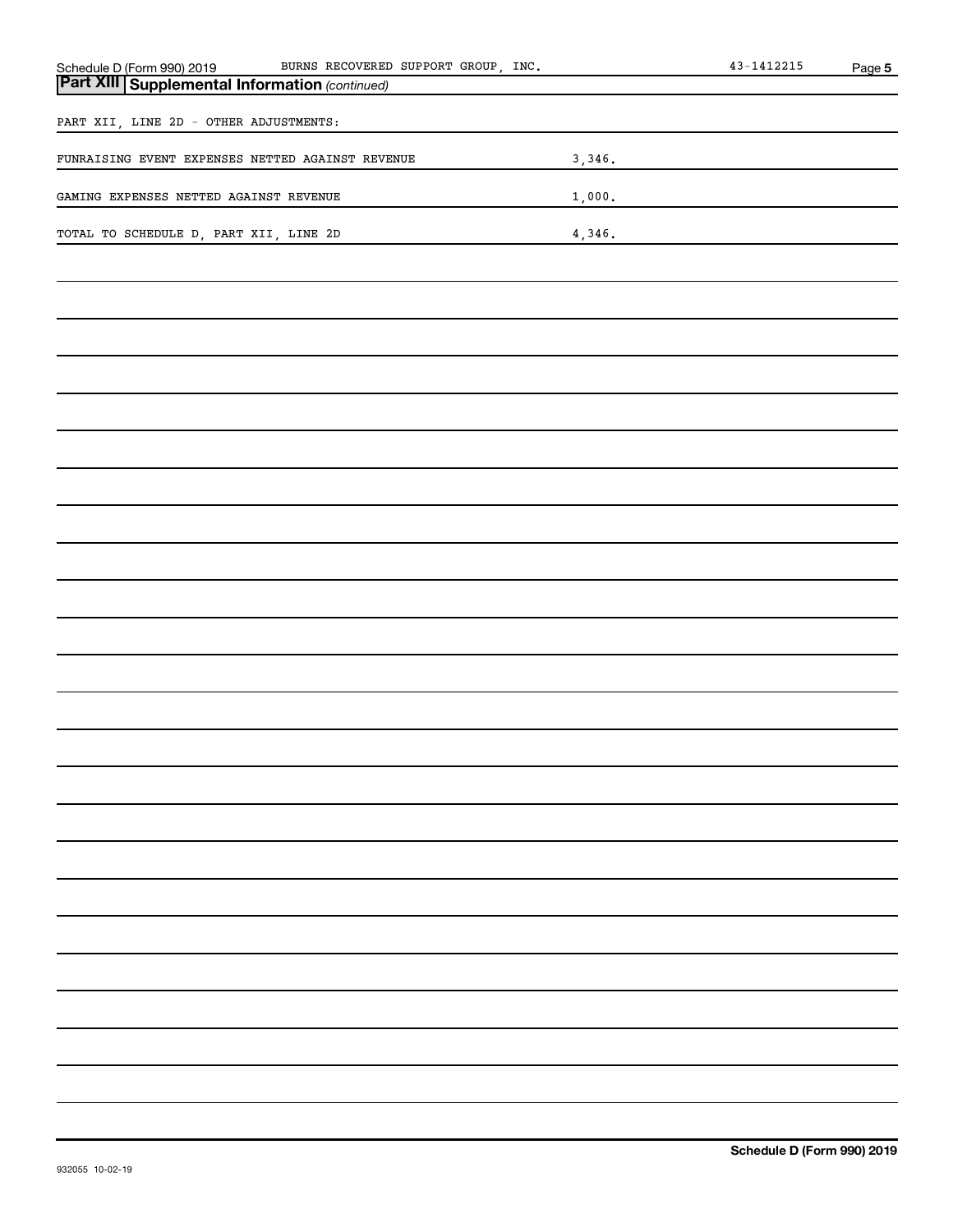| <b>SCHEDULE G</b>                                                                                                                                                          |                                    | <b>Supplemental Information Regarding Fundraising or Gaming Activities</b>                                                                                                                                                                                                                                                                                                                                                                                                                                                                         |                                                           |               |                                                                            |  |                                                                            | OMB No. 1545-0047                                       |  |
|----------------------------------------------------------------------------------------------------------------------------------------------------------------------------|------------------------------------|----------------------------------------------------------------------------------------------------------------------------------------------------------------------------------------------------------------------------------------------------------------------------------------------------------------------------------------------------------------------------------------------------------------------------------------------------------------------------------------------------------------------------------------------------|-----------------------------------------------------------|---------------|----------------------------------------------------------------------------|--|----------------------------------------------------------------------------|---------------------------------------------------------|--|
| (Form 990 or 990-EZ)                                                                                                                                                       |                                    | Complete if the organization answered "Yes" on Form 990, Part IV, line 17, 18, or 19, or if the<br>organization entered more than \$15,000 on Form 990-EZ, line 6a.                                                                                                                                                                                                                                                                                                                                                                                |                                                           |               |                                                                            |  |                                                                            |                                                         |  |
| Department of the Treasury<br>Internal Revenue Service                                                                                                                     | Attach to Form 990 or Form 990-EZ. |                                                                                                                                                                                                                                                                                                                                                                                                                                                                                                                                                    |                                                           |               |                                                                            |  |                                                                            |                                                         |  |
| Go to www.irs.gov/Form990 for instructions and the latest information.<br>Name of the organization                                                                         |                                    |                                                                                                                                                                                                                                                                                                                                                                                                                                                                                                                                                    |                                                           |               |                                                                            |  |                                                                            | Inspection<br><b>Employer identification number</b>     |  |
| 43-1412215<br>BURNS RECOVERED SUPPORT GROUP, INC.                                                                                                                          |                                    |                                                                                                                                                                                                                                                                                                                                                                                                                                                                                                                                                    |                                                           |               |                                                                            |  |                                                                            |                                                         |  |
| Part I<br>Fundraising Activities. Complete if the organization answered "Yes" on Form 990, Part IV, line 17. Form 990-EZ filers are not<br>required to complete this part. |                                    |                                                                                                                                                                                                                                                                                                                                                                                                                                                                                                                                                    |                                                           |               |                                                                            |  |                                                                            |                                                         |  |
| Mail solicitations<br>a<br>b<br>Phone solicitations<br>с<br>In-person solicitations<br>d<br>compensated at least \$5,000 by the organization.                              | Internet and email solicitations   | 1 Indicate whether the organization raised funds through any of the following activities. Check all that apply.<br>e<br>f<br>Special fundraising events<br>g<br>2 a Did the organization have a written or oral agreement with any individual (including officers, directors, trustees, or<br>key employees listed in Form 990, Part VII) or entity in connection with professional fundraising services?<br>b If "Yes," list the 10 highest paid individuals or entities (fundraisers) pursuant to agreements under which the fundraiser is to be |                                                           |               | Solicitation of non-government grants<br>Solicitation of government grants |  | Yes                                                                        | <b>No</b>                                               |  |
| (i) Name and address of individual<br>or entity (fundraiser)                                                                                                               |                                    | (ii) Activity                                                                                                                                                                                                                                                                                                                                                                                                                                                                                                                                      | (iii) Did<br>fundraiser<br>have custody<br>contributions? | or control of | (iv) Gross receipts<br>from activity                                       |  | (v) Amount paid<br>to (or retained by)<br>fundraiser<br>listed in col. (i) | (vi) Amount paid<br>to (or retained by)<br>organization |  |
|                                                                                                                                                                            |                                    |                                                                                                                                                                                                                                                                                                                                                                                                                                                                                                                                                    | Yes                                                       | No            |                                                                            |  |                                                                            |                                                         |  |
|                                                                                                                                                                            |                                    |                                                                                                                                                                                                                                                                                                                                                                                                                                                                                                                                                    |                                                           |               |                                                                            |  |                                                                            |                                                         |  |
|                                                                                                                                                                            |                                    |                                                                                                                                                                                                                                                                                                                                                                                                                                                                                                                                                    |                                                           |               |                                                                            |  |                                                                            |                                                         |  |
|                                                                                                                                                                            |                                    |                                                                                                                                                                                                                                                                                                                                                                                                                                                                                                                                                    |                                                           |               |                                                                            |  |                                                                            |                                                         |  |
|                                                                                                                                                                            |                                    |                                                                                                                                                                                                                                                                                                                                                                                                                                                                                                                                                    |                                                           |               |                                                                            |  |                                                                            |                                                         |  |
|                                                                                                                                                                            |                                    |                                                                                                                                                                                                                                                                                                                                                                                                                                                                                                                                                    |                                                           |               |                                                                            |  |                                                                            |                                                         |  |
|                                                                                                                                                                            |                                    |                                                                                                                                                                                                                                                                                                                                                                                                                                                                                                                                                    |                                                           |               |                                                                            |  |                                                                            |                                                         |  |
|                                                                                                                                                                            |                                    |                                                                                                                                                                                                                                                                                                                                                                                                                                                                                                                                                    |                                                           |               |                                                                            |  |                                                                            |                                                         |  |
|                                                                                                                                                                            |                                    |                                                                                                                                                                                                                                                                                                                                                                                                                                                                                                                                                    |                                                           |               |                                                                            |  |                                                                            |                                                         |  |
|                                                                                                                                                                            |                                    |                                                                                                                                                                                                                                                                                                                                                                                                                                                                                                                                                    |                                                           |               |                                                                            |  |                                                                            |                                                         |  |
|                                                                                                                                                                            |                                    |                                                                                                                                                                                                                                                                                                                                                                                                                                                                                                                                                    |                                                           |               |                                                                            |  |                                                                            |                                                         |  |
| Total<br>or licensing                                                                                                                                                      |                                    | 3 List all states in which the organization is registered or licensed to solicit contributions or has been notified it is exempt from registration                                                                                                                                                                                                                                                                                                                                                                                                 |                                                           |               |                                                                            |  |                                                                            |                                                         |  |
|                                                                                                                                                                            |                                    |                                                                                                                                                                                                                                                                                                                                                                                                                                                                                                                                                    |                                                           |               |                                                                            |  |                                                                            |                                                         |  |
|                                                                                                                                                                            |                                    |                                                                                                                                                                                                                                                                                                                                                                                                                                                                                                                                                    |                                                           |               |                                                                            |  |                                                                            |                                                         |  |

**For Paperwork Reduction Act Notice, see the Instructions for Form 990 or 990-EZ. Schedule G (Form 990 or 990-EZ) 2019** LHA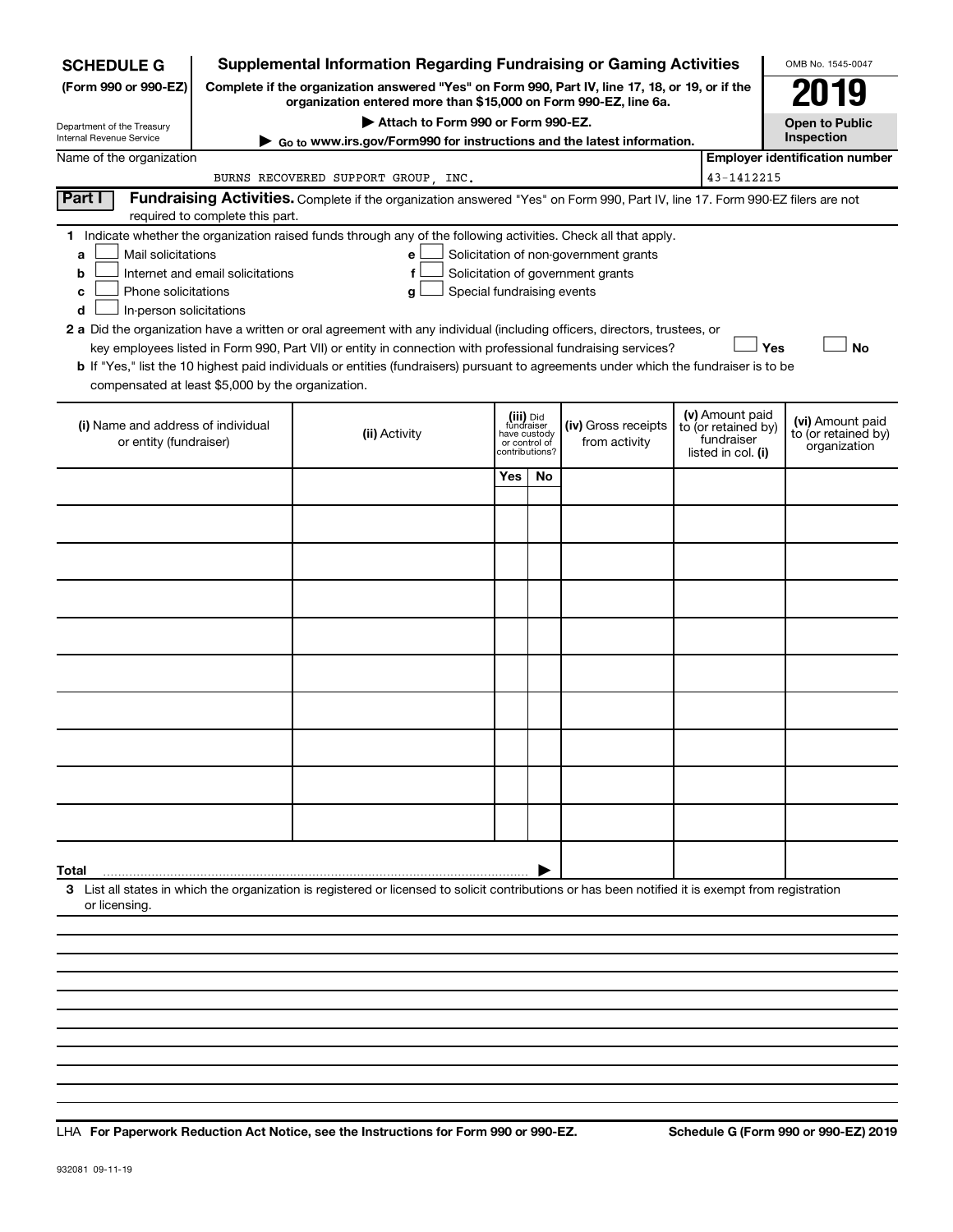**2**

Part II | Fundraising Events. Complete if the organization answered "Yes" on Form 990, Part IV, line 18, or reported more than \$15,000 of fundraising event contributions and gross income on Form 990-EZ, lines 1 and 6b. List events with gross receipts greater than \$5,000.

|                        |              |                                                                                                                                                      | (a) Event $#1$      | (b) Event #2                                     | (c) Other events<br><b>NONE</b> | (d) Total events                                    |
|------------------------|--------------|------------------------------------------------------------------------------------------------------------------------------------------------------|---------------------|--------------------------------------------------|---------------------------------|-----------------------------------------------------|
|                        |              |                                                                                                                                                      | <b>FASHION SHOW</b> | TRIVIA NIGHT                                     |                                 | (add col. (a) through<br>col. (c)                   |
|                        |              |                                                                                                                                                      | (event type)        | (event type)                                     | (total number)                  |                                                     |
| Revenue                |              |                                                                                                                                                      | 24,176.             | 20,769.                                          |                                 | 44,945.                                             |
|                        | $\mathbf{2}$ |                                                                                                                                                      | 17,311.             | 18,819.                                          |                                 | 36, 130.                                            |
|                        | 3            | Gross income (line 1 minus line 2)                                                                                                                   | 6,865.              | 1,950.                                           |                                 | 8,815.                                              |
|                        | 4            |                                                                                                                                                      |                     |                                                  |                                 |                                                     |
|                        | 5            |                                                                                                                                                      |                     | 770                                              |                                 | 770.                                                |
|                        | 6            |                                                                                                                                                      |                     | 402                                              |                                 | 402.                                                |
| <b>Direct Expenses</b> | 7            |                                                                                                                                                      | 150                 | 111                                              |                                 | 261.                                                |
|                        | 8            |                                                                                                                                                      |                     | 275.                                             |                                 | 275.                                                |
|                        | 9            |                                                                                                                                                      | 5,421.              | 8,642.                                           |                                 | 14,063.                                             |
|                        | 10           | Direct expense summary. Add lines 4 through 9 in column (d)                                                                                          |                     |                                                  | 15,771.                         |                                                     |
|                        |              | 11 Net income summary. Subtract line 10 from line 3, column (d)                                                                                      |                     |                                                  |                                 | $-6,956.$                                           |
| <b>Part III</b>        |              | <b>Gaming.</b> Complete if the organization answered "Yes" on Form 990, Part IV, line 19, or reported more than<br>\$15,000 on Form 990-EZ, line 6a. |                     |                                                  |                                 |                                                     |
| enu                    |              |                                                                                                                                                      | (a) Bingo           | (b) Pull tabs/instant<br>bingo/progressive bingo | (c) Other gaming                | (d) Total gaming (add<br>col. (a) through col. (c)) |

| Revenue         |   |                                                                                                        | (a) Bingo      | $\mathbf{w}$ is an tabor inplant<br>bingo/progressive bingo | (c) Other gaming      | la) Tutai yammiy lauu<br>col. (a) through col. (c)) |
|-----------------|---|--------------------------------------------------------------------------------------------------------|----------------|-------------------------------------------------------------|-----------------------|-----------------------------------------------------|
|                 |   |                                                                                                        |                |                                                             |                       |                                                     |
|                 | 2 |                                                                                                        |                |                                                             |                       |                                                     |
| Direct Expenses | З |                                                                                                        |                |                                                             |                       |                                                     |
|                 | 4 |                                                                                                        |                |                                                             |                       |                                                     |
|                 | 5 |                                                                                                        |                |                                                             |                       |                                                     |
|                 | 6 | Volunteer labor                                                                                        | Yes<br>%<br>No | Yes<br>%<br><b>No</b>                                       | <b>Yes</b><br>%<br>No |                                                     |
|                 |   |                                                                                                        |                |                                                             |                       |                                                     |
|                 | 8 |                                                                                                        |                |                                                             |                       |                                                     |
| 9               |   | Enter the state(s) in which the organization conducts gaming activities:<br><b>b</b> If "No," explain: |                |                                                             |                       | <b>No</b><br>Yes                                    |
|                 |   |                                                                                                        |                |                                                             |                       |                                                     |

**10 a Yes No** Were any of the organization's gaming licenses revoked, suspended, or terminated during the tax year? ~~~~~~~~~ † † **b** If "Yes," explain: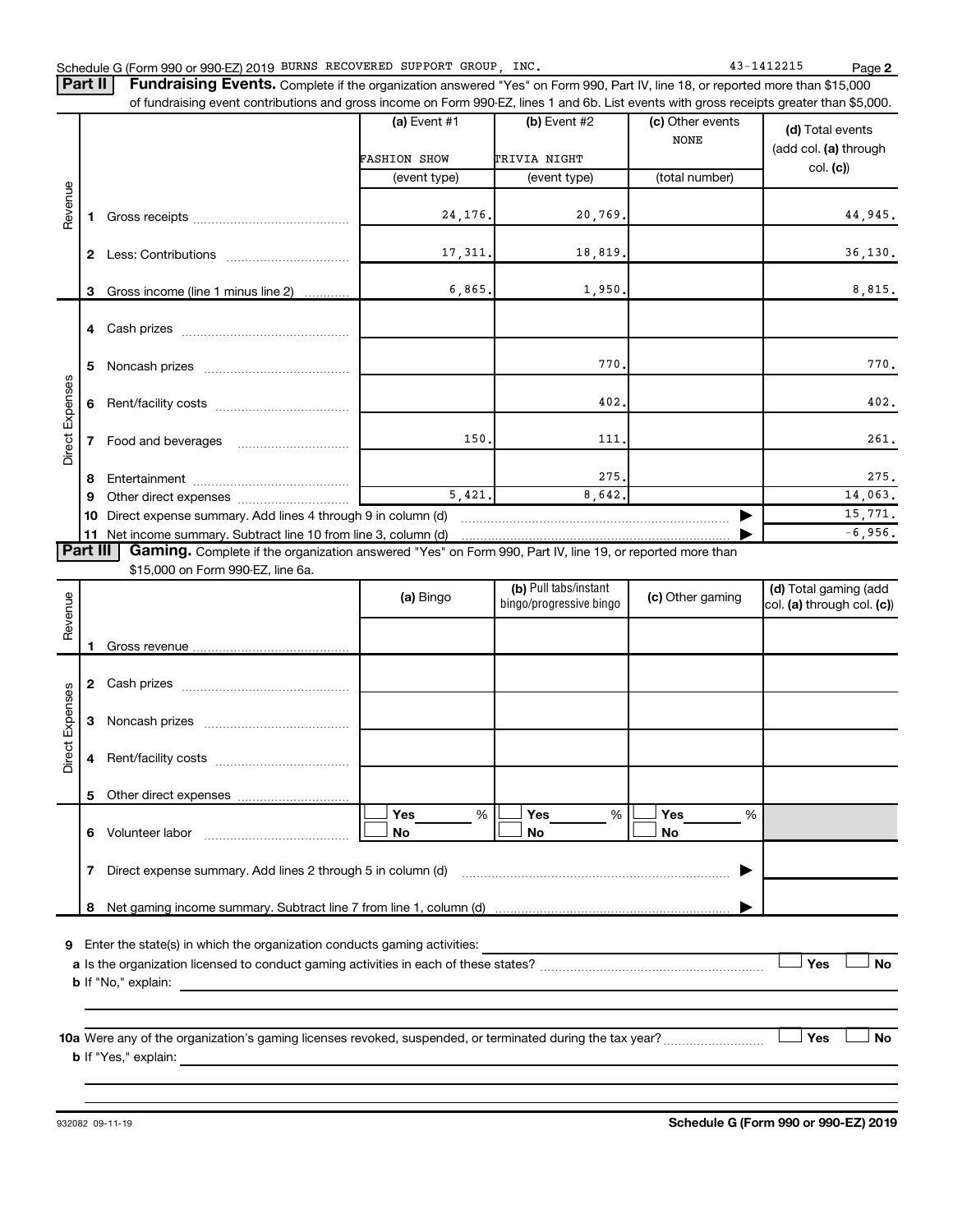|    | Schedule G (Form 990 or 990-EZ) 2019 BURNS RECOVERED SUPPORT GROUP, INC.                                                                                                                                                                                                                                                                                                                    | 43-1412215 |                     | Page 3    |
|----|---------------------------------------------------------------------------------------------------------------------------------------------------------------------------------------------------------------------------------------------------------------------------------------------------------------------------------------------------------------------------------------------|------------|---------------------|-----------|
|    |                                                                                                                                                                                                                                                                                                                                                                                             |            | Yes                 | <b>No</b> |
|    | 12 Is the organization a grantor, beneficiary or trustee of a trust, or a member of a partnership or other entity formed                                                                                                                                                                                                                                                                    |            |                     |           |
|    |                                                                                                                                                                                                                                                                                                                                                                                             |            | Yes                 | <b>No</b> |
|    | 13 Indicate the percentage of gaming activity conducted in:                                                                                                                                                                                                                                                                                                                                 |            |                     |           |
|    |                                                                                                                                                                                                                                                                                                                                                                                             |            | 1За                 | %         |
|    | <b>b</b> An outside facility <i>www.communicality www.communicality.communicality www.communicality www.communicality.communicality www.communicality.com</i>                                                                                                                                                                                                                               |            | 13b                 | %         |
|    | 14 Enter the name and address of the person who prepares the organization's gaming/special events books and records:                                                                                                                                                                                                                                                                        |            |                     |           |
|    | Name $\blacktriangleright$<br><u>and the control of the control of the control of the control of the control of the control of the control of</u>                                                                                                                                                                                                                                           |            |                     |           |
|    | <b>15a</b> Does the organization have a contract with a third party from whom the organization receives gaming revenue? $\ldots$                                                                                                                                                                                                                                                            |            |                     | <b>No</b> |
|    | c If "Yes," enter name and address of the third party:                                                                                                                                                                                                                                                                                                                                      |            |                     |           |
|    | Name $\blacktriangleright$<br><u>and the contract of the contract of the contract of the contract of the contract of the contract of the contract of</u>                                                                                                                                                                                                                                    |            |                     |           |
|    | Address $\blacktriangleright$<br><u>and the contract of the contract of the contract of the contract of the contract of the contract of the contract of</u>                                                                                                                                                                                                                                 |            |                     |           |
| 16 | Gaming manager information:                                                                                                                                                                                                                                                                                                                                                                 |            |                     |           |
|    | <u> 1989 - Johann Barbara, martin amerikan basal dan berasal dan berasal dalam basal dalam basal dalam basal dala</u><br>Name $\blacktriangleright$                                                                                                                                                                                                                                         |            |                     |           |
|    | Gaming manager compensation > \$                                                                                                                                                                                                                                                                                                                                                            |            |                     |           |
|    |                                                                                                                                                                                                                                                                                                                                                                                             |            |                     |           |
|    | Director/officer<br>Employee<br>Independent contractor                                                                                                                                                                                                                                                                                                                                      |            |                     |           |
| 17 | Mandatory distributions:<br>a Is the organization required under state law to make charitable distributions from the gaming proceeds to<br>retain the state gaming license?<br>b Enter the amount of distributions required under state law to be distributed to other exempt organizations or spent in the<br>organization's own exempt activities during the tax year $\triangleright$ \$ |            | $\Box$ Yes $\ \bot$ |           |
|    | Part IV<br>Supplemental Information. Provide the explanations required by Part I, line 2b, columns (iii) and (v); and Part III, lines 9, 9b, 10b,<br>15b, 15c, 16, and 17b, as applicable. Also provide any additional information. See instructions.                                                                                                                                       |            |                     |           |
|    |                                                                                                                                                                                                                                                                                                                                                                                             |            |                     |           |
|    |                                                                                                                                                                                                                                                                                                                                                                                             |            |                     |           |
|    |                                                                                                                                                                                                                                                                                                                                                                                             |            |                     |           |
|    |                                                                                                                                                                                                                                                                                                                                                                                             |            |                     |           |
|    |                                                                                                                                                                                                                                                                                                                                                                                             |            |                     |           |
|    |                                                                                                                                                                                                                                                                                                                                                                                             |            |                     |           |
|    |                                                                                                                                                                                                                                                                                                                                                                                             |            |                     |           |
|    |                                                                                                                                                                                                                                                                                                                                                                                             |            |                     |           |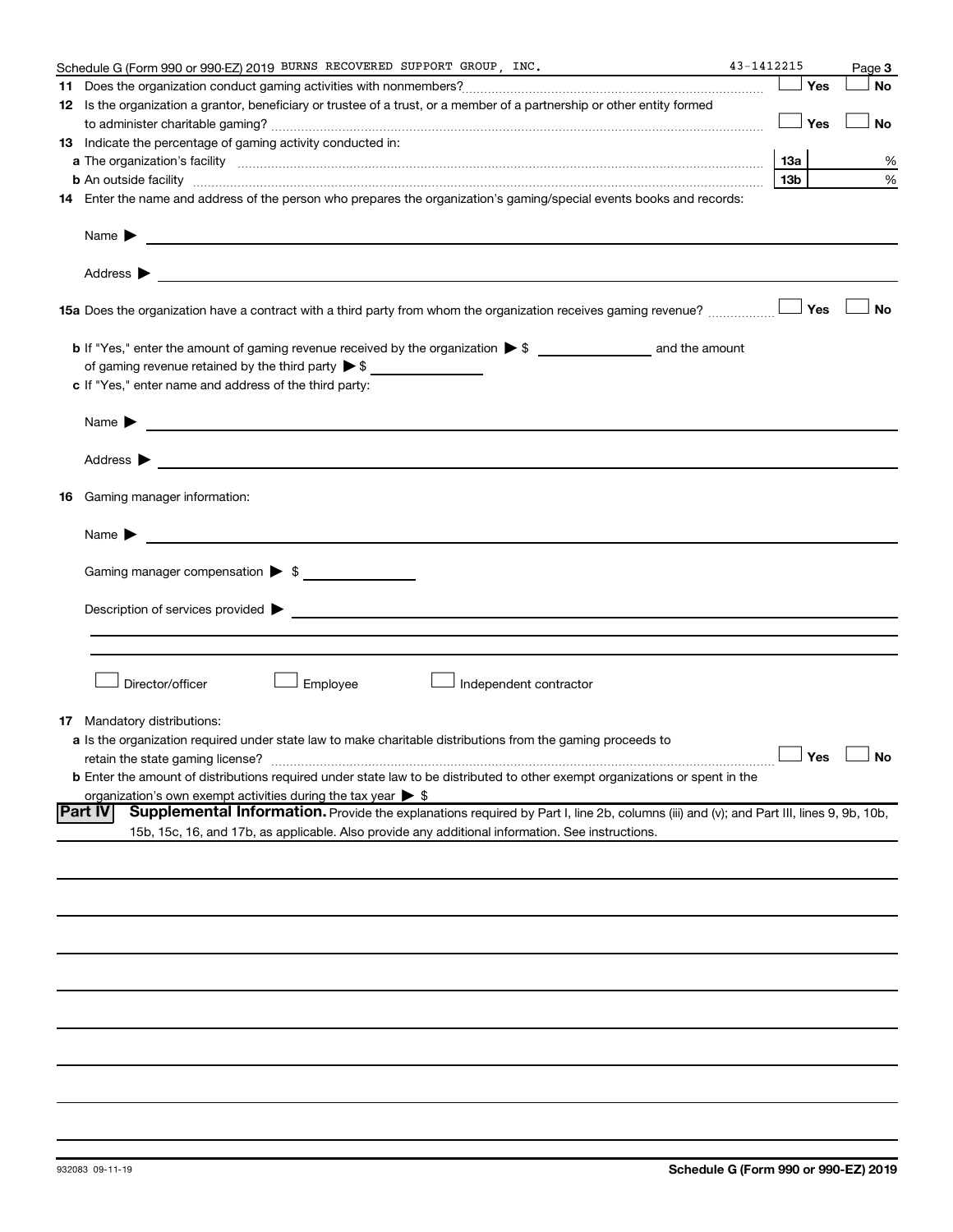| <b>Part IV   Supplemental Information (continued)</b> |
|-------------------------------------------------------|
|                                                       |
|                                                       |
|                                                       |
|                                                       |
|                                                       |
|                                                       |
|                                                       |
|                                                       |
|                                                       |
|                                                       |
|                                                       |
|                                                       |
|                                                       |
|                                                       |
|                                                       |
|                                                       |
|                                                       |
|                                                       |
|                                                       |
|                                                       |
|                                                       |
|                                                       |
|                                                       |
|                                                       |
|                                                       |
|                                                       |
|                                                       |
|                                                       |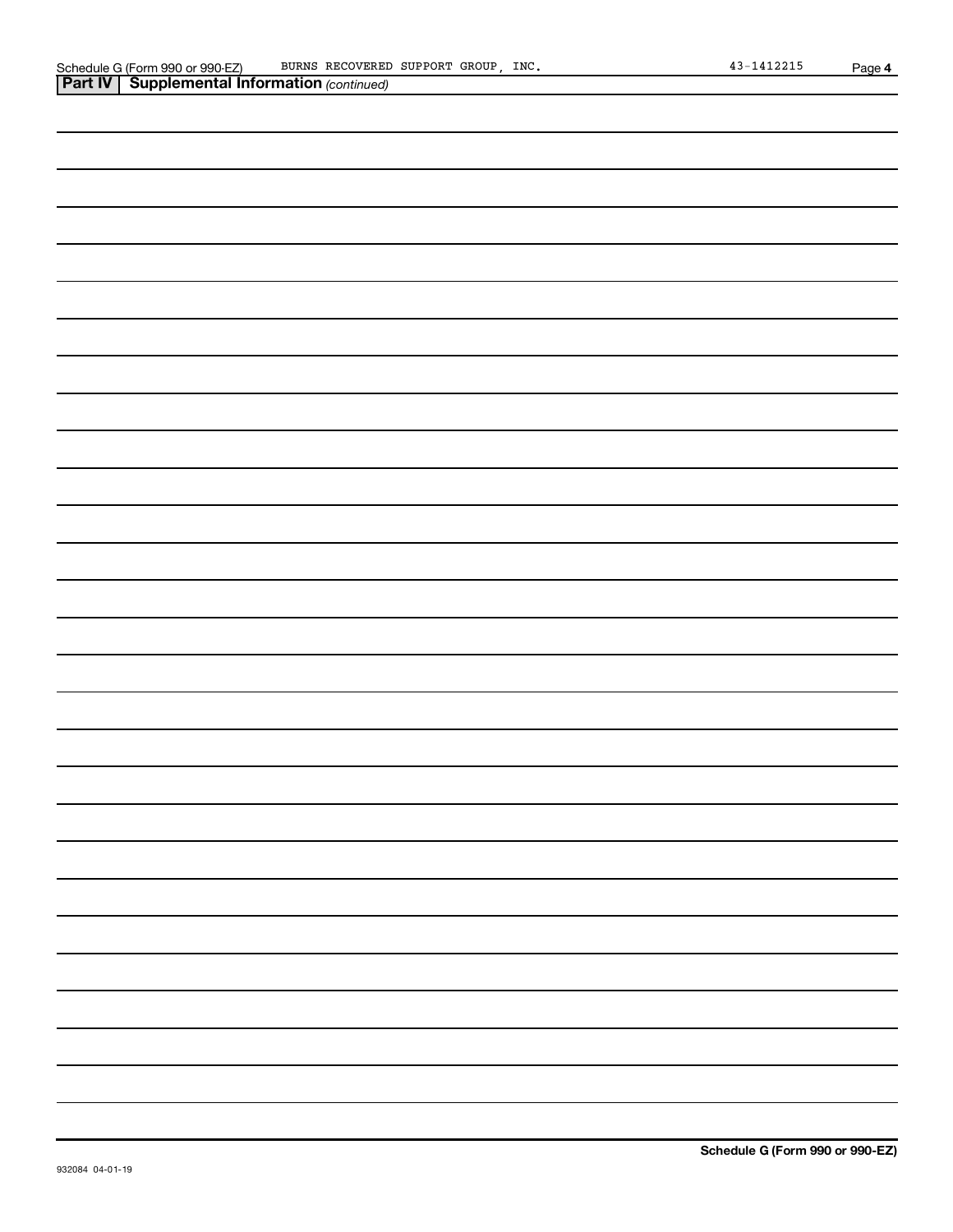| <b>SCHEDULE I</b><br>(Form 990)                        |                                                                                                                                                                                                                                                                                           |                                     | <b>Grants and Other Assistance to Organizations,</b><br>Governments, and Individuals in the United States<br>Complete if the organization answered "Yes" on Form 990, Part IV, line 21 or 22. | Attach to Form 990.         |                                                       |                                               |                                          | OMB No. 1545-0047<br>20*<br>19<br><b>Open to Public</b> |
|--------------------------------------------------------|-------------------------------------------------------------------------------------------------------------------------------------------------------------------------------------------------------------------------------------------------------------------------------------------|-------------------------------------|-----------------------------------------------------------------------------------------------------------------------------------------------------------------------------------------------|-----------------------------|-------------------------------------------------------|-----------------------------------------------|------------------------------------------|---------------------------------------------------------|
| Department of the Treasury<br>Internal Revenue Service |                                                                                                                                                                                                                                                                                           |                                     |                                                                                                                                                                                               |                             | Go to www.irs.gov/Form990 for the latest information. |                                               |                                          | Inspection                                              |
| Name of the organization                               |                                                                                                                                                                                                                                                                                           | BURNS RECOVERED SUPPORT GROUP, INC. |                                                                                                                                                                                               |                             |                                                       |                                               |                                          | <b>Employer identification number</b><br>43-1412215     |
| Part I                                                 | <b>General Information on Grants and Assistance</b>                                                                                                                                                                                                                                       |                                     |                                                                                                                                                                                               |                             |                                                       |                                               |                                          |                                                         |
| $\mathbf{1}$<br>$\mathbf{2}$                           | Does the organization maintain records to substantiate the amount of the grants or assistance, the grantees' eligibility for the grants or assistance, and the selection<br>Describe in Part IV the organization's procedures for monitoring the use of grant funds in the United States. |                                     |                                                                                                                                                                                               |                             |                                                       |                                               |                                          | $\sqrt{X}$ Yes<br>_l No                                 |
| Part II                                                | Grants and Other Assistance to Domestic Organizations and Domestic Governments. Complete if the organization answered "Yes" on Form 990, Part IV, line 21, for any                                                                                                                        |                                     |                                                                                                                                                                                               |                             |                                                       |                                               |                                          |                                                         |
|                                                        | recipient that received more than \$5,000. Part II can be duplicated if additional space is needed.                                                                                                                                                                                       |                                     |                                                                                                                                                                                               |                             |                                                       | (f) Method of                                 |                                          |                                                         |
|                                                        | 1 (a) Name and address of organization<br>or government                                                                                                                                                                                                                                   | $(b)$ EIN                           | (c) IRC section<br>(if applicable)                                                                                                                                                            | (d) Amount of<br>cash grant | (e) Amount of<br>non-cash<br>assistance               | valuation (book,<br>FMV, appraisal,<br>other) | (g) Description of<br>noncash assistance | (h) Purpose of grant<br>or assistance                   |
|                                                        |                                                                                                                                                                                                                                                                                           |                                     |                                                                                                                                                                                               |                             |                                                       |                                               |                                          |                                                         |
|                                                        |                                                                                                                                                                                                                                                                                           |                                     |                                                                                                                                                                                               |                             |                                                       |                                               |                                          |                                                         |
|                                                        |                                                                                                                                                                                                                                                                                           |                                     |                                                                                                                                                                                               |                             |                                                       |                                               |                                          |                                                         |
|                                                        |                                                                                                                                                                                                                                                                                           |                                     |                                                                                                                                                                                               |                             |                                                       |                                               |                                          |                                                         |
|                                                        |                                                                                                                                                                                                                                                                                           |                                     |                                                                                                                                                                                               |                             |                                                       |                                               |                                          |                                                         |
|                                                        |                                                                                                                                                                                                                                                                                           |                                     |                                                                                                                                                                                               |                             |                                                       |                                               |                                          |                                                         |
| $\mathbf{2}$<br>3                                      |                                                                                                                                                                                                                                                                                           |                                     |                                                                                                                                                                                               |                             |                                                       |                                               |                                          | ▶                                                       |
|                                                        | LHA For Paperwork Reduction Act Notice, see the Instructions for Form 990.                                                                                                                                                                                                                |                                     |                                                                                                                                                                                               |                             |                                                       |                                               |                                          | Schedule I (Form 990) (2019)                            |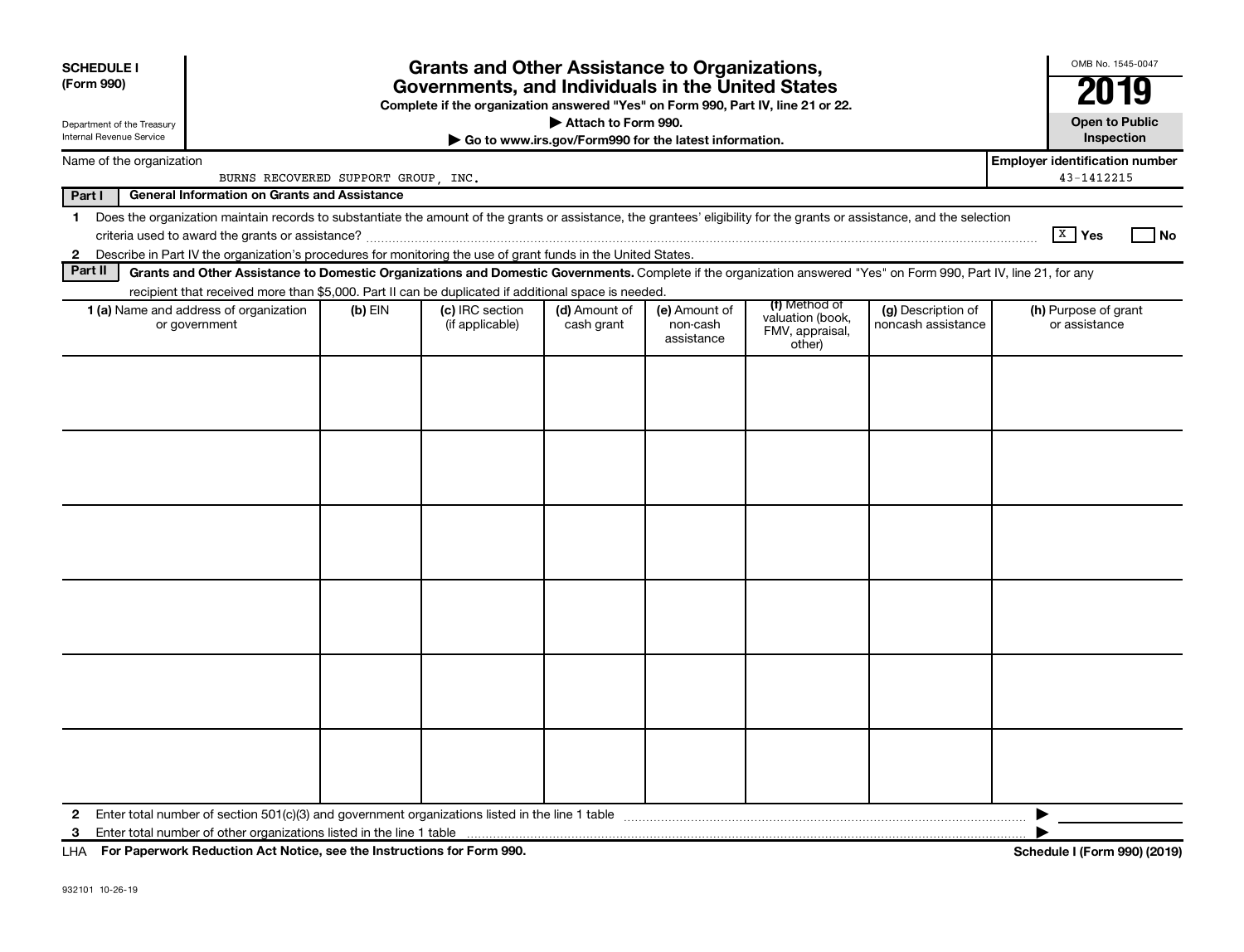Part III can be duplicated if additional space is needed.

Part IV | Supplemental Information. Provide the information required in Part I, line 2; Part III, column (b); and any other additional information.

Part III | Grants and Other Assistance to Domestic Individuals. Complete if the organization answered "Yes" on Form 990, Part IV, line 22.

PART I, LINE 2:

DISBURSEMENTS ARE MADE DIRECTLY TO THE SCHOOL/TRAINING FACILITY AND MEDICAL

FACILITY ON BEHALF OF THE SUCCESSFUL APPLICANT. BURNS RECOVERED SUPPORT

GROUP DOES NOT DISTRIBUTE FUNDS DIRECTLY TO INDIVIDUALS REQUESTING

ASSISTANCE.

| (a) Type of grant or assistance | (b) Number of<br>recipients | (c) Amount of<br>cash grant | (d) Amount of non-<br>cash assistance | (e) Method of valuation<br>(book, FMV, appraisal, other) | (f) Description of noncash assistance |
|---------------------------------|-----------------------------|-----------------------------|---------------------------------------|----------------------------------------------------------|---------------------------------------|
|                                 |                             |                             |                                       |                                                          |                                       |
| SCHOLARSHIP                     |                             | 9,311.                      | 0.                                    |                                                          |                                       |
|                                 |                             |                             |                                       |                                                          |                                       |
|                                 |                             |                             |                                       |                                                          |                                       |
|                                 |                             |                             |                                       |                                                          |                                       |
|                                 |                             |                             |                                       |                                                          |                                       |
|                                 |                             |                             |                                       |                                                          |                                       |
|                                 |                             |                             |                                       |                                                          |                                       |
|                                 |                             |                             |                                       |                                                          |                                       |
|                                 |                             |                             |                                       |                                                          |                                       |

**2**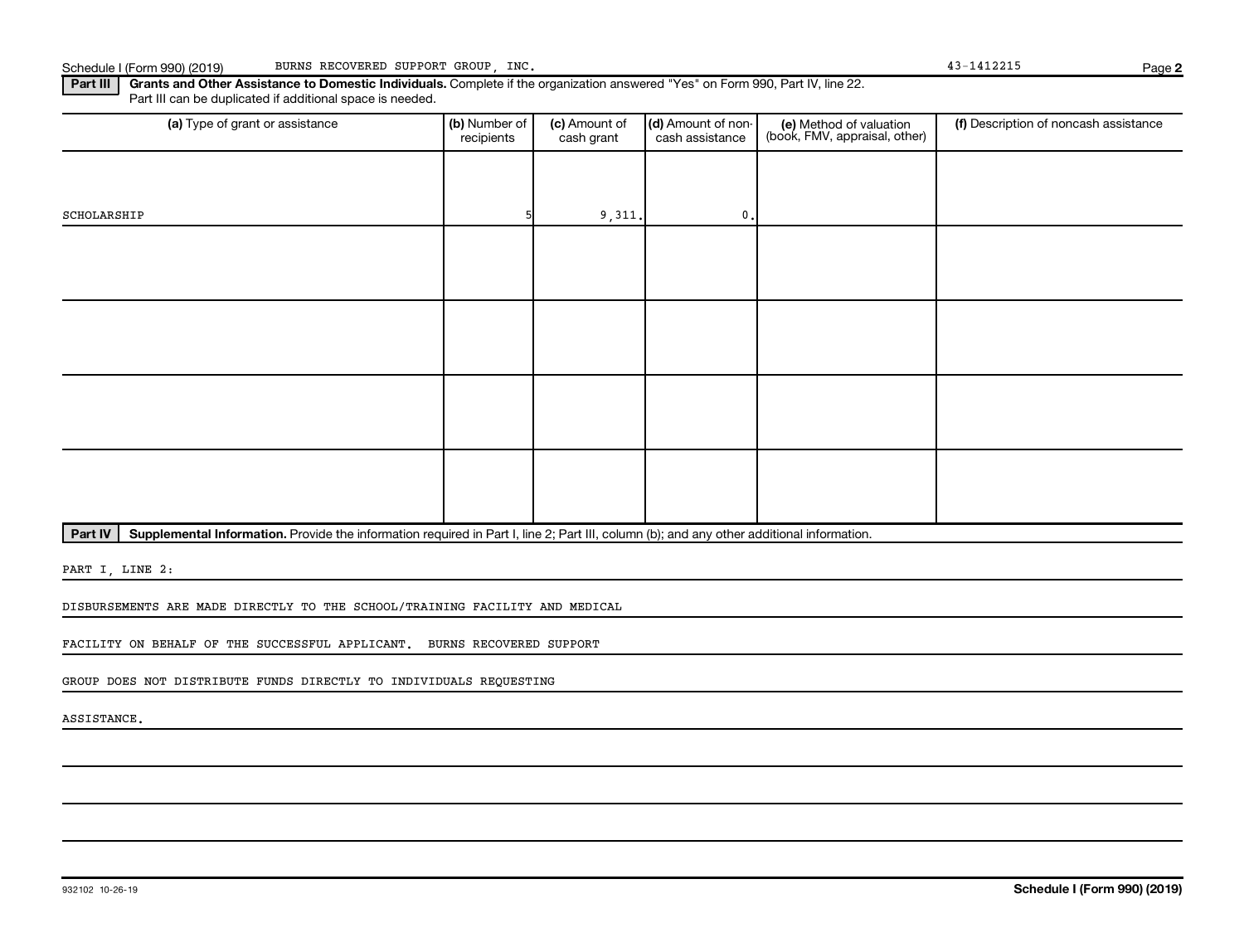| <b>SCHEDULE L</b>                                                                                                                  |                                       | <b>Transactions With Interested Persons</b>           |    |                               |                                    |                                                                                           |     |            |                                                 | OMB No. 1545-0047            |     |                                       |
|------------------------------------------------------------------------------------------------------------------------------------|---------------------------------------|-------------------------------------------------------|----|-------------------------------|------------------------------------|-------------------------------------------------------------------------------------------|-----|------------|-------------------------------------------------|------------------------------|-----|---------------------------------------|
| (Form 990 or 990-EZ)   Complete if the organization answered "Yes" on Form 990, Part IV, line 25a, 25b, 26, 27, 28a,               |                                       |                                                       |    |                               |                                    |                                                                                           |     |            |                                                 | 2019                         |     |                                       |
| Department of the Treasury                                                                                                         |                                       | 28b, or 28c, or Form 990-EZ, Part V, line 38a or 40b. |    |                               | Attach to Form 990 or Form 990-EZ. |                                                                                           |     |            |                                                 | <b>Open To Public</b>        |     |                                       |
| Internal Revenue Service                                                                                                           |                                       |                                                       |    |                               |                                    | Go to www.irs.gov/Form990 for instructions and the latest information.                    |     |            |                                                 | Inspection                   |     |                                       |
| Name of the organization                                                                                                           |                                       |                                                       |    |                               |                                    |                                                                                           |     |            |                                                 |                              |     | <b>Employer identification number</b> |
| Part I<br><b>Excess Benefit Transactions</b> (section 501(c)(3), section 501(c)(4), and section 501(c)(29) organizations only).    |                                       | BURNS RECOVERED SUPPORT GROUP, INC.                   |    |                               |                                    |                                                                                           |     | 43-1412215 |                                                 |                              |     |                                       |
| Complete if the organization answered "Yes" on Form 990, Part IV, line 25a or 25b, or Form 990-EZ, Part V, line 40b.               |                                       |                                                       |    |                               |                                    |                                                                                           |     |            |                                                 |                              |     |                                       |
| 1                                                                                                                                  |                                       | (b) Relationship between disqualified                 |    |                               |                                    |                                                                                           |     |            |                                                 |                              |     | (d) Corrected?                        |
| (a) Name of disqualified person                                                                                                    |                                       | person and organization                               |    |                               |                                    | (c) Description of transaction                                                            |     |            |                                                 |                              | Yes | No                                    |
|                                                                                                                                    |                                       |                                                       |    |                               |                                    |                                                                                           |     |            |                                                 |                              |     |                                       |
|                                                                                                                                    |                                       |                                                       |    |                               |                                    |                                                                                           |     |            |                                                 |                              |     |                                       |
|                                                                                                                                    |                                       |                                                       |    |                               |                                    |                                                                                           |     |            |                                                 |                              |     |                                       |
|                                                                                                                                    |                                       |                                                       |    |                               |                                    |                                                                                           |     |            |                                                 |                              |     |                                       |
|                                                                                                                                    |                                       |                                                       |    |                               |                                    |                                                                                           |     |            |                                                 |                              |     |                                       |
| 2 Enter the amount of tax incurred by the organization managers or disqualified persons during the year under                      |                                       |                                                       |    |                               |                                    |                                                                                           |     |            |                                                 |                              |     |                                       |
| section 4958                                                                                                                       |                                       |                                                       |    |                               |                                    |                                                                                           |     |            | $\triangleright$ \$<br>$\blacktriangleright$ \$ |                              |     |                                       |
|                                                                                                                                    |                                       |                                                       |    |                               |                                    |                                                                                           |     |            |                                                 |                              |     |                                       |
| Loans to and/or From Interested Persons.<br>Part II                                                                                |                                       |                                                       |    |                               |                                    |                                                                                           |     |            |                                                 |                              |     |                                       |
| Complete if the organization answered "Yes" on Form 990-EZ, Part V, line 38a or Form 990, Part IV, line 26; or if the organization |                                       |                                                       |    |                               |                                    |                                                                                           |     |            |                                                 |                              |     |                                       |
| reported an amount on Form 990, Part X, line 5, 6, or 22.                                                                          |                                       |                                                       |    |                               |                                    |                                                                                           |     |            |                                                 |                              |     |                                       |
| (a) Name of<br>interested person                                                                                                   | (b) Relationship<br>with organization | (c) Purpose<br>of loan                                |    | (d) Loan to or<br>from the    | (e) Original<br>principal amount   | <b>(h)</b> Approved<br>(f) Balance due<br>(g) In<br>by board or<br>default?<br>committee? |     |            | (i) Written<br>agreement?                       |                              |     |                                       |
|                                                                                                                                    |                                       |                                                       | To | organization?<br><b>IFrom</b> |                                    |                                                                                           | Yes | <b>No</b>  | Yes                                             | No.                          | Yes | No.                                   |
|                                                                                                                                    |                                       |                                                       |    |                               |                                    |                                                                                           |     |            |                                                 |                              |     |                                       |
|                                                                                                                                    |                                       |                                                       |    |                               |                                    |                                                                                           |     |            |                                                 |                              |     |                                       |
|                                                                                                                                    |                                       |                                                       |    |                               |                                    |                                                                                           |     |            |                                                 |                              |     |                                       |
|                                                                                                                                    |                                       |                                                       |    |                               |                                    |                                                                                           |     |            |                                                 |                              |     |                                       |
|                                                                                                                                    |                                       |                                                       |    |                               |                                    |                                                                                           |     |            |                                                 |                              |     |                                       |
|                                                                                                                                    |                                       |                                                       |    |                               |                                    |                                                                                           |     |            |                                                 |                              |     |                                       |
|                                                                                                                                    |                                       |                                                       |    |                               |                                    |                                                                                           |     |            |                                                 |                              |     |                                       |
|                                                                                                                                    |                                       |                                                       |    |                               |                                    |                                                                                           |     |            |                                                 |                              |     |                                       |
|                                                                                                                                    |                                       |                                                       |    |                               |                                    |                                                                                           |     |            |                                                 |                              |     |                                       |
| Total<br><b>Grants or Assistance Benefiting Interested Persons.</b><br>Part II                                                     |                                       |                                                       |    |                               | $\blacktriangleright$ \$           |                                                                                           |     |            |                                                 |                              |     |                                       |
| Complete if the organization answered "Yes" on Form 990, Part IV, line 27.                                                         |                                       |                                                       |    |                               |                                    |                                                                                           |     |            |                                                 |                              |     |                                       |
| (a) Name of interested person                                                                                                      |                                       | (b) Relationship between<br>interested person and     |    |                               | (c) Amount of<br>assistance        | (d) Type of<br>assistance                                                                 |     |            |                                                 | (e) Purpose of<br>assistance |     |                                       |
|                                                                                                                                    |                                       | the organization                                      |    |                               |                                    |                                                                                           |     |            |                                                 |                              |     |                                       |
|                                                                                                                                    |                                       |                                                       |    |                               |                                    |                                                                                           |     |            |                                                 |                              |     |                                       |
|                                                                                                                                    |                                       |                                                       |    |                               |                                    |                                                                                           |     |            |                                                 |                              |     |                                       |
|                                                                                                                                    |                                       |                                                       |    |                               |                                    |                                                                                           |     |            |                                                 |                              |     |                                       |
|                                                                                                                                    |                                       |                                                       |    |                               |                                    |                                                                                           |     |            |                                                 |                              |     |                                       |
|                                                                                                                                    |                                       |                                                       |    |                               |                                    |                                                                                           |     |            |                                                 |                              |     |                                       |
|                                                                                                                                    |                                       |                                                       |    |                               |                                    |                                                                                           |     |            |                                                 |                              |     |                                       |
|                                                                                                                                    |                                       |                                                       |    |                               |                                    |                                                                                           |     |            |                                                 |                              |     |                                       |
|                                                                                                                                    |                                       |                                                       |    |                               |                                    |                                                                                           |     |            |                                                 |                              |     |                                       |

LHA For Paperwork Reduction Act Notice, see the Instructions for Form 990 or 990-EZ. Schedule L (Form 990 or 990-EZ) 2019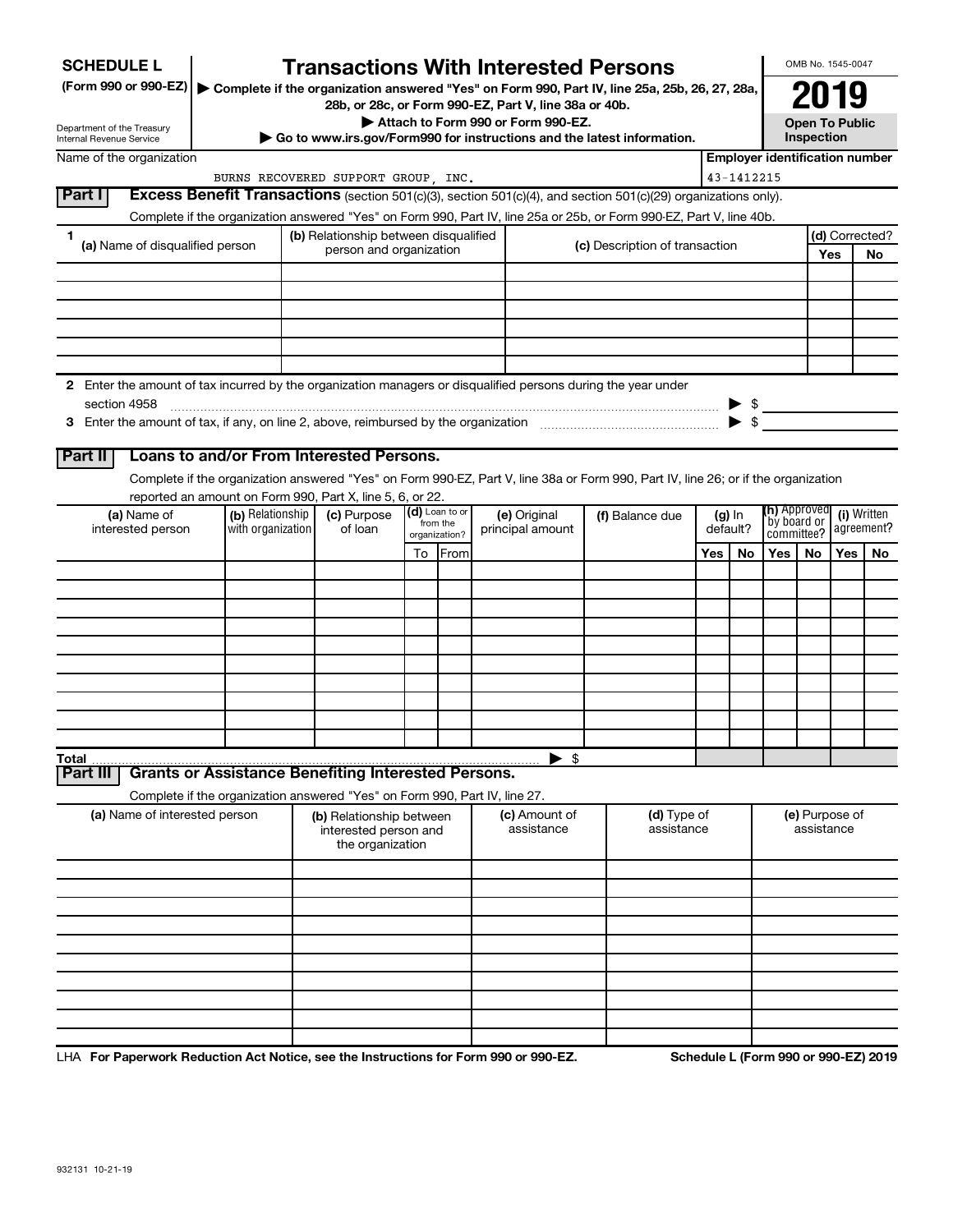|  | Schedule L (Form 990 or 990-EZ) 2019 BURNS RECOVERED SUPPORT GROUP, |  |  |  |  | INC. | $-141221!$ | Page |
|--|---------------------------------------------------------------------|--|--|--|--|------|------------|------|
|--|---------------------------------------------------------------------|--|--|--|--|------|------------|------|

## (a) Name of interested person (b) Relationship between interested (c) Amount of (d) Description of  $\binom{e}{r}$ Complete if the organization answered "Yes" on Form 990, Part IV, line 28a, 28b, or 28c. **Part IV | Business Transactions Involving Interested Persons.**

| (a) Name of interested person | (b) Relationship between interested<br>person and the organization | (c) Amount of<br>transaction | (d) Description of<br>transaction | (e) Sharing of<br>organization's<br>revenues? |    |
|-------------------------------|--------------------------------------------------------------------|------------------------------|-----------------------------------|-----------------------------------------------|----|
|                               |                                                                    |                              |                                   | Yes                                           | No |
| RACHEL SANGER                 | SPOUSE OF BOARD PRE                                                |                              | 12,045. EMPLOYMENT                |                                               | X  |
|                               |                                                                    |                              |                                   |                                               |    |
|                               |                                                                    |                              |                                   |                                               |    |
|                               |                                                                    |                              |                                   |                                               |    |
|                               |                                                                    |                              |                                   |                                               |    |
|                               |                                                                    |                              |                                   |                                               |    |
|                               |                                                                    |                              |                                   |                                               |    |
|                               |                                                                    |                              |                                   |                                               |    |
|                               |                                                                    |                              |                                   |                                               |    |
|                               |                                                                    |                              |                                   |                                               |    |

**Part V** Supplemental Information.

Provide additional information for responses to questions on Schedule L (see instructions).

SCH L, PART IV, BUSINESS TRANSACTIONS INVOLVING INTERESTED PERSONS:

(A) NAME OF PERSON: RACHEL SANGER

(B) RELATIONSHIP BETWEEN INTERESTED PERSON AND ORGANIZATION:

SPOUSE OF BOARD PRESIDENT BRYAN SANGER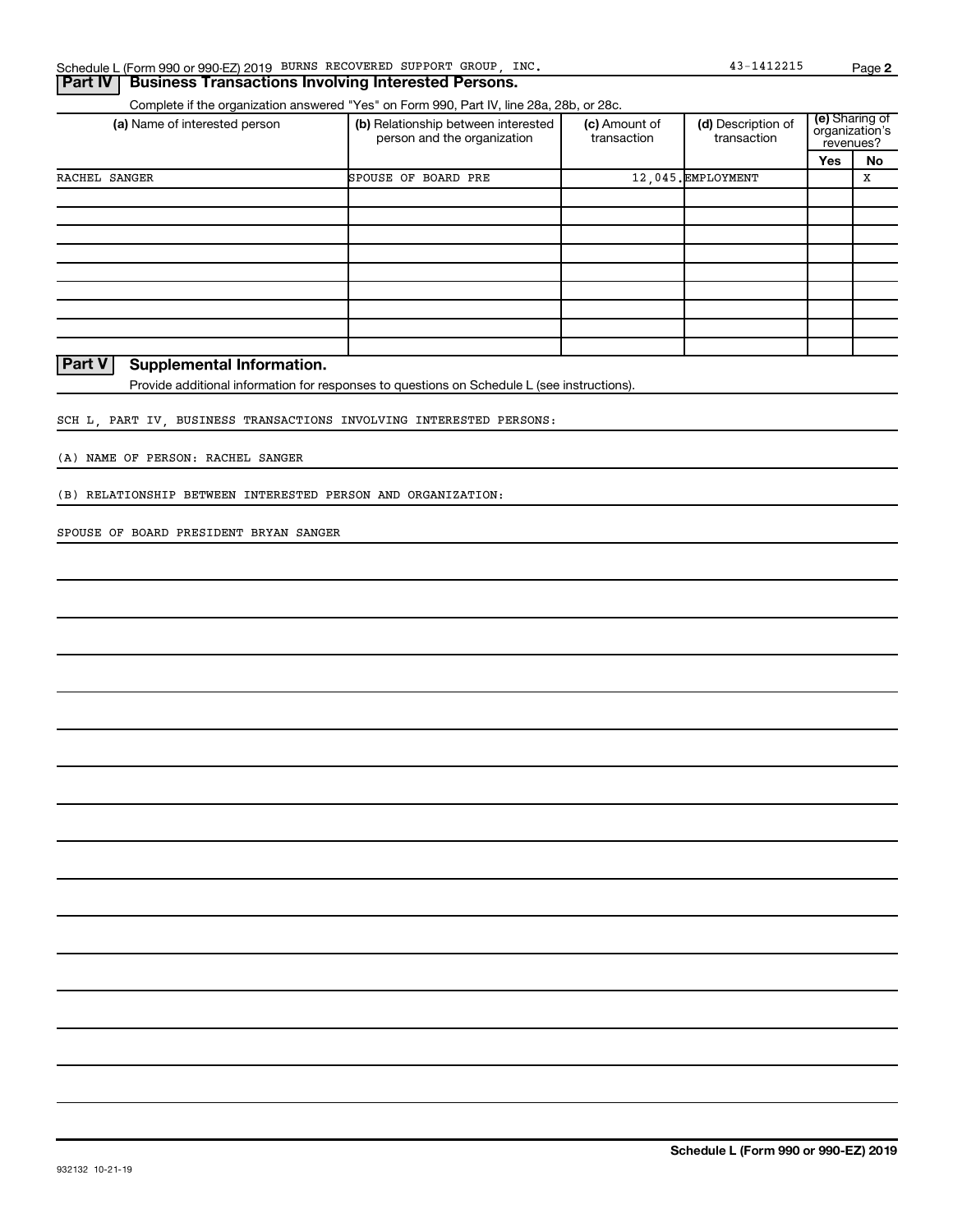**(Form 990 or 990-EZ)**

Department of the Treasury Internal Revenue Service

Name of the organization

**Complete to provide information for responses to specific questions on SCHEDULE O Supplemental Information to Form 990 or 990-EZ 2019**

**Form 990 or 990-EZ or to provide any additional information. | Attach to Form 990 or 990-EZ. | Go to www.irs.gov/Form990 for the latest information.**



**Employer identification number** BURNS RECOVERED SUPPORT GROUP, INC. 43-1412215

FORM 990, PART III, LINE 4B, PROGRAM SERVICE ACCOMPLISHMENTS:

YOUTH FIRE SETTER PREVENTION PROGRAM - THIS PROGRAM WORKS WITH

CHILDREN WHO DISPLAY A RISK FOR FIRE-SETTING AND/OR FIRE-PLAY. UPON

REFERRAL, THE CHILD AND THEIR PARENT OR GUARDIAN PARTICIPATE IN A RISK

ASSESSMENT TO HELP IDENTIFY A CHILD'S LEVEL OF FIRE-SETTING BEHAVIOR.

BASED ON THE UNIQUE SITUATION OF EACH CHILD, A CUSTOMIZED EDUCATIONAL

PROGRAM FOR THE CHILD AND THEIR PARENTS IS CREATED TO PREVENT FURTHER

EXPERIMENTATION WITH FIRE.

\* WORK AND SCHOOL RE-ENTRY - RETURNING TO SCHOOL OR WORK IS OFTEN A BIG

ADJUSTMENT FOR A BURN SURVIVOR. BRSG STAFF WORK IN PARTNERSHIP WITH THE

BURN SURVIVOR TO EASE THE TRANSITION BACK TO SCHOOL OR WORK BY

EDUCATING CLASSMATES, TEACHERS AND CO-WORKERS ABOUT THE ISSUES BURN

SURVIVORS FACE.

INDIVIDUAL AND GROUP PEER SUPPORT - VOLUNTEERS MEET INDIVIDUALLY WITH

BURN PATIENTS AND THEIR FAMILY MEMBERS IN THE BURN UNIT AT MERCY

HOSPITAL IN ST. LOUIS AND UNIVERSITY HOSPITAL IN COLUMBIA.

INDIVIDUALIZED PEER SUPPORT PROVIDES BURN PATIENTS WITH PRACTICAL

SOLUTIONS TO ADJUST AND COPE WITH THEIR INJURIES, EMOTIONAL SUPPORT, AS

WELL AS EASING THE TRANSITION FROM THE HOSPITAL TO HOME AND EVENTUALLY

BACK TO WORK OR SCHOOL. GROUP PEER SUPPORT IS ALSO AVAILABLE THROUGH

MONTHLY SUPPORT GROUP MEETINGS HELD IN ST. LOUIS AND COLUMBIA,

MISSOURI. PEER SUPPORT STAFF AND VOLUNTEERS PROVIDED A TOTAL OF 899

VISITS/IMPRESSIONS AND APPROXIMATELY 375 HOURS OF SERVICE AT THE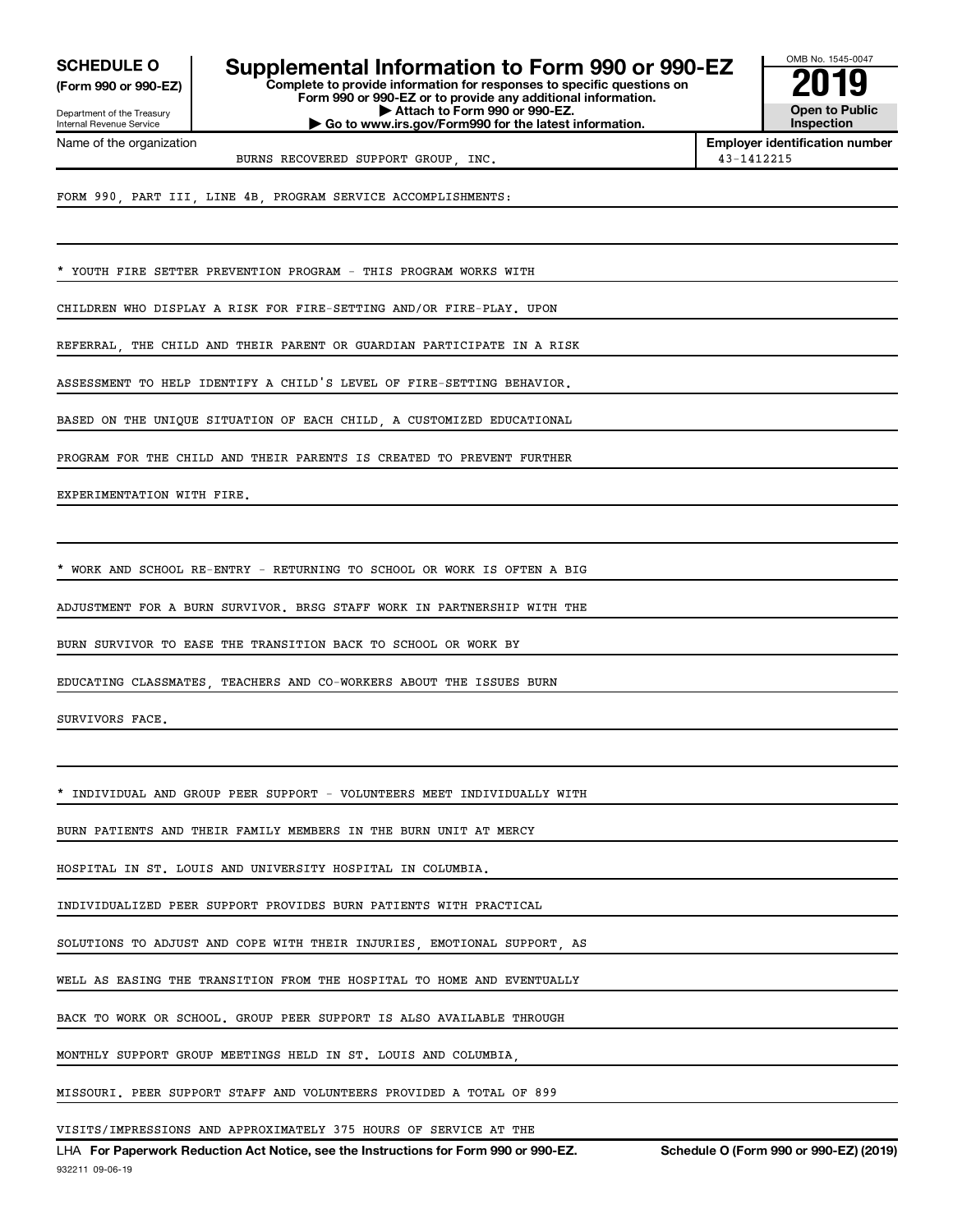| Schedule O (Form 990 or 990-EZ) (2019) | Page 2                                |
|----------------------------------------|---------------------------------------|
| Name of the organization               | <b>Employer identification number</b> |
| BURNS RECOVERED SUPPORT GROUP INC.     | 43-1412215                            |
|                                        |                                       |

HOSPITAL FACILITIES. ADDITIONALLY, 85 PEOPLE ATTENDED SUPPORT GROUPS IN

2019.

FORM 990, PART VI, SECTION A, LINE 2:

BOARD PRESIDENT BRYAN SANGER AND INTERIM EXECUTIVE DIRECTOR RACHEL SANGER

HAVE A FAMILY RELATIONSHIP.

FORM 990, PART VI, SECTION B, LINE 11B:

THE 990 IS PREPARED BY THE OUTSIDE ACCOUNTING FIRM FOR THE EXECUTIVE

DIRECTOR TO REVIEW. CHANGES, IF ANY, ARE COMMUNICATED AND MADE. THE 990

IS THEN MADE AVAILABLE TO THE PRESIDENT TO REVIEW AND IS AVAILABLE TO

PROVIDE TO THE BOARD OF DIRECTORS PRIOR TO FILING WITH IRS.

FORM 990, PART VI, SECTION B, LINE 12C:

THE ORGANIZATION REGULARLY AND CONSISTENTLY MONITORS AND ENFORCES

COMPLIANCE WITH THE ORGANIZATION'S CONFLICT OF INTEREST POLICY AND BOARD

MEMBERS WILL DISCLOSE IF THERE ARE ANY POTENTIAL CONFLICTS.

FORM 990, PART VI, SECTION B, LINE 15A:

THE BOARD OF DIRECTORS MEETS TO DETERMINE THE COMPENSATION FOR THE

EXECUTIVE DIRECTOR. COMPARABILITY DATA IS UTILIZED IN DETERMININING

APPROPRIATE AND REASONABLE COMPENSATION.

FORM 990, PART VI, SECTION C, LINE 19:

THE ORGANIZATION'S GOVERNING DOCUMENTS, CONFLICT OF INTEREST POLICY, AND

FINANCIAL STATEMENTS ARE AVAILABLE UPON REQUEST.

FORM 990, PART XII, LINE 2C: